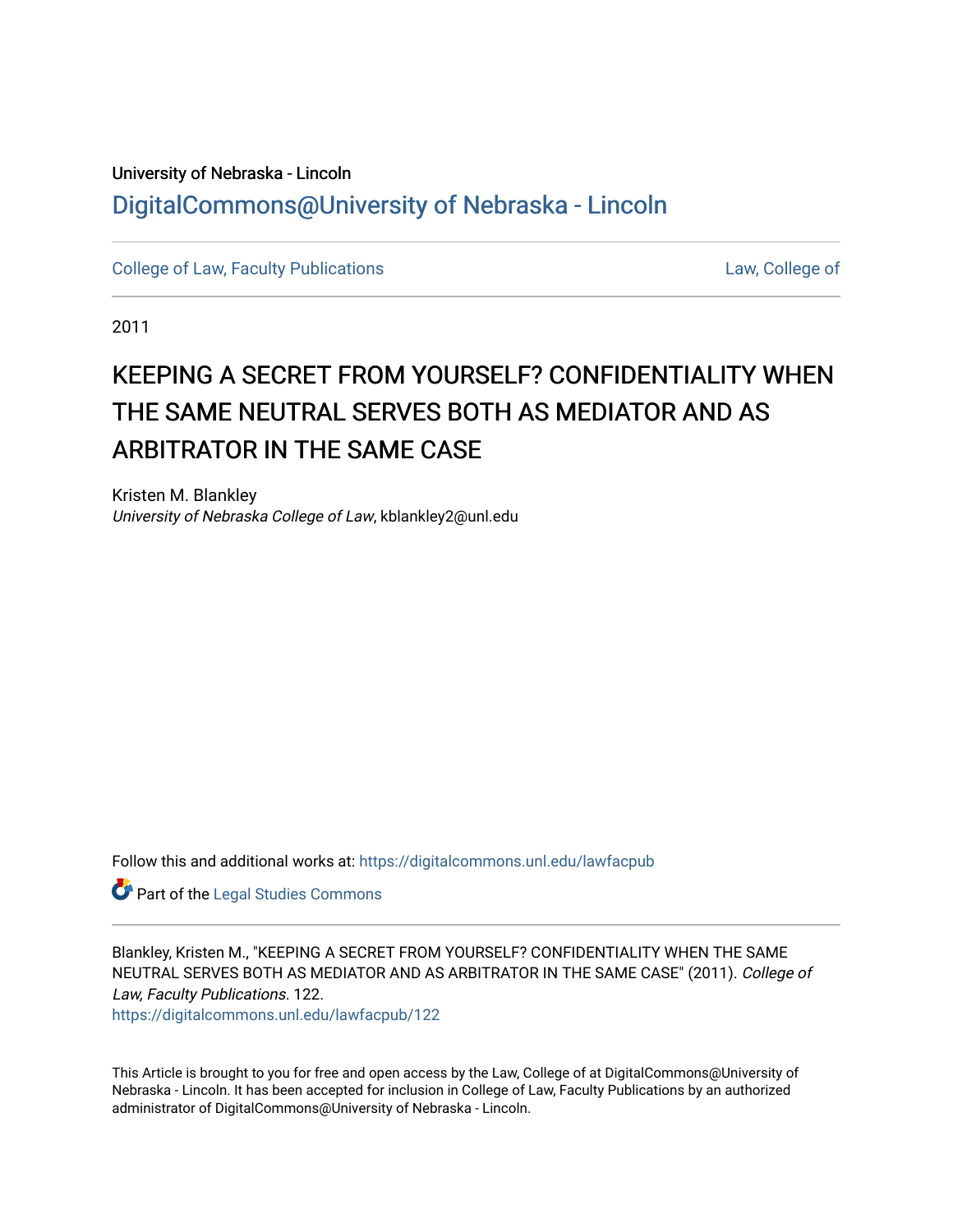### KEEPING A SECRET FROM YOURSELF? CONFIDENTIALITY WHEN THE SAME NEUTRAL SERVES BOTH AS MEDIATOR AND AS ARBITRATOR IN THE SAME CASE

Kristen M. Blankley\*

| I.   | Confidentiality in Same-Neutral Mediation-Arbitration:       |      |
|------|--------------------------------------------------------------|------|
|      |                                                              |      |
| II.  | Combining Mediation and Arbitration into a Hybrid            |      |
|      | Process                                                      | .323 |
| III. | Why the Benefits of Same-Neutral Med-Arb Outweigh the        |      |
|      |                                                              | .325 |
|      | A. Same-Neutral Med-Arb as an Efficient, Flexible, and       |      |
|      |                                                              | .326 |
|      | B. Confidentiality—and Other—Concerns Associated             |      |
|      |                                                              |      |
|      | C. For Willing Participants, Same-Neutral Med-Arb            |      |
|      | Provides Benefits Not Available in Other Procedures337       |      |
| IV.  | <b>Mediation Confidentiality Statutes Make No Exceptions</b> |      |
|      |                                                              |      |
|      | A. Jurisdictions Adopting the Uniform Mediation Act          |      |
|      | <b>Explicitly Treat Mediation Communications as</b>          |      |
|      | Privileged in Subsequent Arbitrations339                     |      |
|      | B. Broad Confidentiality Statutes in non-UMA                 |      |
|      | Jurisdictions Likewise Have No Exemption for                 |      |
|      |                                                              | .342 |
| V.   | Courts Are Hesitant to Uphold Arbitration Agreements in      |      |
|      | Med-Arb When the Parties Have Not Expressly Consented        |      |
|      | to the Use of Mediation Communications in the                |      |

 <sup>\*</sup>Kristen Blankley is an Assistant Professor at the University of Nebraska College of Law. Thanks to Alan Frank, Craig Lawson, Sarah Cole, Ellen Deason, Michael Moffitt, Maureen Westbrook, Josh Stulberg, Chris Fairman, Amy Cohen, Paul Kirgis, Hiro Aragaki, and Chris Haas for their help on earlier versions of this article. Thanks to Desireé Clark for research assistance and valuable insight. Special thanks to my husband, Mike.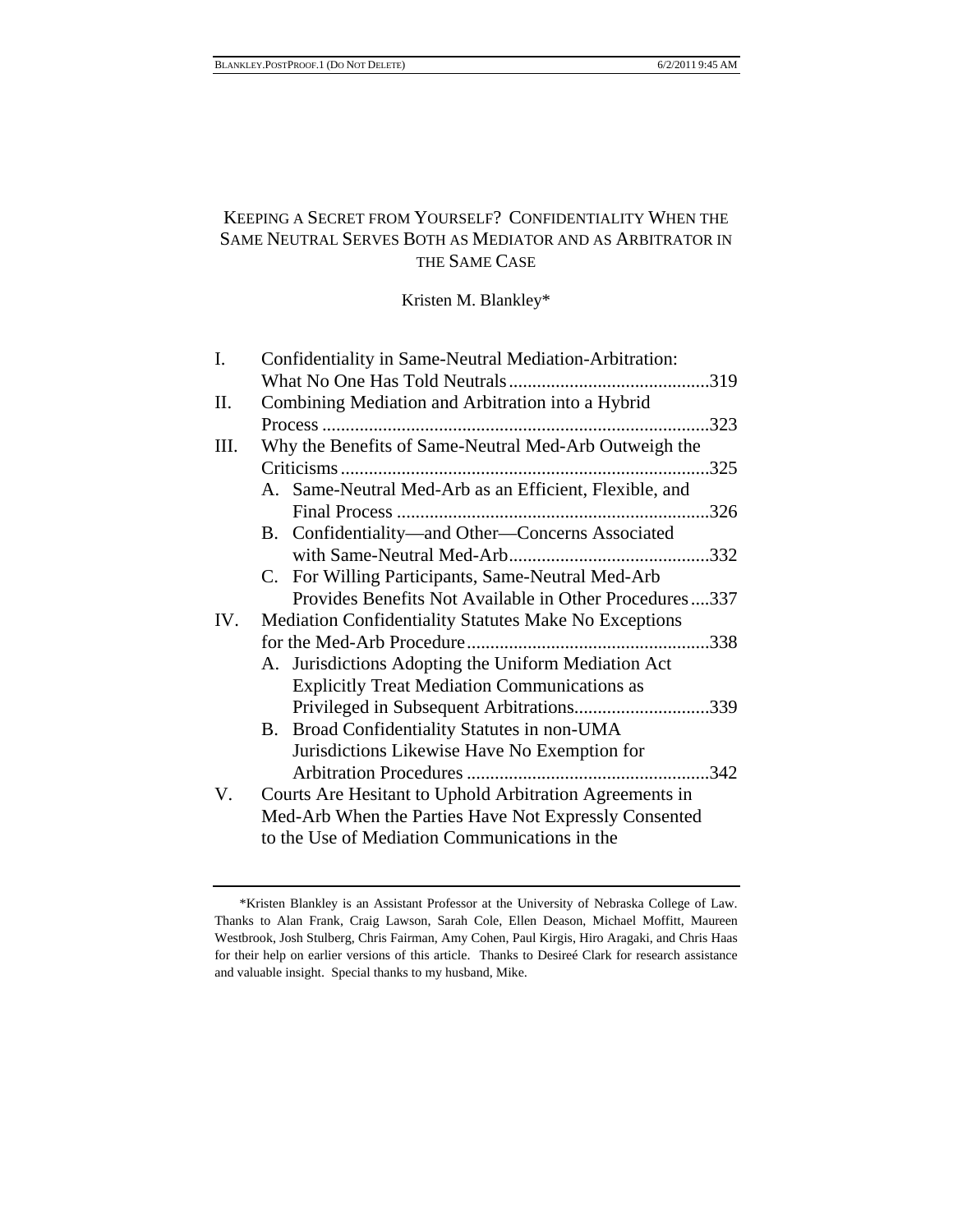|      |    |                                                               | 346 |
|------|----|---------------------------------------------------------------|-----|
|      |    | A. <i>Bowden v. Weickert</i> —Vacating an Award in Med-Arb    |     |
|      |    | Explicitly Based on Mediation Communications346               |     |
|      | В. | Town of Clinton v. Geological Services Corp.—Ruling           |     |
|      |    | That the Use of Med-Arb Does Not Constitute an                |     |
|      |    | Implicit Waiver of Mediation Confidentiality 350              |     |
|      |    | C. <i>In re Cartwright</i> —Providing Extraordinary Relief to |     |
|      |    | Parties Urged to Use Med-Arb When One Party Does              |     |
|      |    |                                                               |     |
|      |    | D. Township of Aberdeen v. Patrolmen's Benevolent             |     |
|      |    | Association, Local 163—Disapproving of Mediator               |     |
|      |    |                                                               |     |
|      |    | E. These Cases Demonstrate How Mediation                      |     |
|      |    | Confidentiality Applies to Med-Arb Procedures 358             |     |
| VI.  |    | In Light of Comprehensive Confidentiality Laws, Parties'      |     |
|      |    | Informed Consent to Participate in Med-Arb Must Be            |     |
|      |    |                                                               |     |
| VII. |    |                                                               |     |

As the alternative dispute resolution field has grown, parties have designed their own processes from established processes in an attempt to best serve their process needs. One such hybrid process is mediationarbitration, called "med-arb" for short. Med-arb involves a single neutral who first serves as a mediator, and if the parties reach an impasse in mediation, the neutral then serves as an arbitrator to resolve the dispute. Although the literature has given some attention to the benefits and drawbacks of med-arb, this Article examines the process in light of broad mediation confidentiality and privilege statutes. Because these laws have no exceptions for med-arb, parties who seek to utilize this process must execute careful waivers to avoid the possibility that any resulting arbitration award will later be vacated by the courts.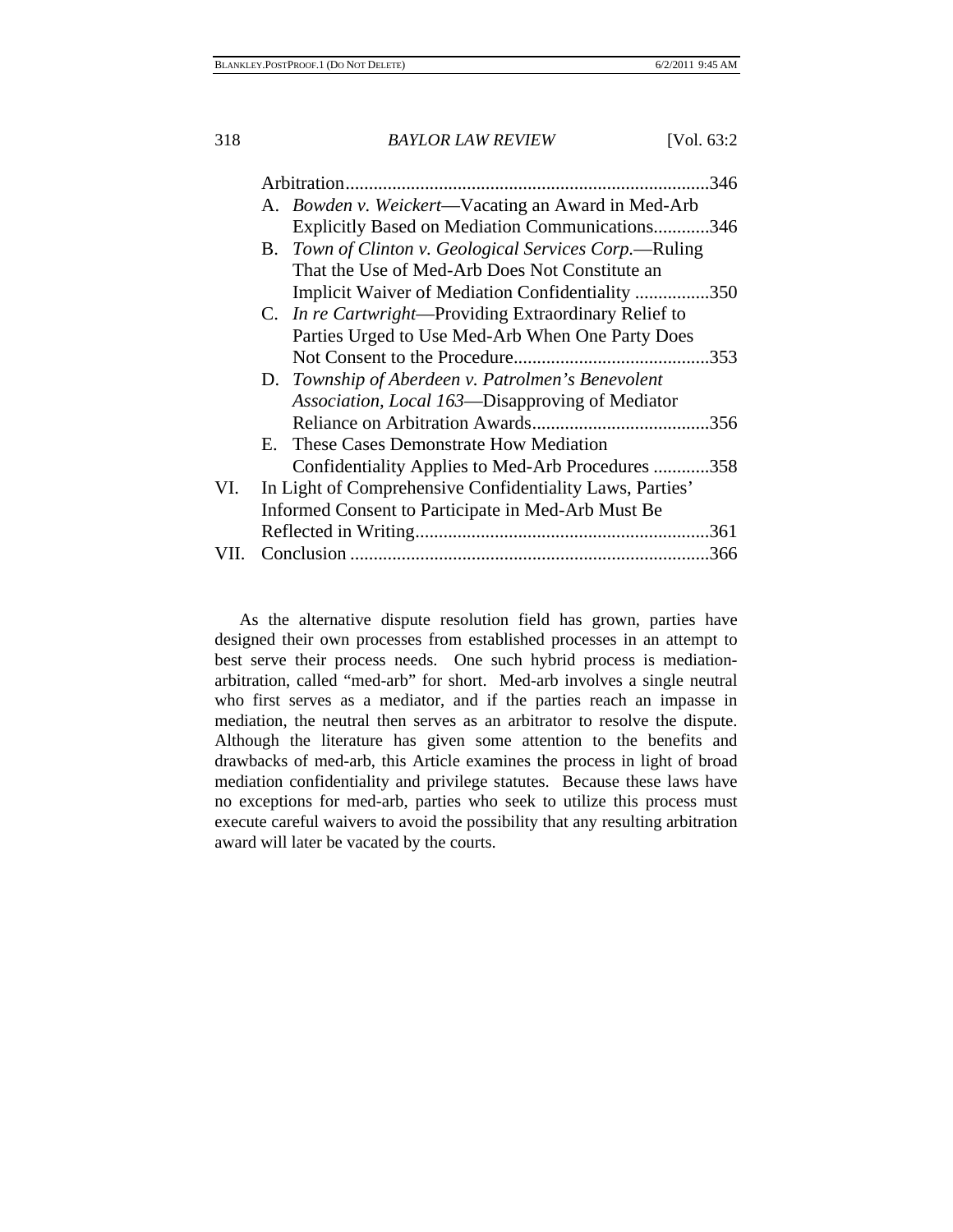#### I. CONFIDENTIALITY IN SAME-NEUTRAL MEDIATION-ARBITRATION: WHAT NO ONE HAS TOLD NEUTRALS

The combination of mediation and arbitration into a single process, known as "med-arb,"<sup>1</sup> has rightfully gained some popularity in recent years.<sup>2</sup> Med-arb is a process that attempts to marry two fundamental, but somewhat opposing, goals of alternative dispute resolution  $(ADR)$ .<sup>3</sup> Those two goals are finality and collaboration, and these goals are generally not served in the same process. $4$  As described in more detail below, med-arb

Robert N. Dobbins, *The Layered Dispute Resolution Clause: From Boilerplate to Business Opportunity*, 1 HASTINGS BUS. L.J. 159, 160 (2005) (noting hybrid processes, particularly medarb, "are growing in popularity" and can be "very effective in the right circumstances and can offer clients another alternative to conventional dispute resolution approaches"). Dobbins's theory of a "layered" dispute resolution clause involves a contract calling for negotiation, followed by mediation, followed by arbitration, followed by court action, if necessary. *See id.* at 162–77. With respect to arbitration, Dobbins recommends the use of different neutrals. *See id.* at 169. That is, unless, the parties specifically request a hybrid procedure. *See id.* at 175; *see also*  Barry C. Bartel, *Med-Arb as a Distinct Method of Dispute Resolution: History, Analysis, and Potential*, 27 WILLAMETTE L. REV. 661, 665 (1991) ("In its pure form, and as a distinct process of dispute resolution, med-arb is conducted by a single individual whom the parties have agreed will first attempt to mediate their dispute and then will arbitrate if mediation fails.").

David J. McLean & Sean-Patrick Wilson, *Compelling Mediation in the Context of Med-Arb Agreements*, DISP. RESOL. J., Aug.–Oct. 2008, at 28, 30 ("Med-Arb agreements allow parties to combine the benefits of two ADR. processes—mediation and arbitration—and, as a result, guarantee that a final and binding award will be issued in the event that a settlement is not achieved in mediation. Med-arb eliminates the possibility that impasse in mediation will block an end to the dispute since a binding arbitration decision will follow if the parties are unable to reach a settlement agreement.").

*See* Bartel, *supra* note 2, at 679. Collaborative processes, such as mediation, negotiation, and collaborative law, are generally not final because the parties can choose whether or not they will agree to settle the case. *See id.* ("Mediation is conciliatory and relies exclusively on the agreement of the parties."). Final processes, like the various forms of arbitration and litigation, are generally not collaborative because these processes involve making a presentation to a thirdparty decision-maker. *See id.* (noting that a part of the success of med-arb is the "muscle" which the med-arbiter possesses). Perhaps the apparent dichotomy is intuitive—disputants who are willing to be collaborative may want an "out" in the event that the collaborative process does not proceed as expected. Similarly, if the disputants know that there is no "out," then they might be more likely to act adversarial. Parties, however, should be aware that the processes of mediation and arbitration have different purposes and different underlying considerations and philosophies of dispute resolution. *See id.* at 673 ("Mediation and arbitration have distinct purposes and hence distinct moralities. The morality of mediation lies in optimum settlement, a settlement in which

<sup>&</sup>lt;sup>1</sup>The pronunciation of this term is inconsistent across the field, with some pronouncing "med" with a long "e" sound (like in mediation) and others pronouncing "med" with a short "e" sound (like in medical).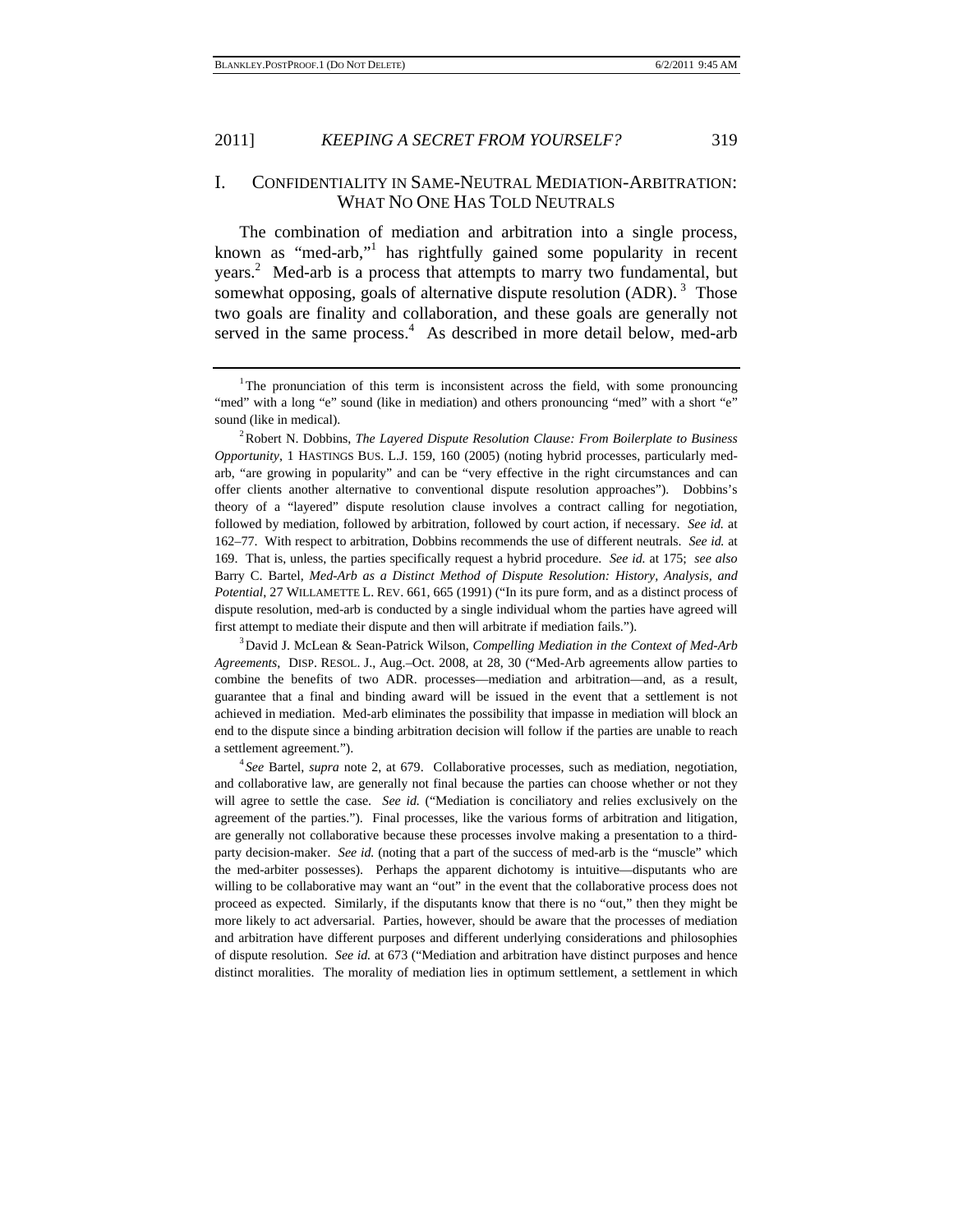involves a mediation followed immediately by an arbitration if the mediation is unsuccessful.<sup>5</sup> Depending on how the parties structure their process, the same neutral can serve both functions, or different neutrals can serve as the mediator and arbitrator.<sup>6</sup> This Article focuses on the former arrangement, which is known as "same-neutral med-arb."7

Same-neutral med-arb can be valuable in achieving goals such as speed, efficiency, and finality.<sup>8</sup> However, the procedure is not without some

*See infra* Part II. 6

<sup>6</sup>Bartel, *supra* note 2, at 665–66 ("In its pure form, and as a distinct process of dispute resolution, med-arb is conducted by a single individual whom the parties have agreed will first attempt to mediate their dispute and then will arbitrate if mediation fails. . . . In addition there can be a contingent form of med-arb in which the parties must agree after the mediation stage whether the same person will continue and render the decision as arbitrator.").

*See* Gerald F. Phillips, *Same-Neutral Med-Arb: What Does the Future Hold?*, DISP. RESOL. J., May–July 2005, at 24, 26 [hereinafter Phillips, *Same-Neutral Med-Arb*]. "Same-neutral medarb" is defined as:

[A] two-prong process usually beginning with mediation and followed by arbitration, if it becomes necessary to resolve unsettled issues. A key feature of the process is that the parties want the same person to serve as the mediator and arbitrator and they are prepared to stipulate in writing that they agree and understand this process and waive any objection to its use. If the dispute is not resolved during the mediation, the entire matter or perhaps one issue, which was not resolved during the prior mediation, will then go to the same neutral who has already been designated to be the arbitrator. This process may consist of moving from mediation to arbitration and again back to mediation.

*Id.* at 26 (footnote omitted).

<sup>8</sup> See id. at 28 (discussing the advantages of using med-arb). Presumably because of these benefits, the state of Minnesota incorporated med-arb into its domestic relations law. *See* MINN. STAT. ANN.  $\S 518.1751(1)$  (West 2006 & Supp. 2011). When a divorced couple has a dispute regarding the division of parenting time, the parties may stipulate or the court may order them to meet with a "parenting time expeditor." *See id.* A "parenting time expeditor" is defined as:

[A] neutral person authorized to use a mediation-arbitration process to resolve parenting time disputes. A parenting time expeditor shall attempt to resolve a parenting time dispute by facilitating negotiations between the parties to promote settlement and, if it becomes apparent that the dispute cannot be resolved by an agreement of the parties, the parenting time expeditor shall make a decision resolving the dispute.

*Id.* § 518.1751(1b)(c). The Minnesota statutes have confidentiality provisions; however, these

each party gives up what he values less, in return for what he values more. The morality of arbitration lies in a decision according to the law of the contract." (quoting Lon L. Fuller, *Collective Bargaining and the Arbitrator*, 15 PROC. ANN. MEETING NAT'L ACAD. ARB. 8, 29–30  $(1962))$ ).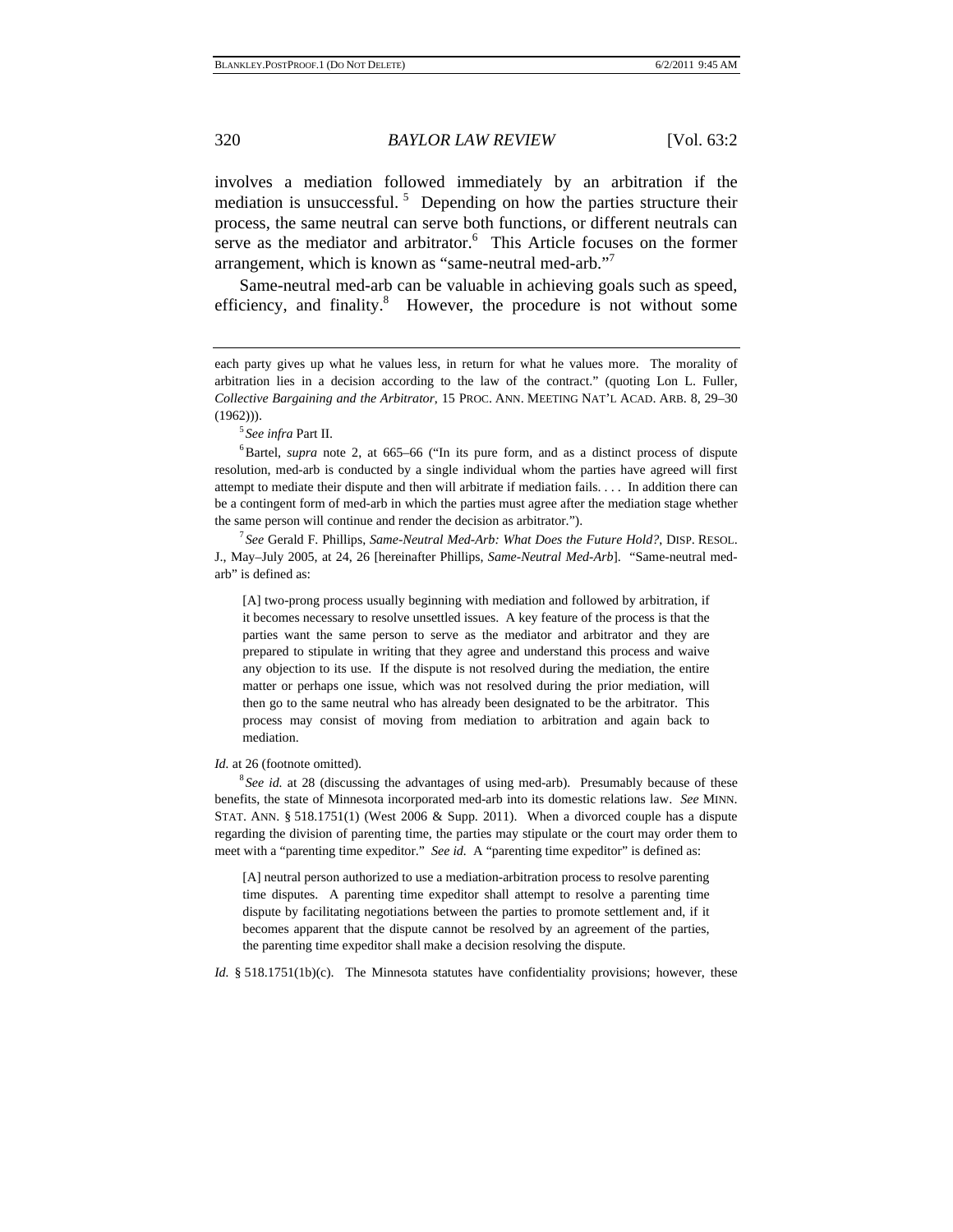drawbacks.<sup>9</sup> One of the biggest drawbacks of med-arb is the potential that the neutral might impermissibly decide the arbitral case based on confidential or privileged information learned during mediation.<sup>10</sup> Improper use of mediation communications is important for at least two reasons. First, parties to mediation expect their proceedings to be confidential, $<sup>11</sup>$ </sup> particularly during a private meeting with the mediator, sometimes called a caucus session.<sup>12</sup> Second, and perhaps even more importantly, the law may

provisions deal with confidentiality generally, and they do not regulate whether statements made in mediation are confidential, even during the arbitration, or if the mediation confidentiality has been waived in that respect. *See id.* § 518.1751(4a). To date, no opinion expressly deals with confidentiality concerns between these two processes, even if the statute is clear in making all of the statements within the med-arb procedure confidential and inadmissible in any subsequent dealing or proceeding. *See id.* Documents provided to the court within the "normal course of the expeditor's duties," however, are not confidential. Lee v. Herbert, No. A03-1023, 2004 WL 948385, at \*5 (Minn. Ct. App. May 4, 2004) (unpublished table case). These reports, however, must not contain "confidential positions of the parties" but only "affirm the existence and terms of the parties' negotiated agreement." *Id.* Interestingly, in *Lee*, the court found the admission of the expeditor's notes, specifically confidential information under the statute, was admissible to show "whether an agreement was reached." *Id.*

<sup>9</sup> See Phillips, Same-Neutral Med-Arb, supra note 7, at 27.

<sup>10</sup> See Bartel, *supra* note 2, at 679 ("[T]he neutral may become privy to confidential information in the mediation stage, thereby making an unbiased decision in the arbitration stage difficult."); *see also* Phillips, *Same-Neutral Med-Arb*, *supra* note 7, at 27.<br><sup>11</sup>Dobbins, *supra* note 2, at 176 ("Candid, confidential communication is a pillar of

mediation.").<br><sup>12</sup>Phillips, *Same-Neutral Med-Arb*, *supra* note 7, at 27 (noting that ethical issues may arise in

med-arb, especially when "the arbitrator's decision could be influenced by confidential information learned during private caucuses").

 Med-arb is somewhat similar to judicial settlement conferences in which the same judge hearing the case conducts the settlement conference. In both situations, the neutral acts as a gobetween to help the parties reach a consensual settlement, and then later acts as a decision-maker in the event that the parties cannot reach agreement. This Article does not discuss the judicial settlement conference, but it notes that most judges have no qualms about conducting a settlement conference with the parties, even though the judge may later act as the ultimate arbiter of the case. *See* Beijing Arbitration Comm'n & Straus Inst. for Dispute Resolution, *East Meets West: An International Dialog on Mediation and Med-Arb in the United States and China*, 9 PEPP. DISP. RESOL. L.J. 379, 402 (2009) ("It is interesting because [judicial settlement conferencing] has many of the same concerns that we have as far as med-arb. What we found in the survey is that eighty percent of judges thought this was appropriate, and that in fact they were not concerned about it as long as the parties consented.").

 Under some circumstances, neutrals in med-arb may prohibit caucusing during the mediation phase of the process. The Rules of the Colorado Mediators and Arbitrators have specific med-arb rules that prohibit any *ex parte* communication with the neutral during the process, including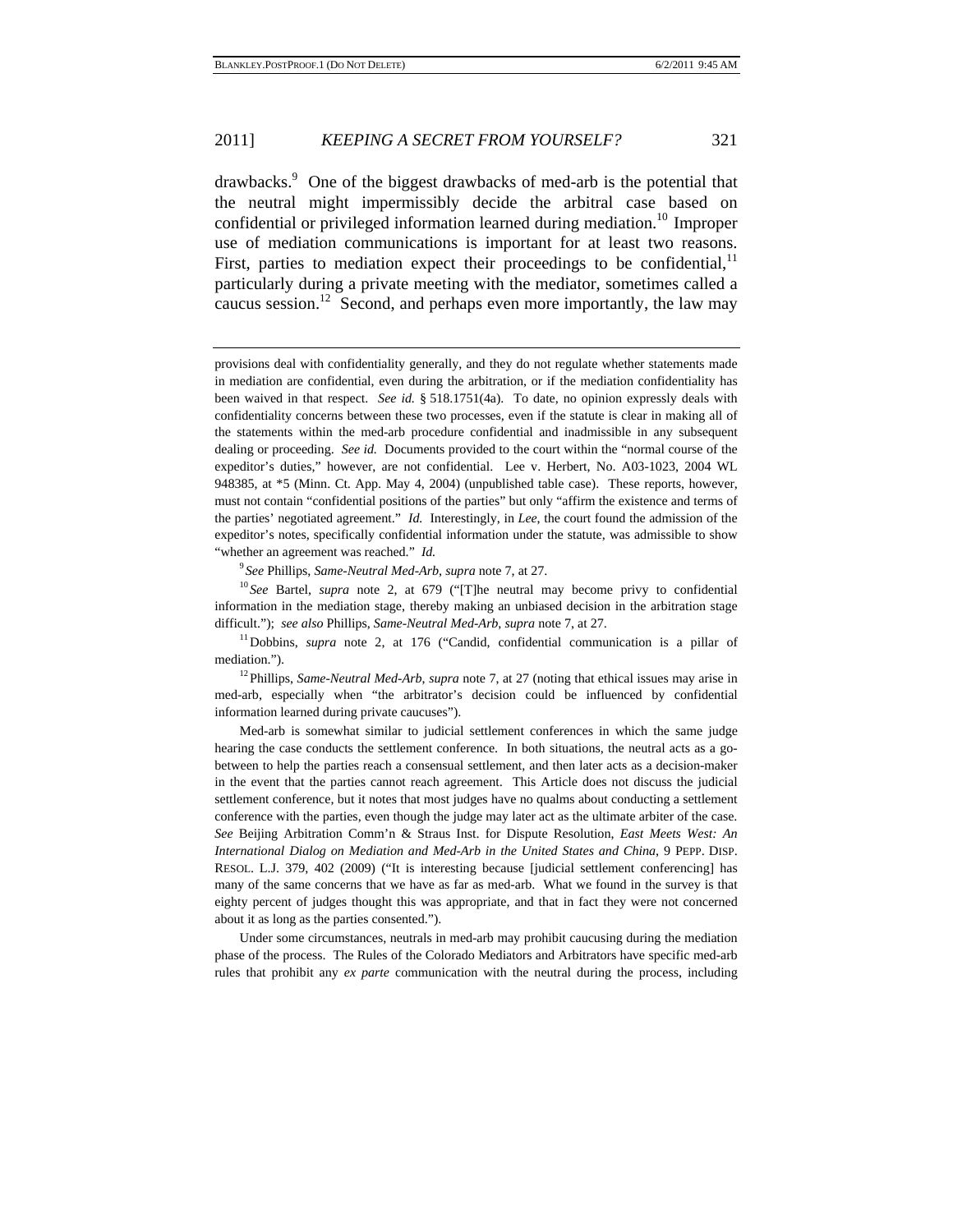require that the mediation communications remain confidential, even during the arbitration session, if the parties do not execute waivers of the mediation confidentiality.13 Awards rendered based on confidential mediation communications—as opposed to arbitration evidence—may be subject to vacatur under the Federal Arbitration Act, or a similar state statute.<sup>14</sup> Although neutrals in med-arb would consider obtaining the proper waivers to be a "best practice," the law in many jurisdictions absolutely requires a proper waiver, as noted in more detail below.<sup>15</sup>

This Article will briefly discuss how med-arb is conducted, the history of med-arb, as well as the benefits and drawbacks to the procedure, focusing primarily on confidentiality concerns. Most scholarship to date focuses solely on these policy issues. This Article goes further and discusses how the Uniform Mediation Act (UMA) and similar state statutes provide for the absolute confidentiality of mediation communications, even in the arbitration portion of a med-arb procedure. This Article then discusses how court decisions to date echo these concerns. Finally, this Article gives recommendations for med-arb neutrals and parties for drafting mediation confidentiality waivers.<sup>16</sup>

differences between confidentiality and privilege is crucial. A confidential communication cannot be repeated anywhere, but upon a requisite showing of burden, a court may reluctantly admit confidential information into evidence. Privileged communications, on the other hand, are inadmissible in court—but not necessarily confidential. In other words, while a privileged communication cannot be admitted in a proceeding, repeating the statements outside of a proceeding (to a family member, a neighbor, a co-worker, etc.) is not necessarily prohibited. Of course, parties can always contract for confidentiality when a privilege would otherwise apply to protect the communications inside and outside of proceedings.<br><sup>14</sup> *See* 9 U.S.C. § 10 (2006).<br><sup>15</sup> *See infra* Part IV.<br><sup>16</sup> For the purposes of this article, med-arb is assumed to be a process involving the same

neutral and a process in which the parties agree at the onset to use mediation, potentially followed by arbitration. As will be discussed in more detail *infra*, another form of med-arb occurs when the parties agree to mediation and then request the mediator to decide the case when the negotiations fail. Gerald F. Phillips, *It's More Than Just 'Med-Arb': The Case for 'Transitional Arbitration*,' 23 ALTERNATIVES TO HIGH COST LITIG. 151, 152–53 (2005) [hereinafter Phillips, *Trans-Arb*]. Yet a third form of med-arb may occur when a person hired as an arbitrator suggests the parties engage in med-arb instead, and the parties agree to such a procedure. *See id.* at 153. Differing

during the mediation phase. Colorado Mediators and Arbitrators, Mediation and Med-Arbitration Rules of Procedure Rule MA-13(1), *at* http://coma.com/rules#Med-ArbitrationRules ("The initial step in Med-Arbitration is a mediation session in which all parties and the med-arbitrator are present together. No ex-parte (private) sessions with the med-arbitrator shall be held."). 13 *See* UNIF. MEDIATION ACT § 5, 7A U.L.A. 122 (Supp. 2006). Understanding the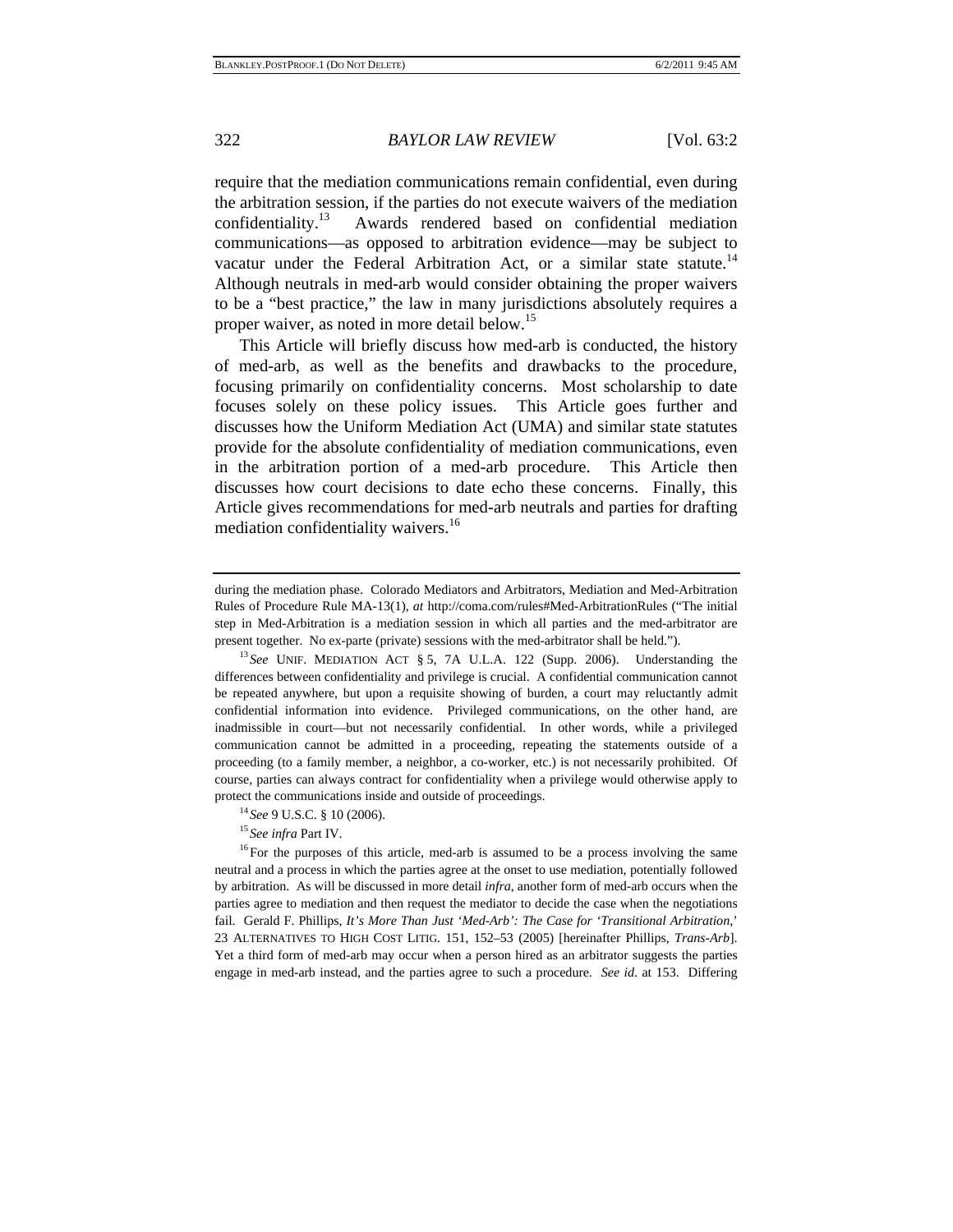#### II. COMBINING MEDIATION AND ARBITRATION INTO A HYBRID PROCESS<sup>17</sup>

As noted above, same-neutral med-arb is a process in which the parties agree to first mediate their case, and if the mediation is unsuccessful, the parties then agree to arbitrate the case with the same neutral acting as the arbitrator.<sup>18</sup> This process is voluntary; the parties must agree to engage in med-arb.<sup>19</sup> The process first arose in the public sector, in order to reach a

concerns exist for these two types of med-arb. *See id.* at 152 (noting in his experience, the "process usually starts with a designated arbitrator—but before any testimony is taken the parties agree on trans-arb").<br><sup>17</sup>This article treats med-arb as a hybrid process of two different processes, not as a new,

singular process that would otherwise be treated under different rules. In other words, this Article assumes that the general mediation rules would apply to the mediation portion of the med-arb procedure. To the extent that courts across the country have dealt with these issues, the courts apply the general mediation rules to the mediation portion of the med-arb procedure, sometimes going as far as to hold that no implicit waiver of general mediation law occurs simply because the procedure is a hybrid procedure. *See infra* notes 37–41. To date, no state statutes treat "med-arb" as a distinct process. 18Bartel, *supra* note 2, at 664–65 ("Med-arb is a process combining mediation with the

decision-making stage of arbitration. In med-arb, the third-party med-arbitrator attempts to mediate the dispute between the parties. At some point, when mediation is no longer likely to succeed, the med-arbitrator, by prior agreement of the parties, switches into the arbitrator's role and issues a binding decision." (footnotes omitted)); *see also* Di Martino v. Dooley, No. 08 Civ. 4606(DC), 2009 WL 27438, at \*2 (S.D.N.Y. Jan. 6, 2009) (involving an employment dispute with the following dispute-resolution clause calling for med-arb: "In the event there is any claim or dispute arising out of or relating to this Plan . . . such claim or dispute shall attempt to be settled by mediation through a mediator agreed upon by the parties for nonbinding, confidential mediation. If this is not successful, the dispute will be submitted to binding arbitration in New York, New York, in accordance with the Commercial Arbitration Rules of the American Arbitration Association . . . ."); Levy v. Seiberlich, No. A120212, 2008 WL 4726456, at \*1 (Cal. Ct. App. Oct. 29, 2008) (setting for a different-neutral med-arb provision in an agreement regarding the sale of a tax and accounting practice). 19 *See* Phillips, *Same-Neutral Med-Arb*, *supra* note 7, at 26 (noting that parties must agree to

and understand this process, and waive any objection to its use). However, Minnesota courts may refer cases involving visitation issues directly to med-arb. MINN. STAT. ANN. § 518.1751(1) (West 2006). Conversely, in the Northern District of Alabama, the ADR Plan in effect since 1993 allows parties to choose one of three types of ADR "Tracks." N.D. Ala. Alt. Dispute Resolution Plan § IV (2006). The first track is a voluntary track allowing the parties to choose any method of dispute resolution they like. *See id.* The second track is proceeding by mediation, and the third track is proceeding by med-arb. *See id.* Unlike the med-arb described above, this process results in a non-binding decision meant to give the parties an estimate of the value of the case before the neutral. *See id.* § IV.C. ("The primary purpose of the Med/Arb Track is to provide the parties with an informed and realistic appraisal of the outcome of the case if presented to binding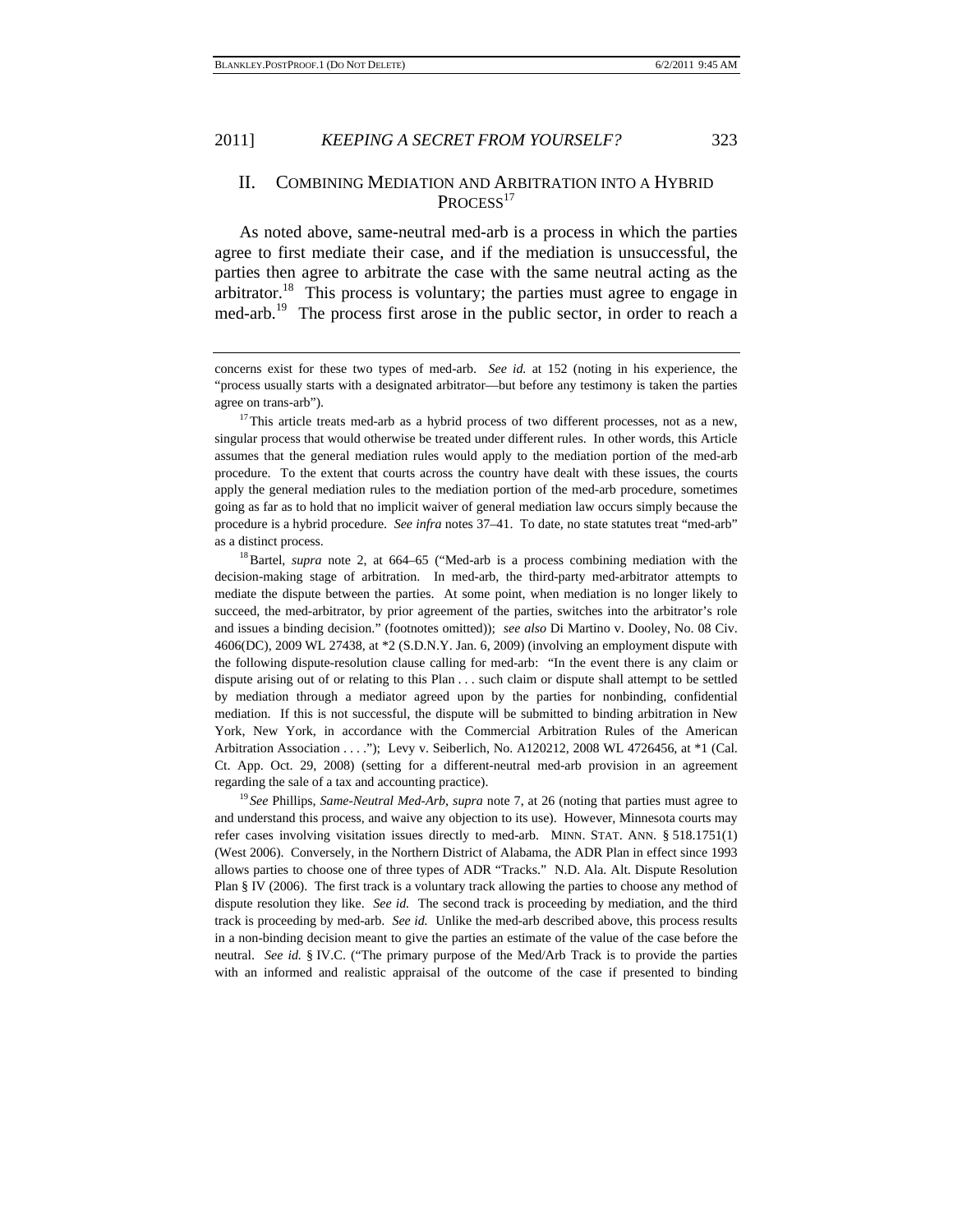collective bargaining agreement, particularly in important industries in which striking is not a viable option for the public good.<sup>20</sup> Parties chose this method because it combined the flexibility of mediation with the guarantee of a final and binding decision in arbitration in these cases involving important, public employees.<sup>21</sup>

 For similar reasons, med-arb is sometimes employed in private-sector collective bargaining arenas. *See, e.g.*, Specialized Distribution Mgmt., Inc. v. Bhd. of Teamsters, Local #70, No. C-95- 2058 CW, 1995 WL 688662, at \*1 (N.D. Cal. Nov. 13, 1995) ("Unable to reach agreement, the parties engaged in a hybrid mediation/arbitration procedure, in which the arbitrator was to assist the parties in mediating the open issues, but, if the mediation was unsuccessful, was to conduct a 'baseball-style arbitration' and select one party's final offer without modification as the CBA. Throughout this proceeding, Local 70 argued for retaining the area practice for permitting drivers to honor picket lines. It described the local procedure to Arbitrator Dorsey and submitted copies of contracts in the industry containing picket line language."). 21Bartel, *supra* note 2, at 672 ("Further, the mediator's effectiveness is increased when the

parties are aware that the next step is a binding decision that neither party may like.").

arbitration or to trial."). In order for the parties to proceed in such a manner, all of the parties must consent to the procedure. *Id.* § IV.C.2.b. ("A case may be selected for the Med/Arb track only with the consent of all parties."). As with the Minnesota statute, there is a general confidentiality provision but no mention of how to treat communications made during mediation and whether they are protected against disclosure in arbitration. *See id.* § IV.C.11. Other states, too, encourage courts to authorize the use of med-arb as well as other dispute resolution processes. *See* ARK. CODE ANN. § 16-7-201(1) (2010); CAL. PENAL CODE § 14151 (West 2009); COLO. REV. STAT. ANN. § 13-22-313 (West 2005); ME. REV. STAT. ANN. tit. 26, § 1285 (2007); MINN. STAT. ANN. § 164.12(6)(b) (West 2006). 20 *See* Bartel, *supra* note 2, at 677. Although now dated, one commentator noted that in 1988,

as many as forty-five percent of labor-management arbitrators conducted mediation, med-arb, or fact-finding procedures. *Id.* Some sectors of the public still use med-arb to resolve these types of disputes. For example, in Maryland, med-arb is used in the collective bargaining context for some of its employees. *See* MD. CODE ANN. art. 28, § 2-112.1(l) (LexisNexis 2010) (utilizing a hybrid of mediation and "final offer" arbitration to resolve disputes); MD. CODE ANN. art. 29, § 11.5- 108(b) (repealed 2010); MD. CODE ANN. art. 44A, § 2-106(l) (2006) (repealed 2006). In South Carolina, the codified grievance procedure for certain actions of state employees is med-arb. *See* S.C. CODE ANN. § 8-17-345 (Supp. 2010). Wisconsin, too, uses a variation of med-arb in resolving disputes governing public employees. *See* WIS. STAT. ANN. § 111.70 legis. note III (West 2002); *see also* Glastonbury Educ. Ass'n v. Freedom of Info. Comm'n, 663 A.2d 349, 356 (Conn. 1995) (describing the dispute resolution procedure in the Teacher Negotiation Act as a "med-arb" procedure). For a more detailed history of med-arb, see Bartel, *supra* note 2, at 669– 79.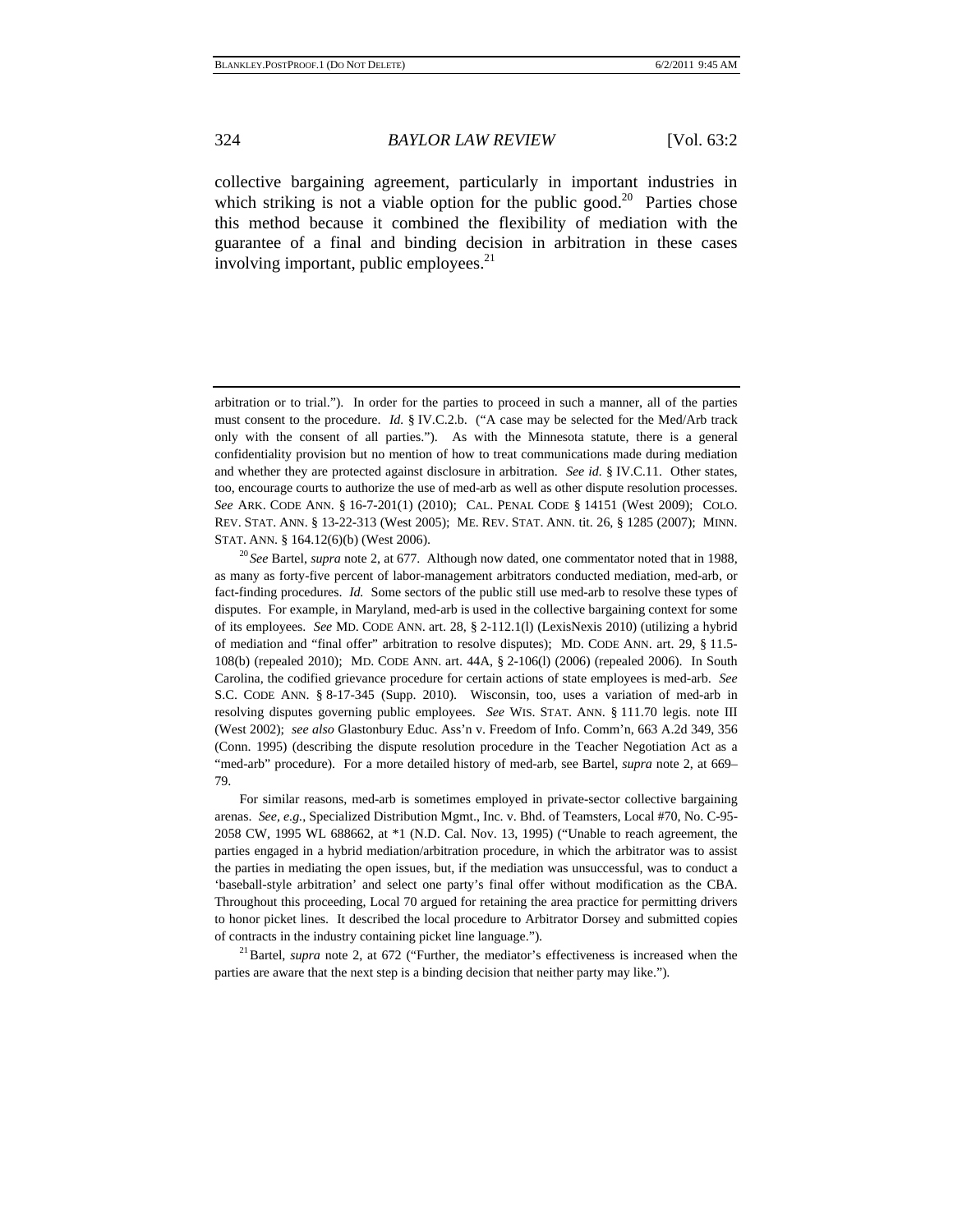#### III. WHY THE BENEFITS OF SAME-NEUTRAL MED-ARB OUTWEIGH THE CRITICISMS

Because of the definition of med-arb and the manner in which the proceedings progress, the process offers several advantages and disadvantages. Although these will be explored more carefully below, a brief preview of the issues is helpful.<sup>22</sup> Generally, the advantages of medarb include increased speed and efficiency of the process as compared to arbitration or litigation.<sup>23</sup> Additionally, the process is more flexible than either mediation or arbitration alone, and the process is structured in such a way as to ensure finality, an aspect missing if the parties simply attempted to mediate.24 The primary drawback of med-arb discussed in this Article is the potential that confidential information disclosed in the mediation (particularly in caucus) is later used by the neutral in fashioning the arbitration award.<sup>25</sup> In addition, given the neutral's changing roles in the process, parties have a disincentive to participate fully in the mediation process and disclosing and discussing their interests because they fear that this information will later be used against them.<sup>26</sup> However, despite these

arbitration, the neutrals engaged in the med-arb proceeding may focus their neutral style on different portions of the process. Elayne E. Greenberg, *ADR Meets Bankruptcy: Cross-Purposes or Cross-Pollination? Conclusion: We Can Work It Out: Entertaining a Dispute Resolution System Design for Bankruptcy Court*, 17 AM. BANKR. INST. L. REV. 545, 547 (2009) ("[S]ome judges and trustees opt to focus on their mediative roles, spending time listening to all those involved, culling out interests and encouraging contesting parties to devise their own resolutions. Other judges and neutrals emphasize their decision-making role, believing that their decisionmaking role will ensure the efficient disposition of cases." (footnotes omitted)); *see also* Thomas J. Stipanowich, *The Arbitration Penumbra: Arbitration Law and the Rapidly Changing Landscape of Dispute Resolution*, 8 NEV. L.J. 427, 428 (2007) ("Moreover, as lawyers garner experience with these processes and the ranks of self-described professional neutrals asserting multi-faceted expertise swell, some are experimenting with 'switching hats' to play different neutral roles in connection with a dispute."). 25 *See* discussion *infra* Part III.B. 26 *See* Phillips, *Same-Neutral Med-Arb*, *supra* note 7, at 27. An article discussing the virtues

 $22$  Gerald F. Phillips, perhaps the leading scholar and practitioner on med-arb, suggests the name "med-arb" is both "confusing and an oxymoron." Phillips, *Trans-Arb*, *supra* note 16, at 151. A new name is also being sought because "med-arb" has become synonymous with breaches of mediation confidentiality. *Id.* Instead, Phillips opted to use the term "same neutral med-arb" to describe the process in which a single neutral undertakes to act as both a mediator and an arbitrator in a single case. *Id.* Additionally, the term "transitional arbitration" or "trans-arb" has been suggested to show the transition of a case between mediation and arbitration. *Id.*<br><sup>23</sup> See Phillips, *Same-Neutral Med-Arb*, *supra* note 7, at 28.<br><sup>24</sup> See id. at 26; *see* Bartel, *supra* note 2, at 679. Given the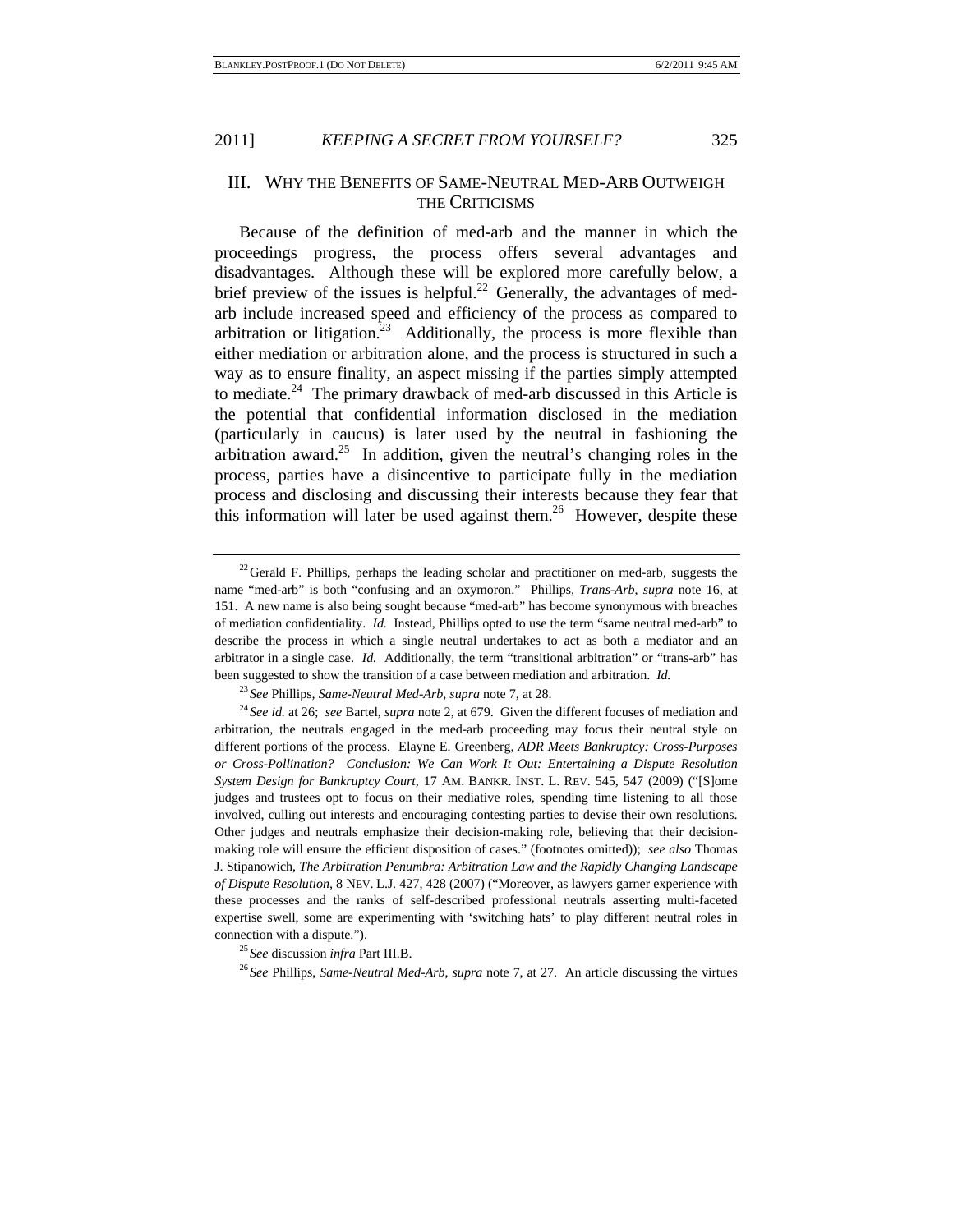drawbacks, the benefits of med-arb are significant, and parties who willingly choose to enter the process should be able to do so freely, knowing it may be the best possible manner in which their dispute can be resolved $^{27}$ 

#### *A. Same-Neutral Med-Arb as an Efficient, Flexible, and Final Process*

The most obvious benefits of same-neutral med-arb compared to different-neutral med-arb, mediation, or arbitration include the process's ability to resolve disputes quickly and efficiently.<sup>28</sup> Because the parties use the same neutral for both mediation and arbitration, if arbitration proves necessary, the parties will presumably save time because they will only have to search for one neutral, rather than two.<sup>29</sup> Additionally, if the process requires arbitration, the neutral is presumably already educated as to the facts and circumstances involved in the case.<sup>30</sup> Although some

of ADR in the realm of family law discusses the potential place for med-arb among parenting coordinators. Elayne E. Greenberg, *Fine Tuning the Branding of Parenting Coordination: " . . . You May Get What You Need*," 48 FAM. CT. REV. 206, 208 (2010). Greenberg succinctly poses some of the most important questions that participants in any med-arb situation may face:

How is the mediation opportunity influenced if the parties know that the neutral might ultimately be the decision maker? How does the mediation ideology the neutral relies on impact the entire process? How long do you stay in the mediation step before switching to the arbitration mode? What are the triggering events to signal you to switch from one mode to the other?

*Id.* (emphasis omitted); *see also* Christine A. Coates, *A Brief Overview of Parenting Coordination*, COLO. LAW., July 2009, at 61, 62 (describing the differences between a neutral engaged in med-arb and a neutral who is a parenting coordinator). 27Stipanowich, *supra* note 24, at 432 ("Arbitration law is about enforcing consensual

arrangements for private dispute resolution, with a central tenet being effectuation of the intent of the parties as expressed in their agreement. Within the ambit of the FAA and the more prescriptive framework of some state arbitration statutes, therefore, parties are afforded considerable flexibility to structure processes as they see fit." (footnote omitted)).<br><sup>28</sup> See Phillips, Same-Neutral Med-Arb, supra note 7, at 28.<br><sup>29</sup> Id. ("There is no need for the parties to review the qualifications

no agreement is reached in mediation because the same neutral will arbitrate the dispute. Selecting a new arbitrator is often time-consuming. Considerable time is saved by having the mediator become the arbitrator."). One commentator suggests that med-arb might work best in situations in which the parties "have a working relationship with the third-party neutral." Bartel, *supra* note 2, at 675.

30Phillips, *Same-Neutral Med-Arb*, *supra* note 7, at 28 ("Very little time is necessary at the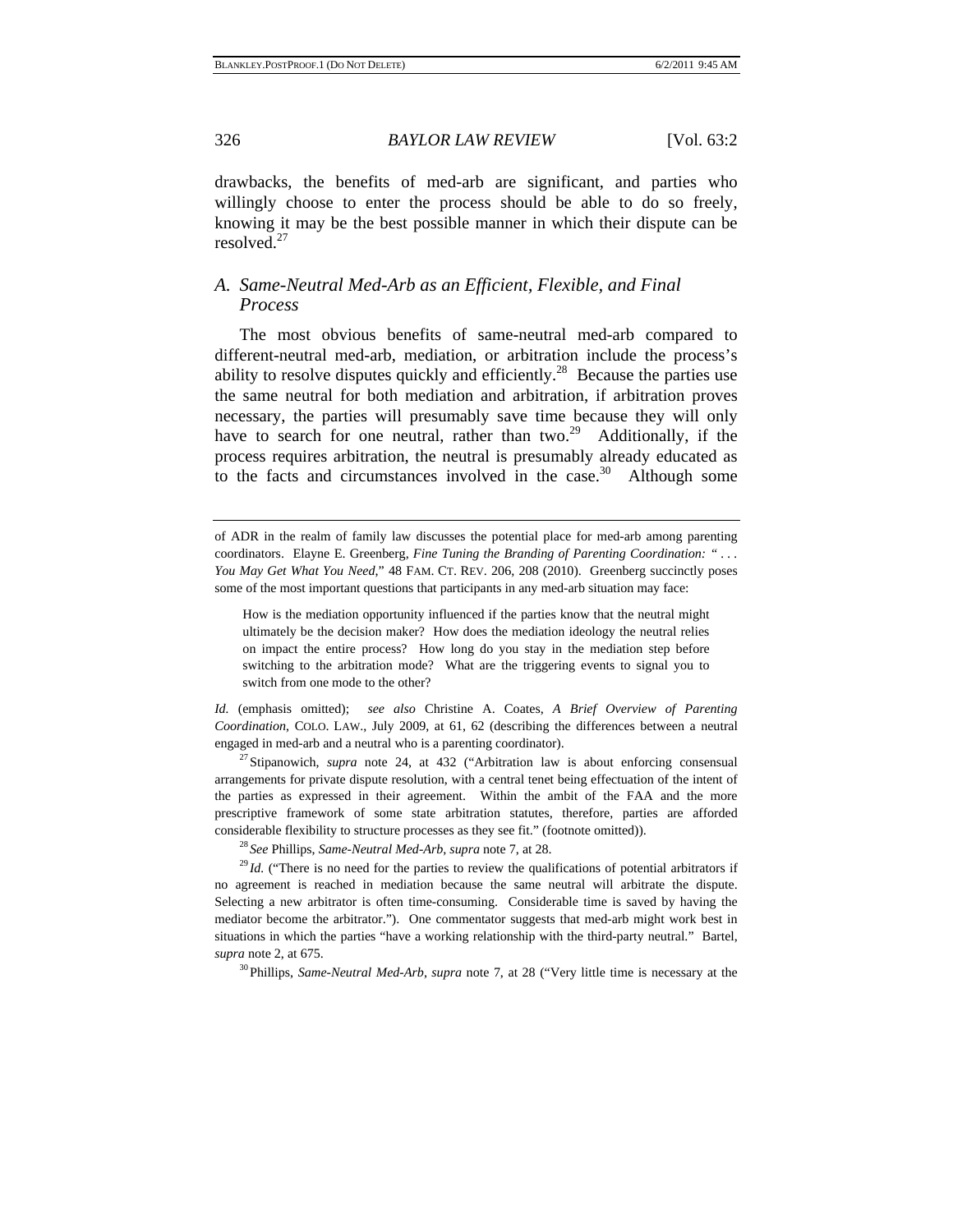arbitrators will need to, or would just like to, collect further testimonial or documentary evidence, no hearing may be necessary if the neutral learned sufficient information in the mediation upon which to render an award.<sup>31</sup> Although the arbitrator will need time to render an award, the parties could save considerable time by shortening or eliminating the arbitration hearing. $32$ 

Med-arb may also be more cost-effective than using different-neutral med-arb, and it should be less expensive than litigating the dispute in court.<sup>33</sup> By contracting with one neutral to perform two services, the parties will most likely pay less than if they would have to contract for a separate mediator and arbitrator.<sup>34</sup> If the case settles during mediation, the cost savings may be dramatic because most of the expenses of med-arb are associated with the arbitration hearing, which could require taking testimony from witnesses and presenting other evidence.<sup>35</sup> Additionally,

 $33$  *See* Phillips, *Trans-Arb*, *supra* note 16, at 152.<br> $34$  *See id.* Phillips notes the first time he acted as the neutral in med-arb he was originally contacted as an arbitrator. *See id.* He suggested to the parties that they mediate the case first, but with a different neutral. *See id.* The parties did not "want to pay for a mediator, and if the case did not settle, then pay a different neutral to act as the arbitrator." *Id.* After explaining the benefits and shortcomings of the med-arb process and after obtaining a written stipulation, the parties proceeded to med-arb. *See id.* After two days of mediation, the case settled, and Phillips did not need to arbitrate. *See id.* He noted in this case, "[I]f the dispute had gone to arbitration [only] it would have been far more expensive, and the resolution wouldn't have been amicable." *Id.*

<sup>35</sup> See id. at 153. In a second example given, Phillips recounts how a complicated case settled in mediation. *See id.* He claims the settlement occurred when it did perhaps because the "parties began to appreciate the cost of an arbitration" or perhaps because an arbitrator would have been unable to have crafted the creative settlement reached during the mediation. *See id.* In another example, Phillips explains how a dispute was resolved during the second time the parties mediated the case. *See id.* at 153–54. Part of the success was due to the fact that "proving damages would be costly and difficult" in arbitration. *Id.* at 154. Of course, this incentive to settle is not unique to med-arb. Parties in mediation often compare a potential settlement against their alternatives (i.e., their BATNAs), which may include expensive litigation. The primary difference between

end of an unsuccessful (or partially successful) mediation to commence the arbitration phase of same-neutral med-arb."). Phillips suggests the speed gained in med-arb will also benefit the parties by allowing them to resolve their dispute quickly and get back to their working relationship. *See id.* ("The dispute can be resolved faster because the arbitrator is already familiar with the facts of the case. This allows the parties to get back to business more quickly.").<br><sup>31</sup> *See id.* (acknowledging some arbitrators may not need to conduct a hearing; however, if the

arbitrator takes this approach, the neutral should first obtain consent from the parties to proceed straight to the award). 32 *See id.*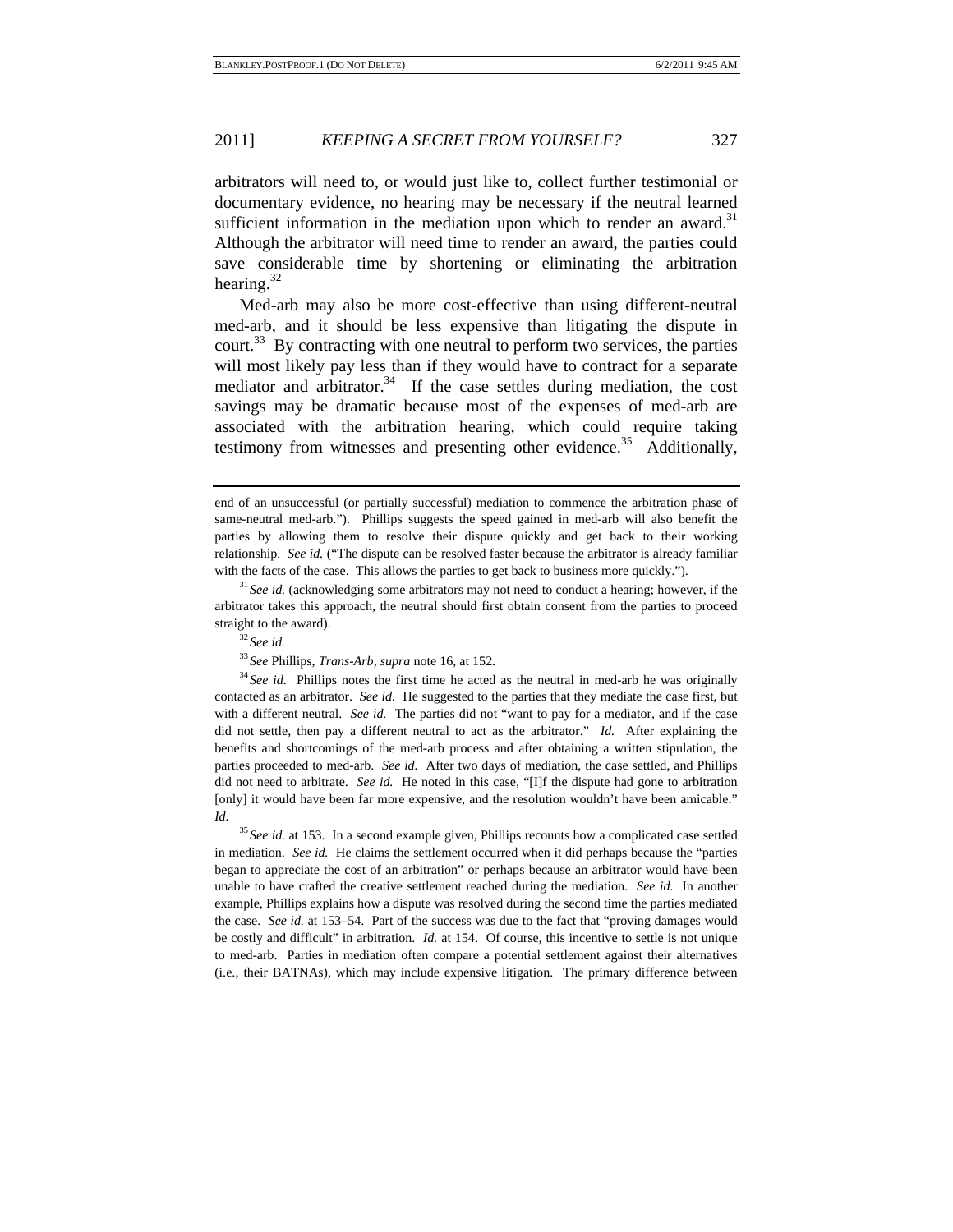the expenses for the neutral would increase if the mediator-turned-arbitrator is required to write an arbitration award.<sup>36</sup> To create a financial disincentive for the mediator to arbitrate, the parties could arrange to pay the neutral a premium if the case settles in mediation. Other financial arrangements could provide a discounted rate for the neutral if the neutral must render both mediation and arbitration services. This type of arrangement could adequately protect both the parties and the neutral depending on how the case proceeds.

More so than under either mediation or arbitration, med-arb can be an extraordinarily flexible process, if the parties allow for such flexibility.<sup>37</sup> Although med-arb is commonly thought of as a mediation followed by an arbitration, nothing prevents the parties from taking breaks from a mediation to negotiate a settlement or even from taking a break from the

<sup>37</sup> *See* Phillips, *Same-Neutral Med-Arb*, *supra* note 7, at 28. The flexibility afforded to the med-arb procedure also makes it an ideal dispute resolution process for multiparty and other types of complex litigation. For example, in *In re Air Cargo Shipping Servs. Antitrust Litig.* the court discussed a med-arb procedure put in place by the court to resolve settlement fund allocation issues in a class action case. No. 06-MD-1775 (JG) (VVP), 2009 WL 3077396, at \*9 (E.D.N.Y. Sept. 25, 2009). Other commentators discuss how the flexibility of med-arb is useful in resolving industry-specific disputes. Paul Caprara, *Surf's Up: The Implications of Tort Liability in the Unregulated Sport of Surfing*, 44 CAL. W. L. REV. 557, 583 (2008) (discussing the use of med-arb to resolve surfing disputes); *see also* Haitham A. Haloush & Bashar H. Malkawi, *Internet Characteristics and Online Alternative Dispute Resolution*, 13 HARV. NEGOT. L. REV. 327, 345 (2008) (discussing the use of med-arb in the context of online dispute resolution); Candi Henry, *Spam v. Ms. Piggy: An Entertainment Law Cautionary Tale*, 8 VAND. J. ENT. & TECH. L. 573, 582–84 (2006) (recommending the use of med-arb in the area of entertainment law disputes); Marcy L. McCullough, *Prescribing Arbitration to Cure the Common Crisis: Developing Legislation to Facilitate Arbitration as an Alternative to Litigating Medical Malpractice Disputes in Pennsylvania*, 110 PENN. ST. L. REV. 809, 833 (2006) (concluding that the Pennsylvania legislature should adopt a statute requiring med-arb in the area of medical malpractice disputes); Randall W. Wulff, *Appraising the 9/11 Damages to the World Trade Center*, DISP. RESOL. J., Aug.–Oct. 2007, at 10, 14 (describing the use of med-arb in the context of insurance payouts following the 9/11 tragedy); Yolanda Vorys, Note, *The Best of Both Worlds: The Use of Med-Arb For Resolving Will Disputes*, 22 OHIO ST. J. ON DISP. RESOL. 871, 873–74 (2007) (advocating the use of med-arb for will disputes in order to preserve relationships while employing a process that guarantees finality).

these two situations, however, is the immediacy of the adjudicatory procedure. *See* Phillips, *Same-Neutral Med-Arb*, *supra* note 7, at 26. In med-arb, the costs associated with arbitration will be borne immediately (or nearly immediately) after the mediation concludes in impasse. 36 *See* Edward Brunet, *Judicial Mediation and Signaling*, 3 NEV. L.J. 232, 238 (2002–2003).

Arbitrators are often paid by the hour, and the more work that the arbitrator is asked to do, the more money the neutral's services are going to cost. *Id.*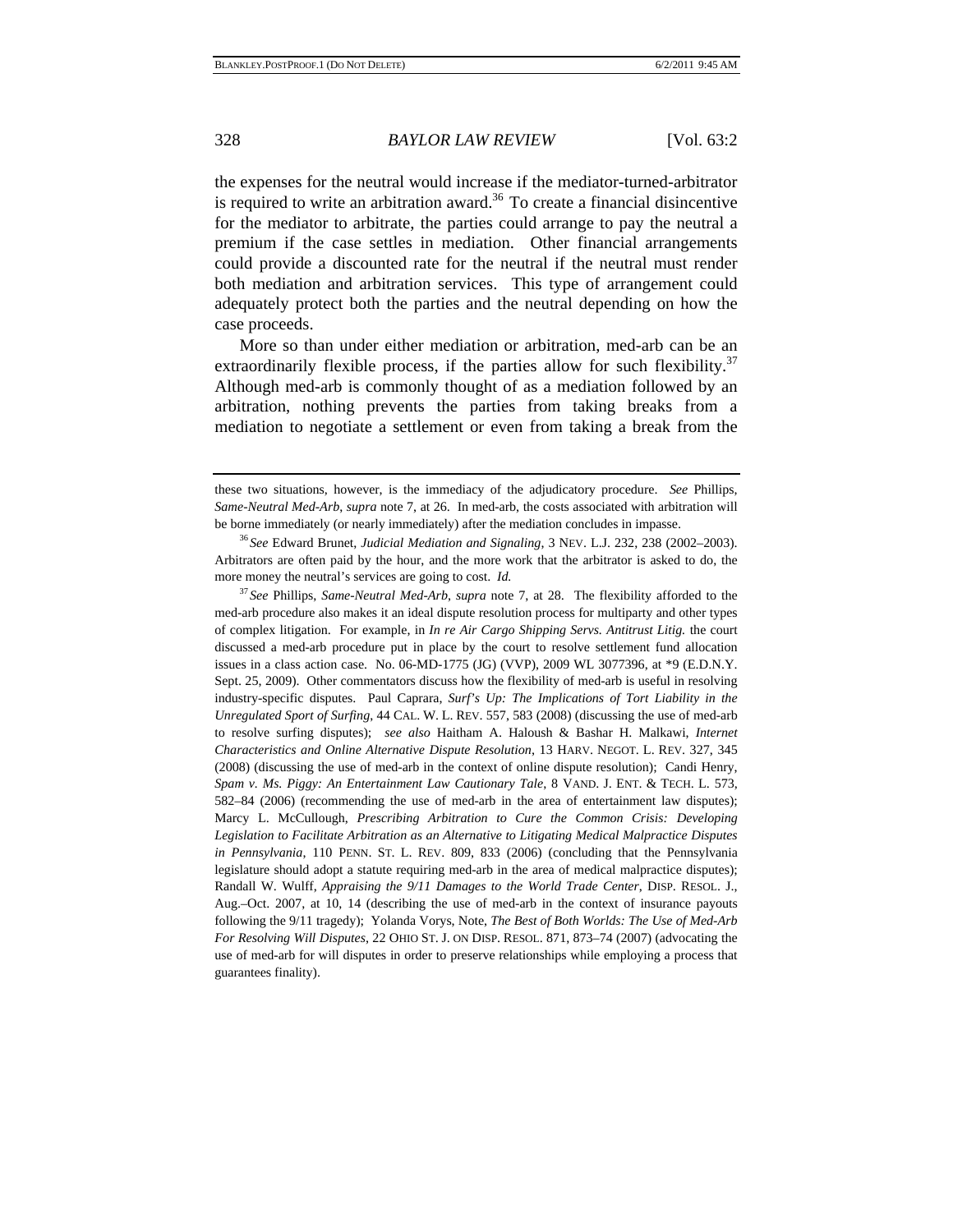arbitration to head back to mediation.<sup>38</sup> If the parties agree such flexibility may be helpful in resolving their dispute, they could contract for a procedure such as this, or they could simply agree during the process to employ one dispute-resolution mechanism over another as the situation may dictate.<sup>39</sup>

In my view, same-neutral med-arb is the most flexible of all the ADR processes and hybrids. It allows the parties to move from mediation to arbitration when needed and then interrupt the arbitration to mediate again, if that seems desirable. This process allows the parties to profit from the advantages of both mediation and arbitration and offers benefits that neither process offers alone. I believe it motivates the parties to work harder because they want to avoid having to arbitrate. Furthermore, if arbitration becomes necessary, it ensures that a final and binding award will be issued more quickly.

Phillips, *Same-Neutral Med-Arb*, *supra* note 7, at 28; *see also* Edna Sussman, *The New York Convention Through a Mediation Prism*, DISP. RESOL. MAG., Summer 2009, at 10, 11–12 (discussing the use of an "arb-med-arb" procedure in international disputes such that any resolution reached in the procedure could be enforced as an international arbitration award subject to the New York Convention). 39 *See* Russ Bleemer, *The AIG-Greenberg Neutral on His Settlement Role—Mediation? Or* 

*Arbitration? Answer: It's Both*, 28 ALTERNATIVES TO HIGH COST LITIG. 8, 8 (2010) ("'Sameneutral' arbitrations after a mediation to settle a case—or in this case, clean up lingering issues are controversial. Top practitioners say that they are asked frequently to convert in the midst of the case.").

 In a decision by a California Court of Appeals, the court determined a neutral who performed a hybrid mediation/arbitration procedure was not afforded arbitral immunity because no final and binding decision had been rendered in the case. Morgan Phillips, Inc. v. JAMS/Endispute, L.L.C., 140 Cal. App. 4th 795, 800 (Cal. Ct. App. 2006). This case, while unique factually, may have farther reaching effects for neutrals who perform med-arb. *See id.* In *Morgan Phillips*, the parties proceeded to arbitration; however, after all of the evidence had been taken, the neutral began to mediate the case through private caucuses attempting to settle the case without having to render a final and binding award. *Id.* at 798–99. The parties did not necessarily agree with the procedure, but the facts indicate they did work with the neutral to settle the case. *Id.* For unexplained reasons, the neutral simply gave up trying to resolve the dispute and disqualified himself from rendering an award. *Id.* at 799. Morgan Phillips sued the arbitrator and his provider organization for malpractice. *Id.* at 800. The district court determined arbitral immunity applied, but the court of appeals reversed. *Id.* at 798, 804. The decision is based on the fact that rendering an award is not "integral to the arbitration process," but the failure to render one signals a "breakdown of that process." *Id.* at 801. Without an award, the arbitrator is not protected by arbitral immunity,

<sup>38</sup> *See* Philips, *Trans-Arb*, *supra* note 16, at 153. Phillips describes a situation in which he did the latter. *See id.* After an unsuccessful mediation and two days of arbitration, the parties, for whatever reason, decided to return to mediation. *See id.* Moving from the more adversarial process to the less adversarial process, the parties were able to resolve their dispute prior to the end of the arbitration. *See id.* In his related piece, Phillips noted: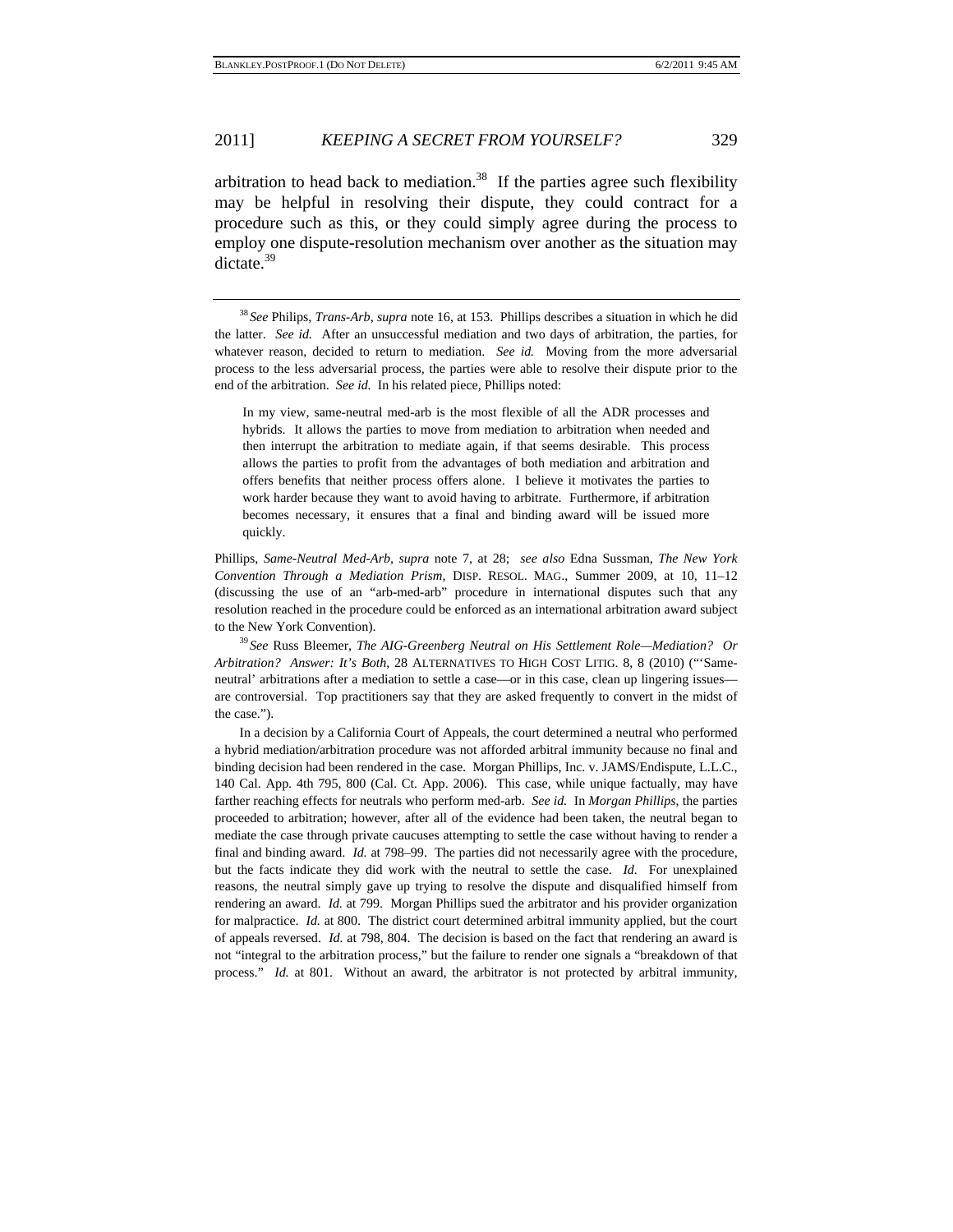Med-arb can also be used to break an impasse in mediation.<sup>40</sup> If parties in mediation are near resolution but cannot finally resolve their dispute, they may consensually seek the assistance of the mediator to act as an arbitrator in order to resolve the dispute and move on.<sup>41</sup> The parties can either plan in advance to use the med-arb procedure prior to beginning their mediation, or they can decide during the mediation that they would rather conclude the process with an award in arbitration rather than starting over in court.<sup>42</sup> Although the former procedure might be the more advisable

 Although this case did not explicitly deal with med-arb, and although the parties did not appear to have contracted for med-arb, this decision could impact the law regarding med-arb. *See id.* Essentially, a med-arb (or arb-med) actually occurred in this case, leaving the arbitrator in a precarious legal position. *See id.* at 798–99. Because different laws govern the protections for mediators and arbitrators, the neutral may have different protections depending on when the case is ultimately resolved. *See id.* at 803–04. These types of issues may impact the number of people willing to serve as a neutral in med-arb, especially if the neutral is already concerned about possible malpractice actions due to confidentiality concerns harbored by the parties. *See* Ficklin v. Penguin Grp. (USA), Inc., No. L-3765-03, 2007 WL 560983, at \*1 (N.J. Super. Ct. App. Div. Feb. 26, 2007) (involving a case in which a mediator, who was appointed as an arbitrator in disputes regarding the settlement, requested to be relieved of such duty, which the court granted). It may also caution neutrals to clarify the difference between the two processes. *See* ADRWorld.com Staff Reporters, *Ruling Highlights Need for Clear Outline of ADR Process*, CAL. DISP. RESOL. COUNS. (June 27, 2006), *at* http://www.cdrc.net/pg1018.cfm (noting this ruling "serves as a warning to neutrals to be cautious when switching roles. . . . and it highlights the need to get the parties' agreement in writing about service as a mediator and further service as an arbitrator") (internal quotation marks omitted). 40 *See* HAROLD I. ABRAMSON, MEDIATION REPRESENTATION: ACTING AS A PROBLEM-

SOLVER IN ANY COUNTRY OR CULTURE 377 (2d ed. 2010). 41 *See id.* ("During the course of the mediation, parties may want to replace the court option

with arbitration, if the parties think the dispute is suitable for arbitration. Then if the mediation reaches an impasse, the more expeditious and less expensive arbitration option will be in place and can be quickly implemented in order to bring closure to the dispute."). In addition, the parties who are mediating "in the shadow" of arbitration may have an incentive to settle in the mediation portion of the procedure. *See* Bartel, *supra* note 2, at 679 ("Part of the success of med-arb is attributed to the 'muscle' which the med-arbitrator who mediates under the shadow of arbitration

possesses."). 42 *See* Phillips, *Trans-Arb*, *supra* note 16, at 152–53 (explaining various disputes which resulted in mediations transforming to med-arbs or beginning as such). Note that med-arb is a different process with a final award and not simply a "mediator's proposal." *See* Bartel, *supra* 

unless the reason for the withdrawal is recognized—such as when the neutral can no longer remain impartial. *Id.* at 801, 803. Alternatively, the neutral argued he was covered by mediation confidentiality and privilege laws. *Id.* at 803–04. The court found these arguments without merit at the demurrer stage because the mediation privileges largely deal with evidentiary privilege rather than complete immunity from suit. *Id.*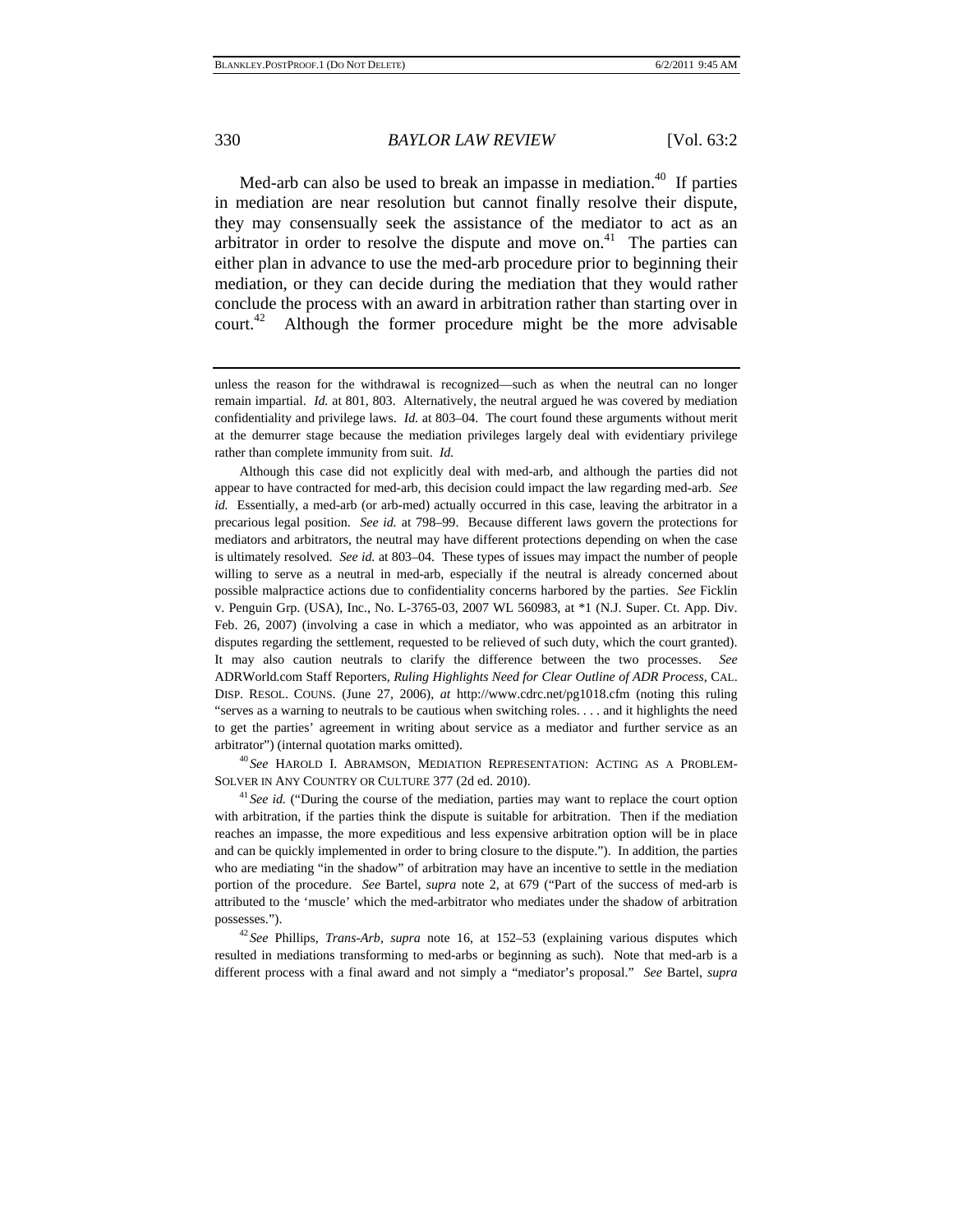process (for the reasons stated below), in practice, the latter occurs more often, presumably by frustrated disputants who prefer the efficiency of same-neutral med-arb to either litigation or an arbitration with a different neutral.<sup>43</sup>

Finally, med-arb will always result in a binding decision, thus ensuring finality.<sup>44</sup> In some instances, the parties favor finality, ensuring they will be back to working together in a timely fashion.<sup>45</sup> In other instances, such finality ensures the shortest possible work stoppage of important functions.<sup>46</sup> Additionally, med-arb has been cited as a good dispute resolution mechanism for disputes lacking a "perfect answer."<sup>47</sup> In these situations, med-arb allows the parties to explore mediation and try to

likely to continue after a med-arb). 46 *See* Bartel, *supra* note 2, at 677–78; Phillips, *Same-Neutral Med-Arb*, *supra* note 7, at 28

(noting that a final and binding award will be issued more quickly). Indeed, med-arb was first used in the public sector for those working in civil and emergency fields. *See* Bartel, *supra* note 2, at 677–78. Presumably, these fields weighed the importance of working and maintaining people in these positions highly, thus taking advantage of med-arb's flexibility and finality. *See id.* <sup>47</sup>According to the Michigan Pleading and Practice Database, some disputes lend themselves

to med-arb. 8A MICH. PL. & PR. § 62B:32 (2d ed. 2005):

For example, in Michigan police and fire fighter interest arbitration, the arbitrator is free to fashion new contract terms over noneconomic issues (for example, drug testing policy) which often lack a perfect answer. Here, the parties often want to share with the arbitrator their needs and interests and to have those needs and interests reflected in the new contractual language. This often may be achieved more genuinely through the joint and private conversations of mediation than through formal testimony of right and wrong.

note 2, at 665. A "mediator's proposal" is a technique in which a mediator (usually after being asked to do so by the parties) submits a potential settlement to the parties. *See id.* at 664. The parties are not required to accept the "mediator's proposal," so it is not binding like an arbitration award would be. *See id.* 43 *See, e.g.*, *In re* Marriage of Rozzi, 190 P.3d 815, 821 (Colo. App. 2008) (invalidating a

court order allowing a parenting coordinator to make binding decisions (subject to lodged objections) following unsuccessful negotiations and mediations, but recommending to the trial court that the order should allow the parenting coordinator to make *non-binding recommendations* to the parents following unsuccessful attempts to resolve issues involving the parents' minor child); Toiberman v. Tisera, 998 So. 2d 4, 6 (Fla. Dist. Ct. App. 2008) (invalidating an award by a neutral in a med-arb procedure because Florida law prohibited any cases involving child custody from being arbitrated). 44 *See* ABRAMSON, *supra* note 40, at 377. 45Phillips, *Same-Neutral Med-Arb*, *supra* note 7, at 28 (noting that the business relationship is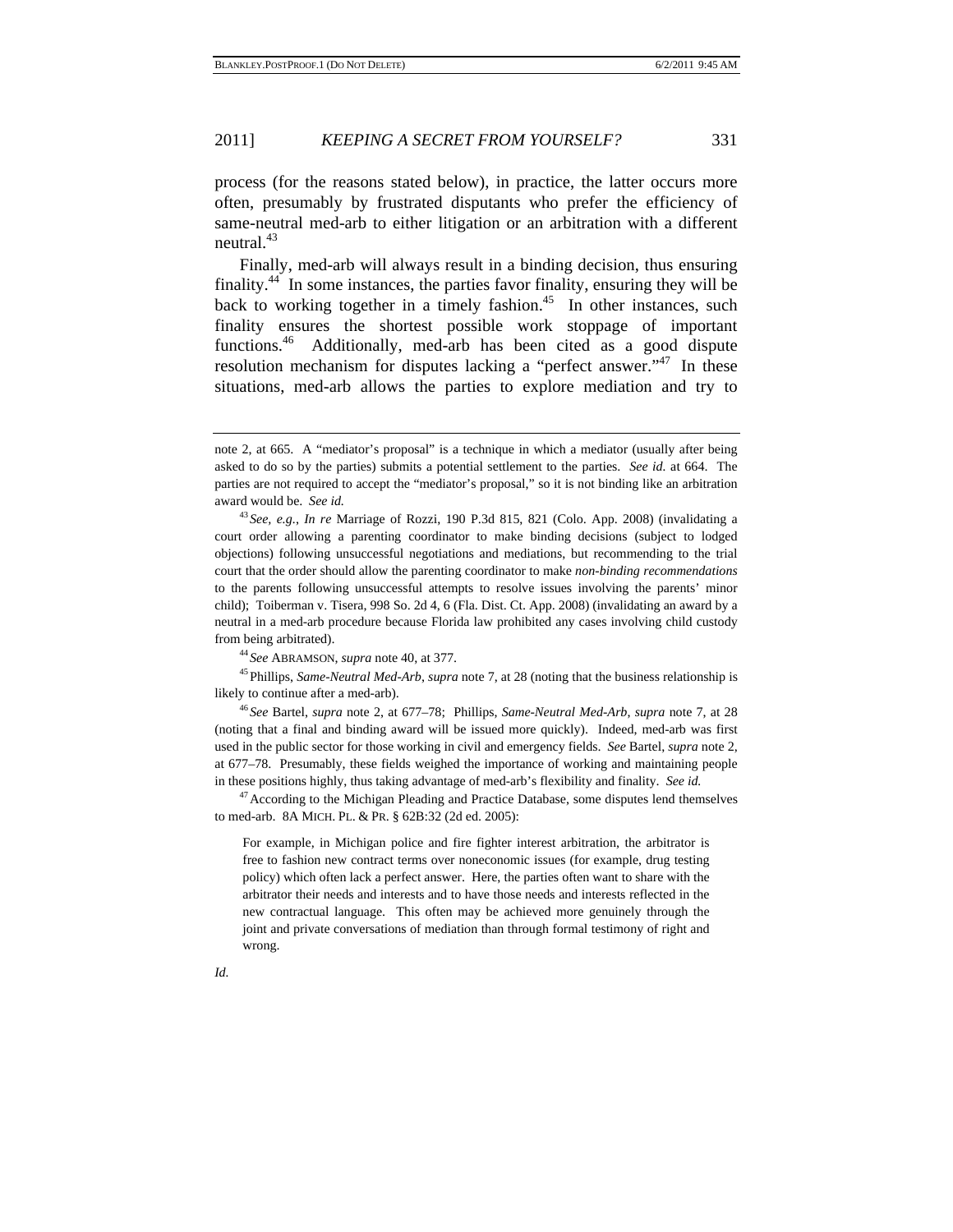resolve their dispute in a conciliatory manner which may allow the parties to preserve their relationships.<sup>48</sup> However, if the mediation does not work, the parties can always rely upon the arbitration hearing to produce a final and binding decision in their case.<sup>49</sup>

#### *B. Confidentiality—and Other—Concerns Associated with Same-Neutral Med-Arb*

The biggest and most obvious concern with the same-neutral med-arb procedure is the actual use of confidential mediation communications in fashioning an arbitration award—especially if such use is in violation of a state statute, court rule, or other source of law.<sup>50</sup> Of equal importance is

Certainly, other disadvantages exist other than the potential for a breach in confidentiality. *See*  Phillips, *Same-Neutral Med-Arb*, *supra* note 7, at 27. Gerald Phillips sets forth an entire list of disadvantages most often used by opponents of med-arb including, but not limited to, the fact that the processes are too different in nature for a mediator to be a successful arbitrator and vice versa. *Id.*; *see also* Bartel, *supra* note 2, at 686 ("Criticism of the mediator's access to arguably confidential information cuts both ways. Parties who agree to take their dispute to med-arb are aware that the dispute ultimately may be decided by the med-arbitrator in his arbitral capacity. Therefore, if a party has information or feelings that he does not want the med-arbitrator to know, he may choose to withhold it. But, he must be aware that such withholding ultimately could hurt him in arbitration."); Vorys, *supra* note 37, at 894 ("Some critics even go so far as to say that the same med-arbiter should *never* be used to perform both processes because during the mediation, participants could become concerned about the 'neutral's integrity and grasp of the issues,' or even his 'intelligence or . . . neutrality,' and for that reason request another neutral to perform the rest of the med-arbitration. These concerns often arise from participants' suspicion that the medarbiter will not utilize properly the confidential information with which he is armed." (footnote omitted)). Frank Sander, in his famous "Multi-Door Courthouse" article, commented on some of the potential problems of same neutral med-arb:

<sup>48</sup> *See id.* (noting med-arb might be ideal for a divorcing couple who would like the neutral to understand the relationship and dynamic between the parties). In at least one circumstance, parties chose med-arb (albeit different-neutral med-arb) to resolve employment disputes at a Christian school as a means of preserving relationships and resolving disputes in accordance with Christian ideals. *See* Easterly v. Heritage Christian Sch., Inc., No. 1:08-cv-1714-WTL-TAB, 2009 WL 2750099, at \*2 (S.D. Ind. Aug. 26, 2009) ("The parties to this agreement [requiring med-arb] are Christians and believe that the Bible commands them to make every effort to live at peace and to resolve disputes with each other in private or within the Christian community in conformity with the biblical injunctions of 1 Corinthians 6:1-8, Matthew 5:23-24, and Matthew 18:15-20."); *see also* Prescott v. Northlake Christian Sch., No. Civ.A. 01-475, 2004 WL 2434997, at \*1 (E.D. La. Oct. 29, 2004) (involving a "biblically based" med-arb procedure).<br><sup>49</sup> See Phillips, Same-Neutral Med-Arb, supra note 7, at 28.<br><sup>50</sup> See Bartel, *supra* note 2, at 679; Phillips, Same-Neutral Med-Arb, supra note 7, at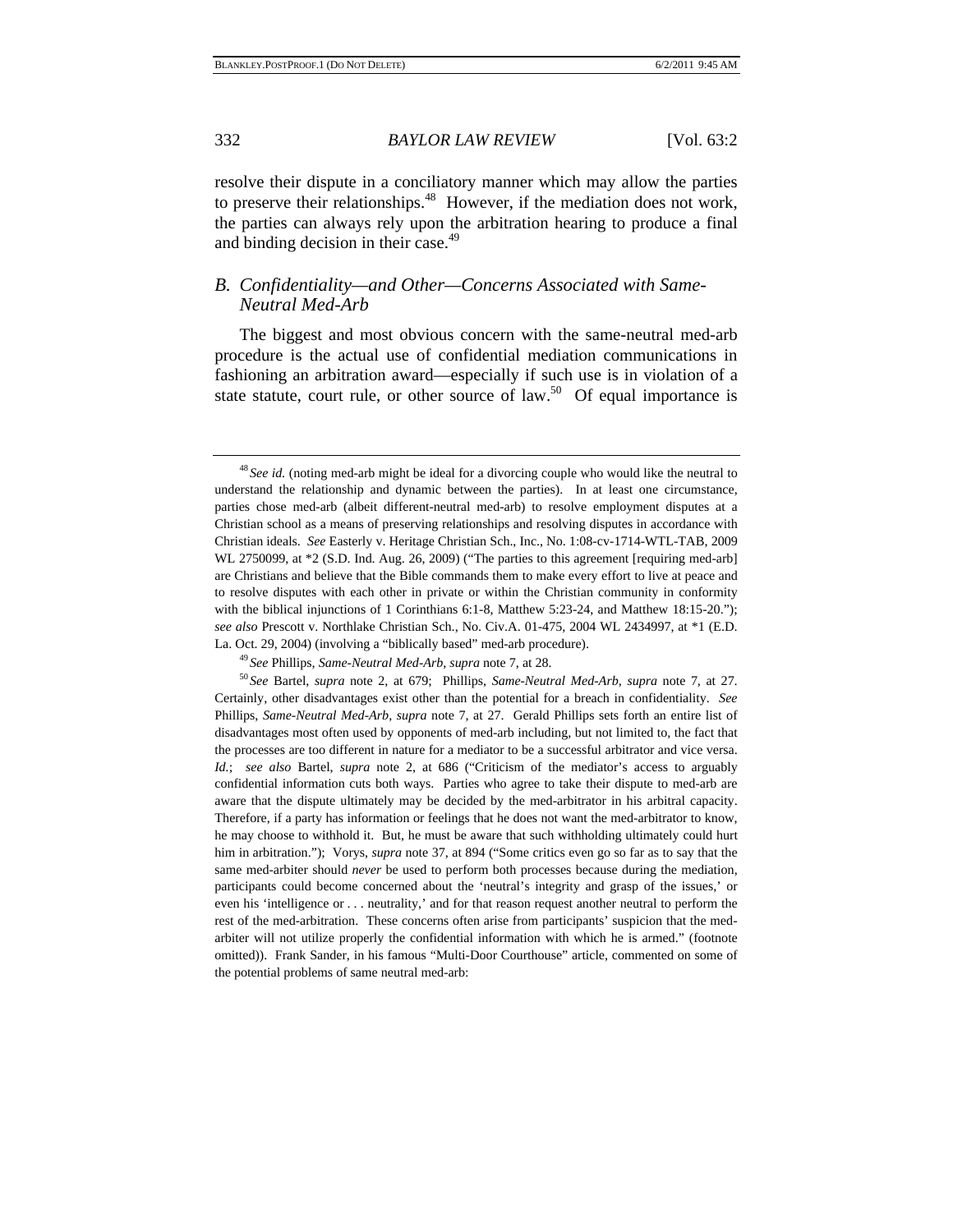that the parties may fear illegal or unethical disclosure, and may therefore be less candid during mediation.<sup>51</sup> The American Arbitration Association (AAA) echoes this concern:

> Except in unusual circumstances, a procedure whereby the same individual who has been serving as a mediator becomes an arbitrator when the mediation fails is not recommended, because it could inhibit the candor which should characterize the mediation process and/or it could convey evidence, legal points or settlement positions ex parte, improperly influencing the arbitrator. $52$

Yet despite not recommending such procedure, the AAA does recognize that some parties would choose to utilize such a procedure, and it offers a sample med-arb clause that could be used in a contract.<sup>53</sup> As will be

And while the arbitrator can then seek to play a mediation role, as is done by some arbitrators provided the parties give their consent, there is an obvious difficulty if the mediator-arbitrator is unsuccessful in his meditational role and then seeks to assume the role of impartial judge. For effective mediation may require gaining confidential information from the parties which they may be reluctant to give if they know that it may be used against them in the adjudicatory phase. And even if they do give it, it may then jeopardize the arbitrator's sense of objectivity. In addition it will be difficult for him to take a disinterested view of the case—and even more so to *appear* to do so after he has once expressed his views concerning a reasonable settlement.

Frank E. A. Sander, *Varieties of Dispute Processing*, 70 F.R.D. 79, 122 (1976) (footnotes omitted). 51 *See* Peter Lantka, *The Use of Alternative Dispute Resolution in the Federal Magistrate* 

*Judge's Office: A Glimmering Light Amidst the Haze of Federal Litigation*, 36 UWLA L. REV. 71, 80 (2005) (noting the benefits of med-arb are "usually tempered by the fact that litigants are tempted to hold back information during mediation for fear that it will be used against them at a

later date"). 52AM. ARBITRATION ASS'N, DRAFTING DISPUTE RESOLUTION CLAUSES 38 (2004), *available at* http://www.adr.org/si.asp?id=4125; *see also* Gerald F. Phillips, *Back to Med-Arb: Survey Indicates Process Concerns Are Decreasing*, 26 ALTERNATIVES TO HIGH COST LITIG. 73, 78 (2008) [hereinafter Phillips, *Back to Med-Arb*] (discussing the AAA comment). 53AM. ARBITRATION ASS'N, *supra* note 52, at 38. The sample clause states the parties agree

to mediate under AAA rules, and if the mediation fails, the parties agree to arbitrate under AAA rules. *Id.* Importantly, the sample clause ends: "If all parties to the dispute agree, a mediator involved in the parties' mediation may be asked to serve as the arbitrator." *Id.*

 This sample clause, which is intended to be used in a contract as a pre-dispute ADR clause, creates ambiguity as to the timing of the appointment of the arbitrator. As noted *infra*, the predispute clause could be as specific as requiring a certain neutral to serve as both the mediator and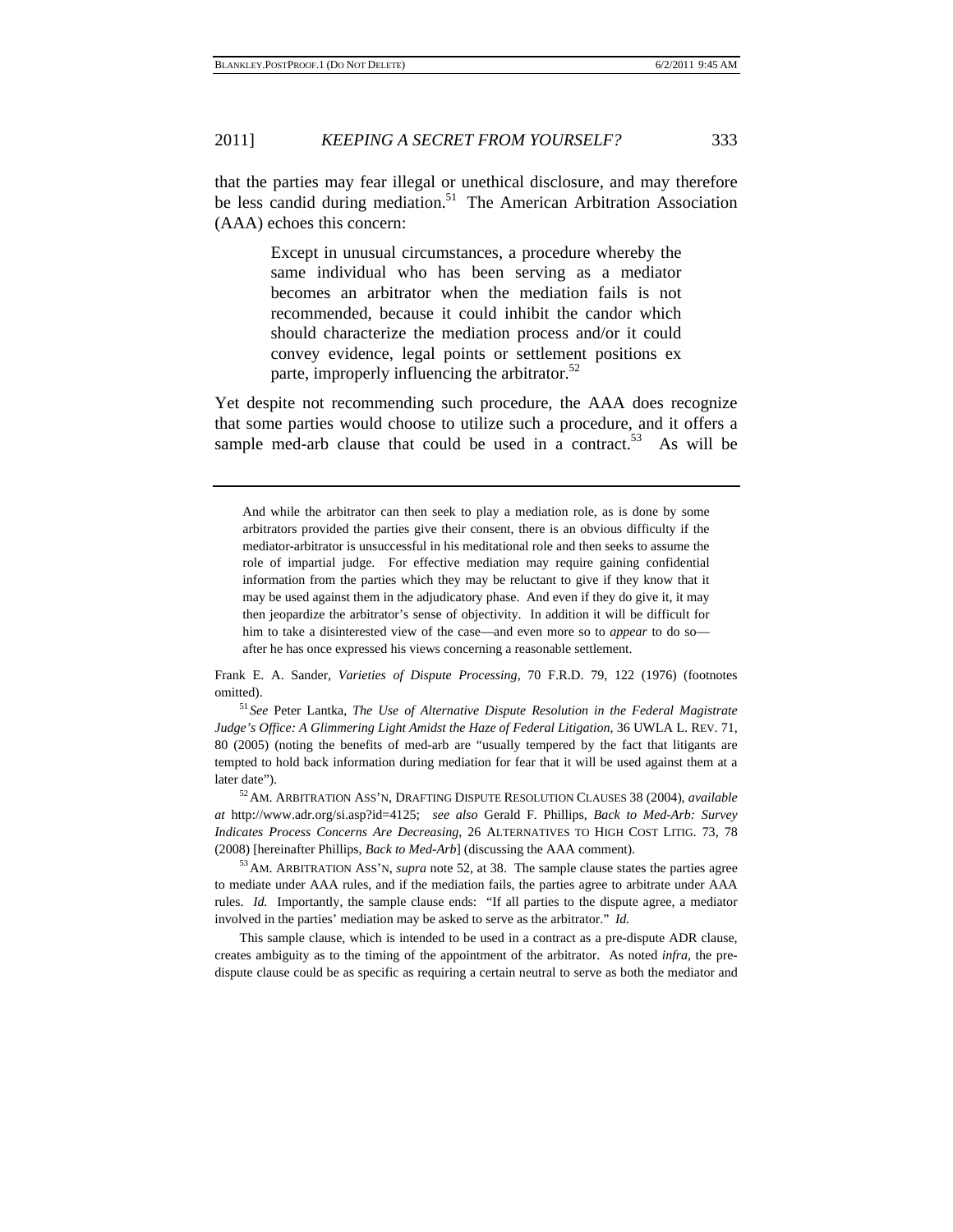discussed in more detail below, if an arbitrator uses confidential mediation communications in fashioning an award, the award may later be subject to vacatur on the basis that the arbitrator relied on information learned outside of the arbitral hearing.<sup>54</sup>

Mediations typically involve two types of settings—joint sessions with all of the parties and the mediator present, and caucuses, in which the mediator convenes with less than all of the parties.<sup>55</sup> As discussed more fully below, the communications involved in both of these settings may be confidential.<sup>56</sup> Although they may both be confidential, the parties may have different expectations of privacy in a joint session than they do in a caucus.<sup>57</sup> For example, parties who may be comfortable with the neutral relying on joint session communications in fashioning an award may not be comfortable with the arbitrator relying on caucus communications to fashion the same award.<sup>58</sup> Information shared in a caucus is meant to be "extra" confidential, and it usually cannot be disclosed to the opposing party without the speaking party's consent.<sup>59</sup> This information, which may or may not be admissible in the arbitration portion of the med-arb, in court, or in a subsequent arbitration, could still influence any award rendered in the arbitration portion of the med-arb procedure. $60$  This influence may

 In addition, this sample clause does not address the issue of whether the mediation communication can be used in the subsequent arbitration portion of the process.<br><sup>54</sup> See infra notes 138–43 and accompanying text.<br><sup>55</sup> Orna Rabinovich-Einy, *Going Public: Diminishing Privacy in Dispute Resolution in the* 

*Internet Age*, 7 VA. J.L. & TECH. 4, 59 (2002) ("The typical structure of mediation processes consists of an initial joint session of the mediator and the parties . . . followed by a series of joint sessions and caucuses (private sessions of the mediator with each party) . . . .").<br><sup>56</sup> See infra notes 69–72 and accompanying text.<br><sup>57</sup> See supra notes 50 and accompanying text.<br><sup>58</sup> Phillips, *Same-Neutral Med-Arb*,

arbitrator's decision could be influenced by confidential information learned during private caucuses.").<br> $^{59}$ *Id.* 

<sup>60</sup> *See id.*

the arbitrator. *See infra* Part IV.B. In contrast, the AAA sample clause allows the parties to choose any arbitrator, including the mediator, but it is unclear whether the appointment of the named neutral should take place before the mediation begins or after the mediation has already failed. AM. ARBITRATION ASS'N, *supra* note 52, at 38. If the clause is interpreted to mean the latter, choosing the arbitrator after a failed mediation could add considerable time to the process, especially if the mediation did not proceed to the expectations of one or more parties.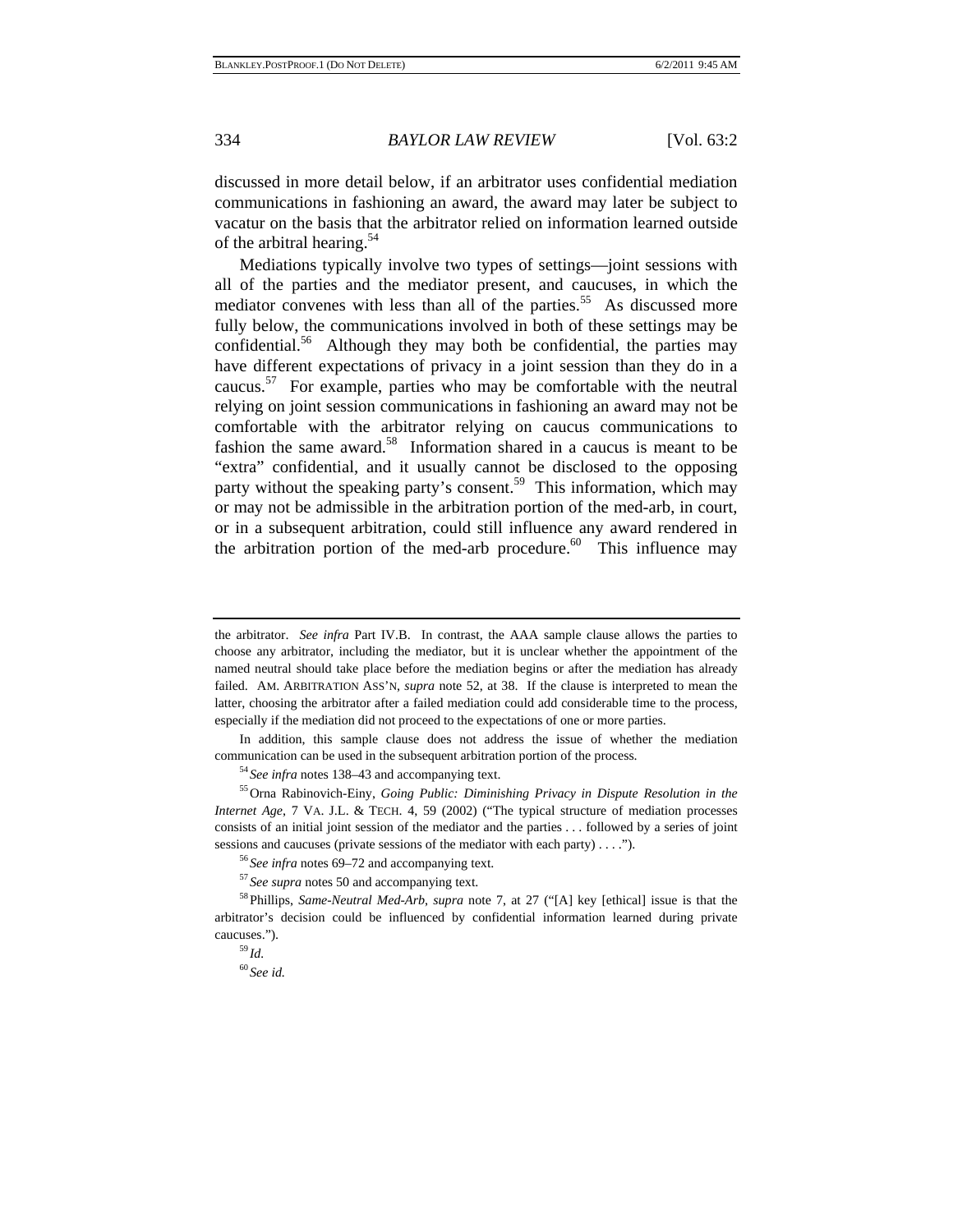become apparent by reading the award itself,  $61$  or it may manifest itself in a more subtle bias.<sup>62</sup> Parties who are fearful of the neutral's use of such information may elect to not be candid in mediation rather than risk the possibility the neutral would use such information to that party's disadvantage at a later point in the proceedings.<sup>63</sup> Alternatively, parties could choose to eliminate the use of the private caucus, but that would also involve eliminating the beneficial aspects of caucusing.<sup>64</sup> If a losing party in arbitration can show that the arbitrator based the award on confidential

the med-arb process worry parties "are not as candid or willing to admit weakness in same-neutral med-arb as they are in mediation followed by arbitration with another neutral." *Id.* 

 Rather than using med-arb, the parties could use a procedure known as arb-med, with the arbitration hearing occurring before the mediation session. *See* Dobbins, *supra* note 2, at 176. Following the arbitration, the arbitrator usually issues an award and puts it in a sealed envelope. *Id.* ("One accepted view of this process allows the arbitration to conclude but seals the award. The parties then mediate, equally uncertain about the outcome risk looming in the arbitrator's envelope."). Then, the parties mediate. *Id.* If they resolve their dispute in mediation, the award is destroyed. Arnold M. Zack, *The Quest for Finality in Airline Disputes: A Case for Arb-Med*, DISP. RESOL. J., Nov. 2003–Jan. 2004, at 34, 35 ("If agreement is reached, the neutral tears up the envelope and the decision is never revealed."); *see also* Soc'y of Lloyd's v. Moore, No. 1:06-CV-286, 2006 WL 3167735, at \*1 (S.D. Ohio Nov. 1, 2006) (describing arb-med). If the mediation does not resolve in a settlement, the arbitrator reveals the award. Zack, *supra*, at 37. Arb-med, like med-arb results in a final decision. *Id.* However, arb-med will almost always require the use of both procedures, and it is potentially more expensive than med-arb. *See* John T. Blankenship, *Developing Your ADR Attitude: Med-Arb, a Template for Adaptive ADR*, TENN. B.J., Nov. 2006, at 28, 31. Arb-med, however, should alleviate any concerns about confidentiality because the neutral renders the award before the mediation occurs. Dobbins, *supra* note 2, at 177.<br><sup>64</sup> *See* Bartel, *supra* note 2, at 687 ("The obvious solution is to eliminate the private caucus

during the mediation phase. This, however, may do more harm than good. The private caucus is often an important aspect of the mediation process because it allows the third-party neutral to explore options with each party separately and to provide a reality check for parties with unrealistic expectations.").

<sup>61</sup> *See* Phillips, *Back to Med-Arb*, *supra* note 52, at 78. For instance, the arbitrator may award an amount that one party or another disclosed in confidence to the neutral as a "bottom line." <sup>62</sup> *See* Phillips, *Same-Neutral Med-Arb*, *supra* note 7, at 27 (noting opponents of med-arb have

several problems with the process) ("An award might be unfairly influenced by evidence that could not be challenged at the arbitration hearing because it was communicated only to the mediator in a private caucus, but not to the other party."); *see also* Gerald F. Phillips, *The Survey Says: Practitioners Cautiously Move Toward Accepting Same-Neutral Med-Arb, but Party Sophistication Is Mandatory*, 26 ALTERNATIVES TO HIGH COST LITIG. 101, 102 (2008) [hereinafter Phillips, *Survey Says*] (noting one neutral's comment on med-arb in a survey) ("If mediation doesn't work [it is] difficult to avoid [the] appearance of being favorable to one side or the other." (alteration in original)).<br><sup>63</sup>Phillips, *Same-Neutral Med-Arb*, *supra* note 7, at 27. Additionally, he claims opponents of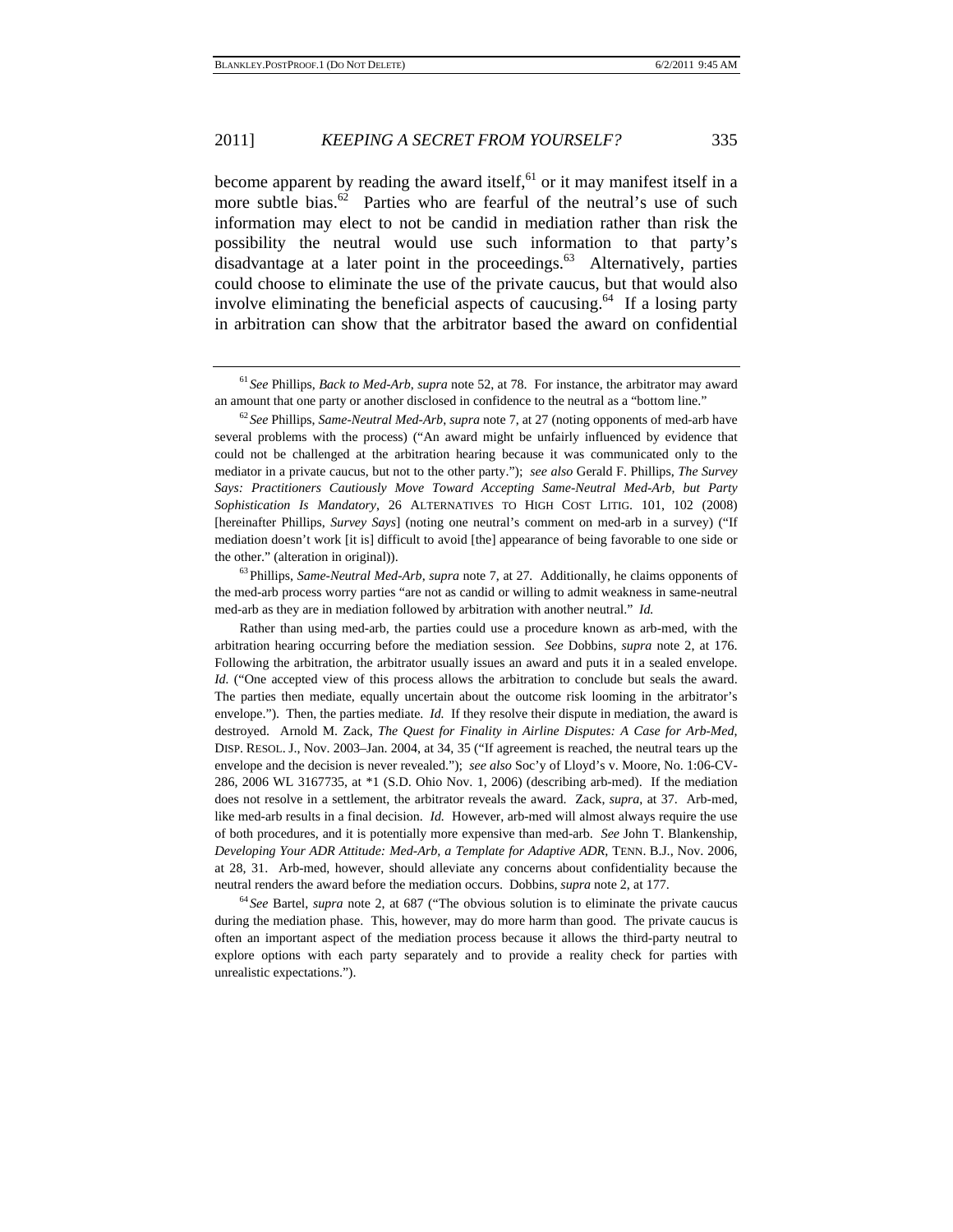information, the award may be subject to vacatur for the arbitrator having exceeded his or her powers.<sup>65</sup>

Same-neutral med-arb may also have other, less-obvious drawbacks. For instance, during the mediation phase, the parties may seek to ingratiate themselves with the neutral.<sup>66</sup> Perhaps this could manifest itself in the parties acting as if they are on their "best behavior,"<sup>67</sup> but it could also involve deception or trying to paint the opposing party in a negative light.<sup>68</sup> Additionally, finding a neutral to serve as a mediator and an arbitrator may be difficult because finding a person with the skills to perform both functions may be a difficult task. $69$  Although time may be saved because the parties only have to select one neutral, finding a mediator-arbitrator may be more difficult than finding one of each.<sup>70</sup> In some instances, the parties may disagree to such an extent that finding a single mediator-arbitrator could be more difficult and time-consuming than finding both a mediator and an arbitrator.<sup>71</sup> Another disadvantage of the process could be that in a

parties would like to find in a mediator-arbitrator and noting the ideal candidate should have characteristics amenable to both processes). 70 *See* Phillips, *Survey Says*, *supra* note 62, at 103 (noting that it takes "very sophisticated

counsel, however, who understands both mediation and arbitration, to make med-arb with the same neutral advantageous"); *see also* Vorys, *supra* note 37, at 888 ("The complex and difficult role of the med-arbiter indicates that the parties should choose their med-arbiter with care."). 71 *See* Edna Sussman, *Developing an Effective Med-Arb/Arb-Med Process*, N.Y. DISP. RESOL.

LAW., Spring 2009, at 73 ; Vorys, *supra* note 37, at 887–88. When parties select a neutral in med-arb, they should be keenly aware of the qualities that they would like to find in a neutral. *See*  Sussman, *supra*, at 73 (noting that it is important for parties to consider the qualifications of the neutral for each role and select a neutral with a strong reputation for integrity); Vorys, *supra* note 37, at 888 (noting the parties should chose a neutral who is skilled in both mediation and arbitration). Some parties may be inclined to find a neutral who is a more accomplished or skilled mediator while others may be interested in finding a neutral with particular arbitration skills. *See*  Sussman, *supra*, at 73 (noting that arbitration and mediation are two entirely different processes that require different skills; therefore, not every mediator is a good arbitrator and vise versa). These additional complexities may increase the amount of time and effort needed to agree on a

<sup>65</sup> *See infra* note 139 and accompanying text for a more detailed discussion. 66 *See* Phillips, *Same-Neutral Med-Arb*, *supra* note 7, at 30 ("Curiously, I found that parties behave better during same-neutral med-arb than in classic mediation. This is probably because they do not want to alienate the potential arbitrator."). One commentator noted that an early research study found that participants in med-arb acted in a more civil manner than their mediation counterparts, citing this study as a benefit of the med-arb process, not a drawback. *See*  Bartel, *supra* note 2, at 681–82.<br><sup>67</sup> See Phillips, *Same-Neutral Med-Arb*, *supra* note 7, at 30; Bartel, *supra* note 2, at 681–82.<br><sup>68</sup> See Vorys, *supra* note 37, at 896.<br><sup>69</sup> See Phillips, *Same-Neutral Med-Arb*,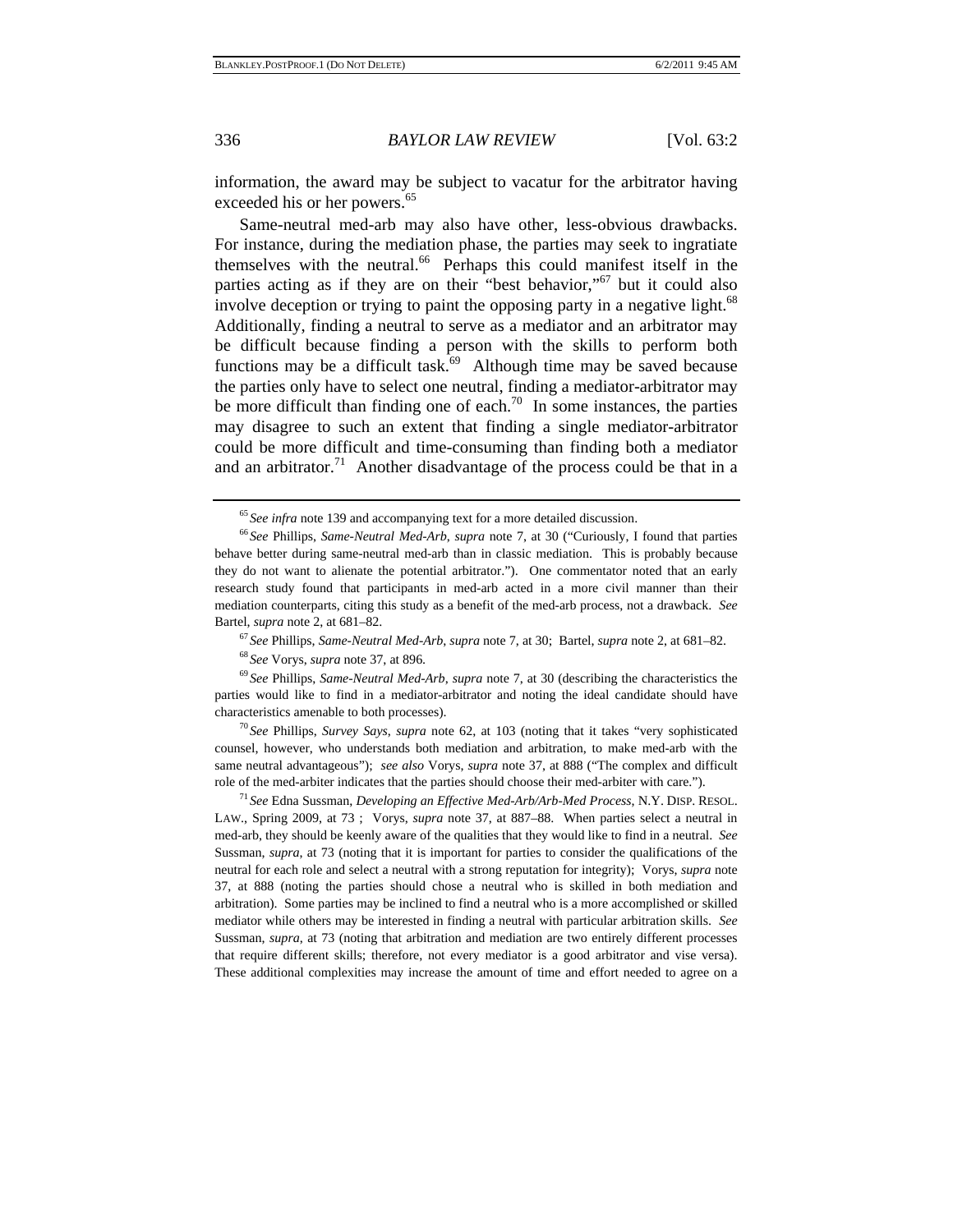poorly-run med-arb, the parties may not be exactly aware when the mediation process has ended and when the arbitration will begin.<sup>72</sup> Along those lines, it may be unclear who chooses when the mediation has failed and when the parties should enter the arbitration phase.<sup>73</sup> Finally, the goal of efficiency may not be served if the "settlement facts" crucial to mediation are different from the set of facts pertinent to the arbitration.<sup>74</sup>

#### *C. For Willing Participants, Same-Neutral Med-Arb Provides Benefits Not Available in Other Procedures*

The flexibility of med-arb offers disputants a unique opportunity that is largely unavailable in other processes. As noted above, med-arb offers the disputants the opportunity to act in a collaborative way, but they are ensured that their dispute will be resolved in the event that the collaborative process does not yield a mediated dispute.<sup>75</sup> No other process integrates these two qualities in the same manner.<sup>76</sup>

Alabama, N.D. Ala. Loc. R. 16.1(c), parties using the Med/Arb track to settle their disputes will switch from mediation to arbitration upon the neutral's determination that "further efforts [in mediation] would not be useful." N.D. Ala. Alt. Dispute Resolution Plan § IV.C.9.e (2006). 74 *See* Phillips, *Same-Neutral Med-Arb*, *supra* note 7, at 27; *see* Bartel, *supra* note 2, at 686.

Although some of the facts pertinent to the mediation will be in common with the facts pertinent to the arbitration, the neutral may focus on different types of information in the mediation and arbitration phase. *See* Phillips, *Same-Neutral Med-Arb*, *supra* note 7, at 27; *see* Bartel, *supra* note 2, at 686. Any number of facts might be pertinent to a mediation settlement (i.e., a respondent's ability to pay or a claimant's immediate need for compensation) that have little or nothing to do with the merits of the dispute. *See* Phillips, *Same-Neutral Med-Arb*, *supra* note 7, at 27; *see*  Bartel, *supra* note 2, at 686.<br><sup>75</sup> *See supra* notes 3–4 and accompanying text.<br><sup>76</sup> McLean & Wilson, *supra* note 3, at 30 ("Med-Arb agreements allow parties to combine the

benefits of two ADR processes—mediation and arbitration . . . ."). There exist some similarities between the trial process and the med-arb process. *See* Blankenship, *supra* note 63, at 35–36. Specifically, one of the legal fictions that trial lawyers encounter every day is the fact that judges and juries will hear information that will later need to be disregarded due to some evidentiary

single neutral. *See id.* at 73; *see* Vorys, *supra* note 37, at 887–88. 72 *See* Cashin v. Cashin, No. C4-02-902, 2003 WL 42269, at \*3 (Minn. Ct. App. Jan 7, 2003) (noting the Minnesota parenting time expeditor has the discretion to determine when the mediation has broken down to such a point its continuation would be futile and when arbitration will more likely result in a final and binding resolution to the issue at hand). In Wisconsin, under the med-arb procedure for grievances by public employees, the neutral determines if the mediation failed to generate a settlement after a "reasonable period" of time. WIS. STAT. ANN. § 111.70 legis. note III (West 2002). 73 *See* Bartel, *supra* note 2, at 683. Under the court rules for the Northern District of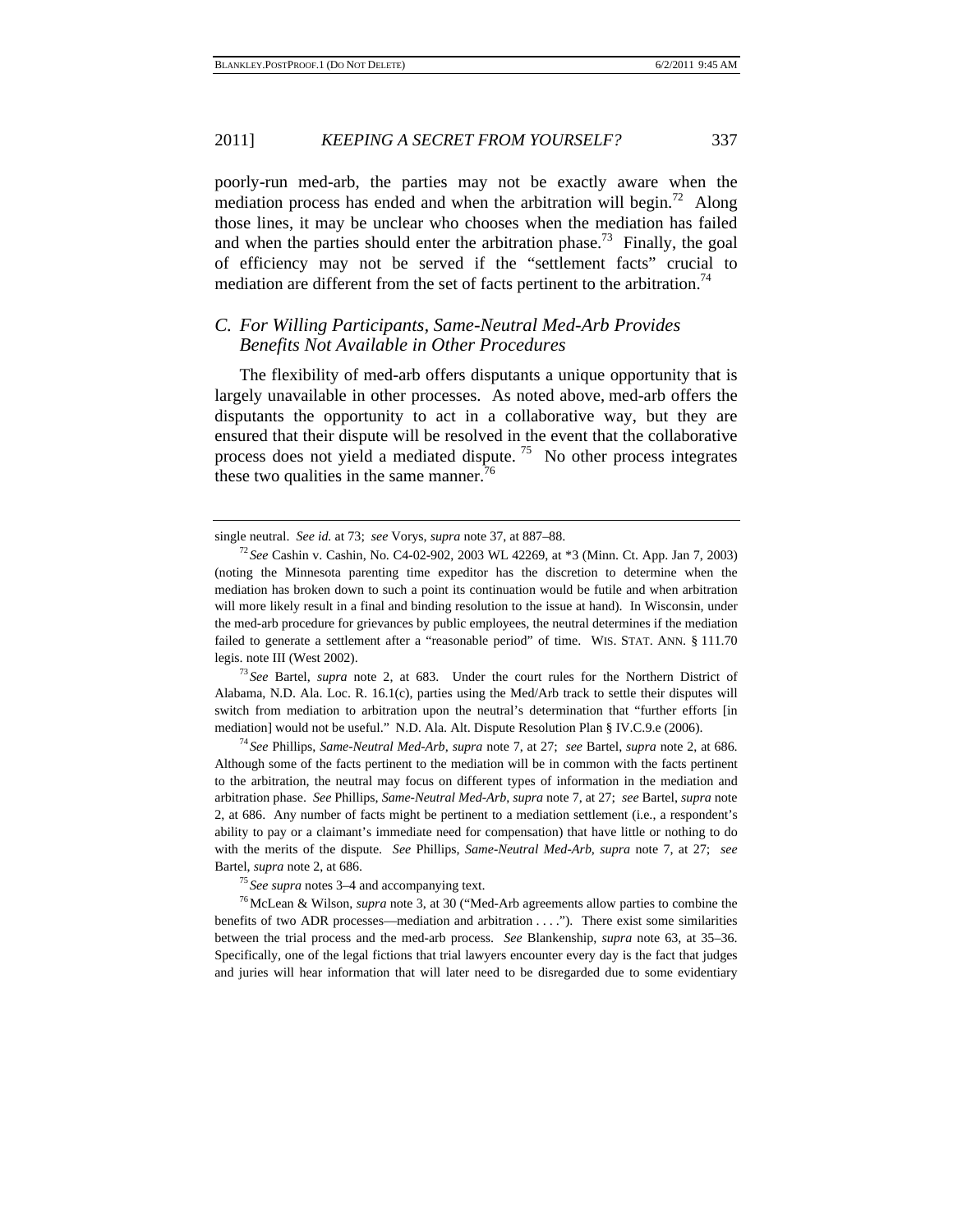However, the criticisms of med-arb are valid and should be addressed particularly the criticisms relating to confidentiality. The remainder of this Article deals specifically with confidentiality. The next section looks at statutory protections for mediation communications and the effect of confidentiality and/or privilege on the arbitration portion of a med-arb procedure.<sup>77</sup> These statutes generally provide an all-encompassing protection for mediation communications, without exception for med-arb procedures.<sup>78</sup> Case law, discussed in Part V, supports this view.<sup>79</sup> Accordingly, this Article recommends that parties, with the assistance of the neutral, if necessary, execute specific contracts dealing with the treatment of confidential information in the arbitration portion of med-arb.<sup>80</sup>

#### IV. MEDIATION CONFIDENTIALITY STATUTES MAKE NO EXCEPTIONS FOR THE MED-ARB PROCEDURE<sup>81</sup>

Parties and neutrals involved in med-arb may not realize that the communications made in a mediation session—even in joint session with everyone present—cannot be used in the arbitration portion of the same hearing without an express agreement to use some or all of those communications in the arbitration.<sup>82</sup> Such express agreement is necessary because general mediation confidentiality statutes, court rules, and other laws provide for the confidentiality of mediation communications without

hurdle that has not been met by the proponent of the evidence. *Id.* As noted by one commentator: "Judges and juries are regularly required to ignore information that has been deemed improper. No one seems to seriously question the concept that a judge presiding over a bench trial is required to, and can, disregard evidence he or she has heard but has subsequently determined to be inadmissible." *Id.* Certainly, if judges and juries can disregard evidence that otherwise might have some effect on the decision-maker, then neutrals picked by the parties to resolve their dispute likewise should be trusted to base arbitration awards on the proper scope of evidence. *See id.*<br>
<sup>77</sup> See infra Part IV.<br>
<sup>78</sup> See UNIF. MEDIATION ACT § 4, 7A U.L.A. 117 (Supp. 2010).<br>
<sup>79</sup> See infra Part V.<br>
<sup>80</sup> See in

Federal Rule of Evidence 408 (Rule 408), dealing with the admissibility of offers to compromise, or similar state evidentiary statutes. Whether Rule 408 and their state counterparts have any application in arbitration is beyond the scope of this Article. Even if Rule 408 applies to the arbitration portion of med-arb, the applicability to the arbitration portion of med-arb is limited because the scope of the Rule is quite limited. *See* FED. R. EVID. 408 (applying to offers to compromise for the limited purpose of establishing *liability*). 82 *See* UNIF. MEDIATION ACT §§ 4, 5.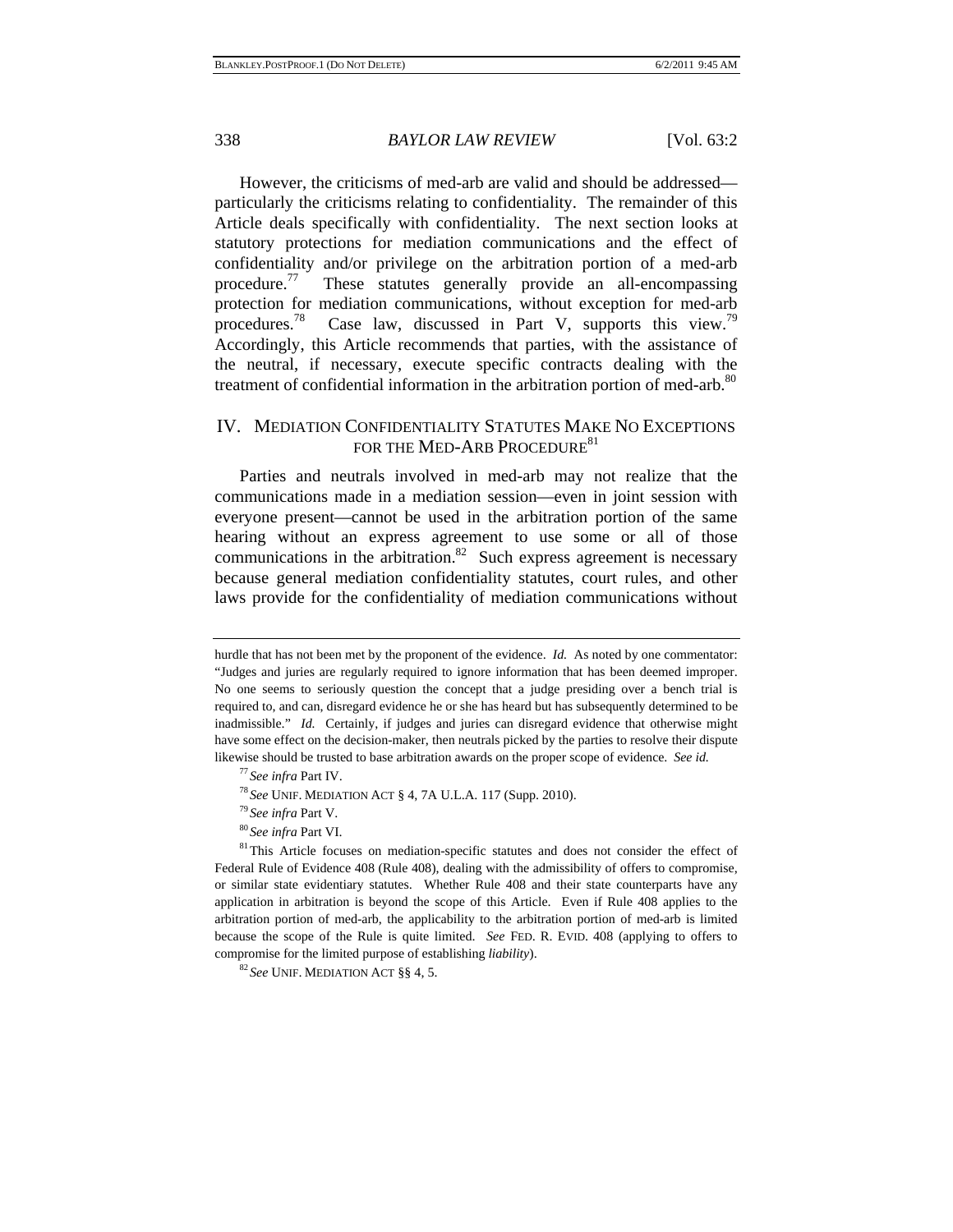exception for med-arb procedures.<sup>83</sup> This Section first considers confidentiality in the context of states adopting the Uniform Mediation Act and then considers confidentiality in other jurisdictions.

#### *A. Jurisdictions Adopting the Uniform Mediation Act Explicitly Treat Mediation Communications as Privileged in Subsequent Arbitrations*

The clearest expression of this general confidentiality is contained in the Uniform Mediation Act (UMA), which has been adopted in eleven jurisdictions and introduced in another two.<sup>84</sup> The UMA provides the parties to a mediation with a general privilege protecting the mediation communications from involuntary disclosure in later proceedings.<sup>85</sup> The privilege afforded to mediation communications is as follows:

> (a) Except as otherwise provided in Section 6, a mediation communication is privileged as provided in subsection (b) and is not subject to discovery or admissible in evidence in a proceeding unless waived or precluded as provided by Section 5.

(b) In a proceeding, the following privileges apply:

(1) A mediation party may refuse to disclose, and may prevent any other person from disclosing, a mediation communication.

(2) A mediator may refuse to disclose a mediation communication, and may prevent any other person from disclosing a mediation communication of the mediator.

(3) A nonparty participant may refuse to disclose, and may prevent any other person from disclosing,

<sup>&</sup>lt;sup>83</sup> See Blankenship, *supra* note 63, at 35.<br><sup>84</sup>Nat'l Conference of Comm'rs on Unif. State Laws, *Legislative Fact Sheet—Mediation Act*, UNIF. LAW COMM'N (2010), *at* http://www.nccusl.org/LegislativeFactSheet.aspx?title=Mediation %20Act (indicating that Idaho, Illinois, Iowa, Nebraska, New Jersey, Ohio, South Dakota, Utah, Vermont, Washington, and the District of Columbia have adopted the UMA, with legislation pending in Massachusetts and New York).<br><sup>85</sup>UNIF. MEDIATION ACT § 4.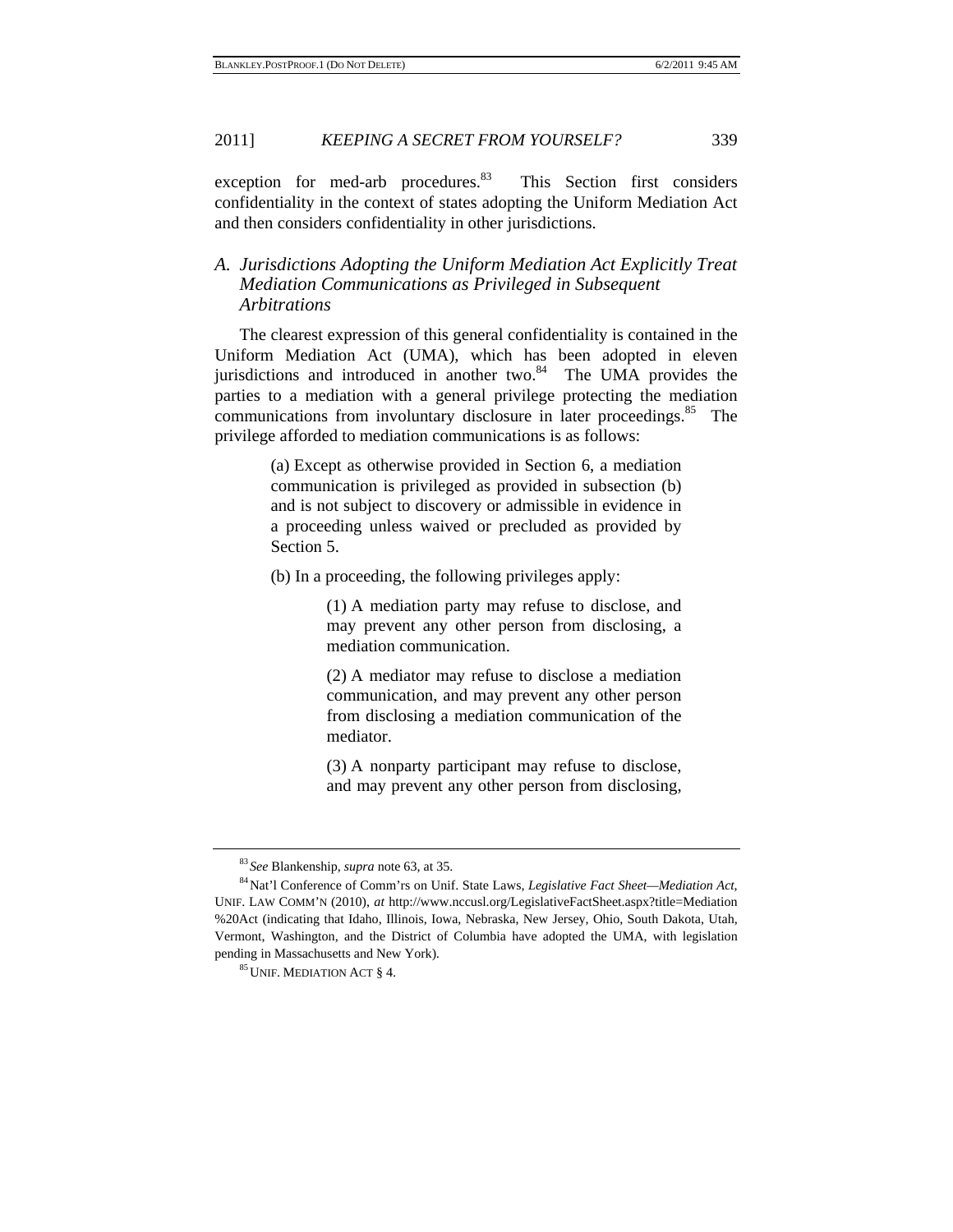a mediation communication of the nonparty participant.

(c) Evidence or information that is otherwise admissible or subject to discovery does not become inadmissible or protected from discovery solely by reason of its disclosure or use in a mediation.<sup>86</sup>

Pursuant to the statutory definitions, "proceeding" is defined as "a judicial, administrative, arbitral, or other adjudicative process, including related prehearing and post-hearing motions, conferences, and discovery."<sup>87</sup> explicit inclusion of the "arbitral" proceeding means that all mediation communications are privileged in the arbitration portion of the med-arb, absent any waiver of the privilege by the privilege-holders.<sup>88</sup> In addition to creating a privilege, the UMA also affords confidentiality to mediation communications to the extent that state or other applicable confidentiality protections apply.89

<sup>86</sup> *Id.*; *see also* SARAH R. COLE ET AL., MEDIATION: LAW, POLICY & PRACTICE § 9.1 (2008) ("Laws of privilege are key determinants of the confidentiality afforded in mediation or other dispute resolution processes."); COLE ET AL., *supra* § 9.4 ("The evidentiary exclusions for compromise discussions differ from privileges, which usually provide protection against any disclosure rather than merely protection against admission into evidence at a court hearing. Thus, most mediation privileges govern use of the mediation information in all forums—not just those judicial hearings governed by the rules of evidence, as with evidentiary exclusions." (footnote omitted)). Section 6 contains exceptions to the privilege, none of which are applicable here. *See* UNIF. MEDIATION ACT § 6. Perhaps a litigant could make the argument that med-arb is not mediation at all, based on a theory that the hybrid procedure changes the mediation process in such a fundamental way that the "mediation" occurring in med-arb is not mediation as that term is defined and intended to be. *See* Bartel, *supra* note 2, at 665.<br><sup>87</sup>UNIF. MEDIATION ACT § 2(7). <sup>88</sup> *See id.* § 2; *see also id.* § 4. As stated above, the different participants to mediation each

hold their own privilege. *See supra* notes 82, 85–86 and accompanying text. The parties hold a privilege with respect to all mediation communications. UNIF. MEDIATION ACT § 4(b)(1). The mediator holds a privilege as to the communications made by the mediator. *Id.* § 4(b)(2). Nonparty participants hold a privilege as to the statements made by the non-parties. *Id.* § 4(b)(3). For a waiver to occur, all applicable privilege holders must agree to the waiver. *See id.* § 5.

 This article treats med-arb as a combination of two procedures—not as a separate procedure. Given the mandatory nature of the UMA and the other statutes discussed below, no practical difference may exist between whether med-arb is a hybrid procedure or a distinct procedure.<br><sup>89</sup>UNIF. MEDIATION ACT § 8 ("Unless subject to the [insert statutory references to open

meetings act and open records act], mediation communications are confidential to the extent agreed by the parties or provided by other law or rule of this State." (alternation in original)).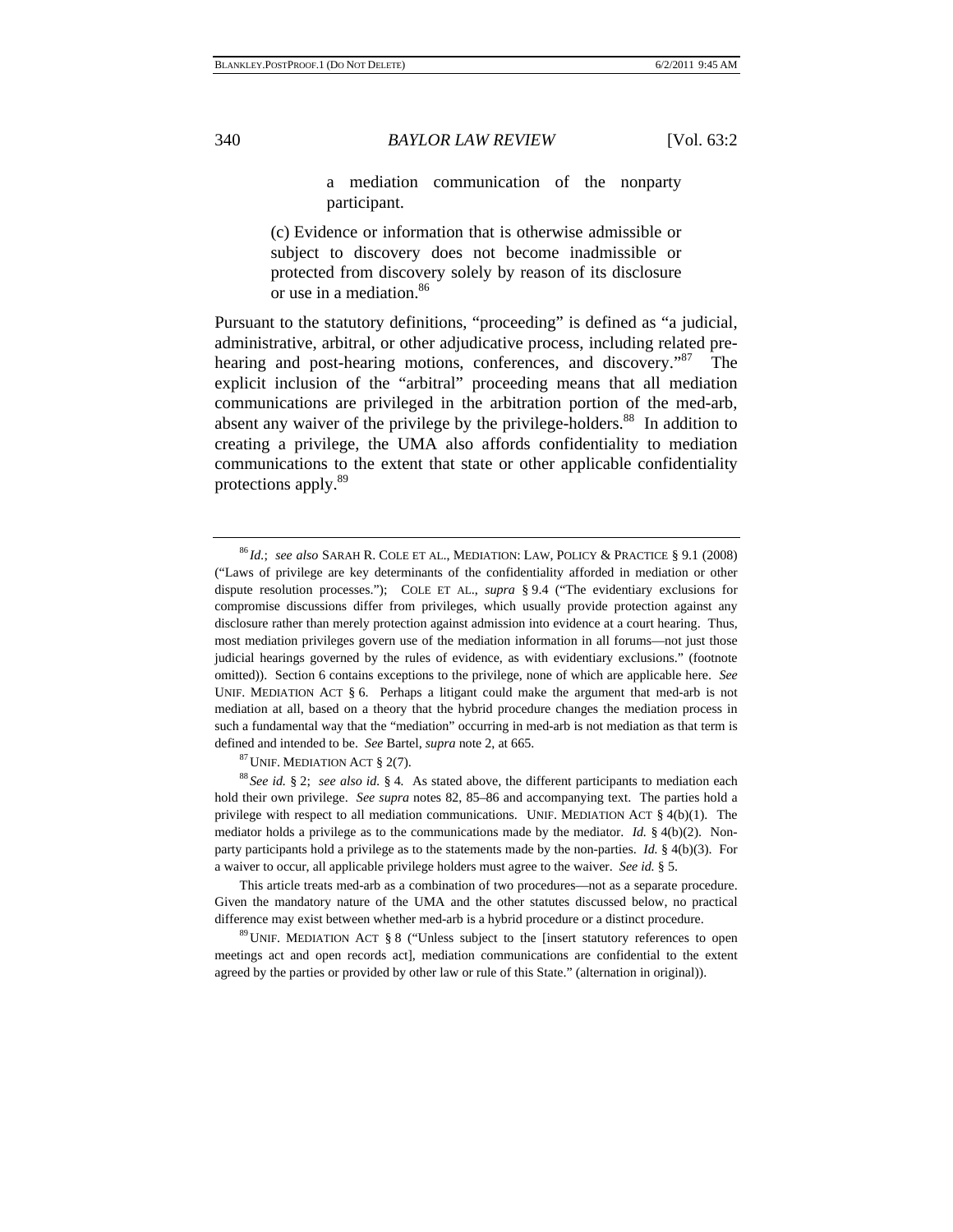Although the privilege is absolute, it can be waived.<sup>90</sup> If fewer than all parties waive the privilege, however, the non-waiving party will be able to raise a confidential objection and prevent the use of the mediation communications in the subsequent procedure. $91$  The applicable waiver provision reads:

> (a) A privilege under Section 4 may be waived in a record or orally during a proceeding if it is expressly waived by all parties to the mediation and:

> > (1) in the case of the privilege of a mediator, it is expressly waived by the mediator; and

> > (2) in the case of the privilege of a nonparty participant, it is expressly waived by the nonparty participant.<sup>92</sup>

Thus, the mediation privilege must be expressly waived in order to use the mediation communications in another proceeding. $93$  No exception exists for the use of mediation communications in the arbitration portion of a med-arb procedure.<sup>94</sup>

If no exception exists and the parties do not execute a waiver, then a full and complete arbitration hearing is necessary. Because the mediation communications are privileged and confidential, they cannot constitute

a representation about a mediation communication which prejudices another person in a proceeding is precluded from asserting a privilege under Section 4, but only to the extent necessary for the person prejudiced to respond to the representation or disclosure." *Id.* § 5(b).<br><sup>93</sup>*Id.* § 5(a). <sup>94</sup> *See id.* § 4 (stating that privilege is unavailable only when waived under Section 5 or

excluded under Section 6); *id.* § 6 (listing the exceptions to privilege with no exception listed for the arbitration portion of a med-arb procedure).

<sup>90</sup> *Id.* § 5(a). 91 *Id.*; *see also* Phillips, *Same-Neutral Med-Arb*, *supra* note 7, at 27. As noted above, parties to a mediation have the ability to prevent anyone from disclosing any of the mediation communications. *See supra* note 88 and accompanying text. The mediator can prevent others from disclosing statements made by the mediator, and non-parties can likewise prevent others from disclosing statements made by the non-party. UNIF. MEDIATION ACT § 4(b); *see* COLE ET AL., *supra* note 86, § 9.4 ("The privilege may be raised by or on behalf of anyone who holds it, while the evidentiary objection must usually be made by a party to the litigation."); *see also* COLO. REV. STAT. ANN. § 13-22-307 (West Supp. 2010); HAW. R. EVID. 408; ME. R. EVID. 408(b); VT. R. EVID. 408, 501(b).<br><sup>92</sup>UNIF. MEDIATION ACT § 5(a). Subsection (b) provides: "A person that discloses or makes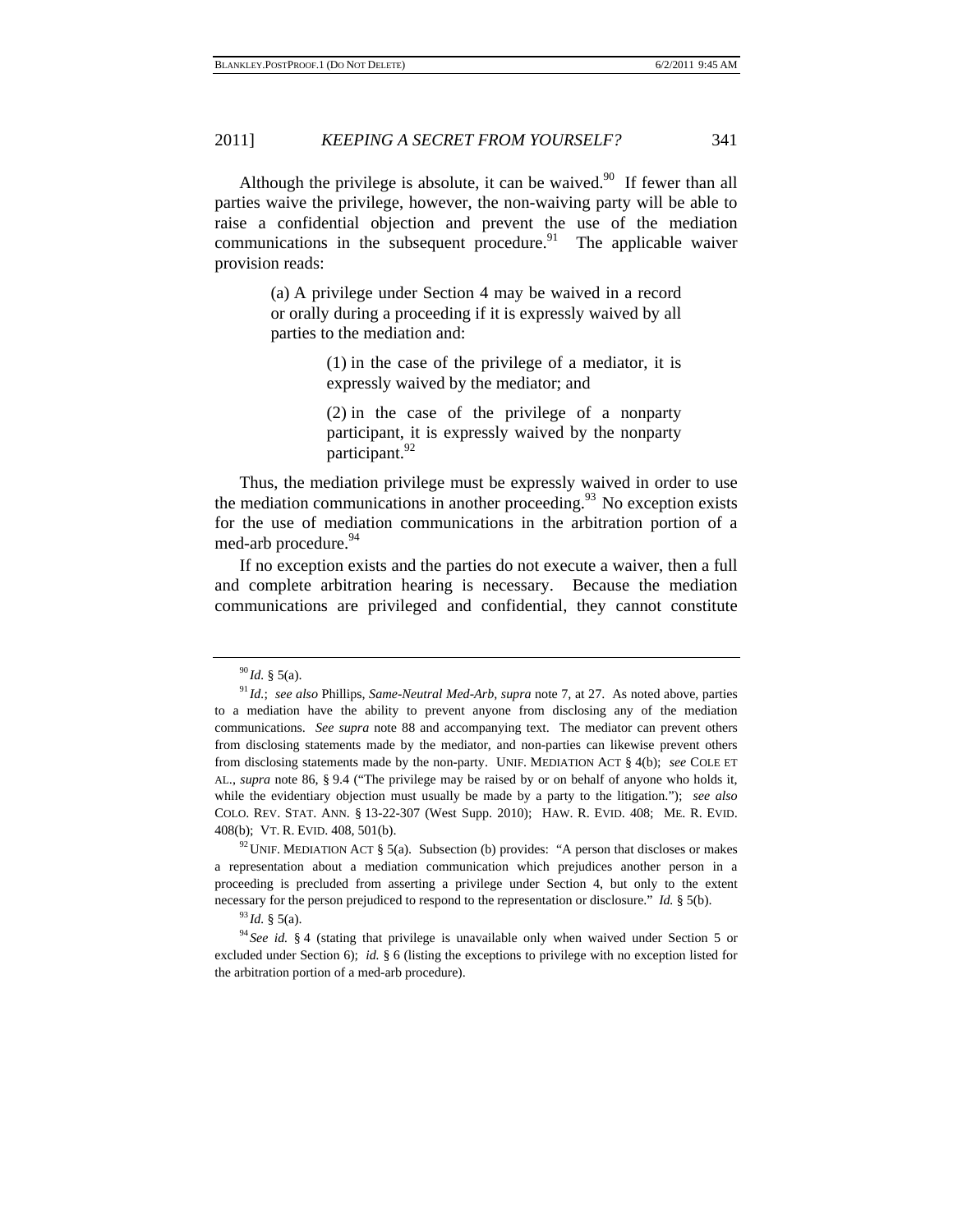"evidence" in the arbitration portion of the med-arb without a waiver.<sup>95</sup> This rule applies to information learned in joint session and caucus alike.<sup>96</sup> Without waiver, this rule operates to defeat one of the primary benefits of med-arb—the ability to have a truncated arbitration hearing because the parties had the opportunity to educate the neutral during the mediation stage.<sup>97</sup> Indeed, parties who turn to med-arb as a means of breaking an impasse in mediation must be particularly careful to execute the appropriate waivers because those parties may have little or no arbitration "evidence" upon which the arbitrator can make an award.<sup>98</sup> If a med-arb neutral does not secure the appropriate waivers, then any arbitration award issued may be subject to vacatur for the arbitrator having decided the case without competent evidence.<sup>99</sup>

#### *B. Broad Confidentiality Statutes in non-UMA Jurisdictions Likewise Have No Exemption for Arbitration Procedures*

Although the eleven states adopting the UMA have relatively straightforward confidentiality requirements, even those states that have not adopted the UMA may also provide for the confidentiality of mediation communications, prohibiting their use in any other proceeding, including, arguably, the arbitration portion of a med-arb procedure.<sup>100</sup> Every state's

the arbitrator under the Federal Arbitration Act when a case is decided on no evidence or incompetent evidence. *See id.*

<sup>100</sup>Folb v. Motion Picture Indus. Pension & Health Plans, 16 F. Supp. 2d 1164, 1179 (C.D. Cal. 1998) ("At the forefront of the inquiry, however, is the fact that every state in the Union, with the exception of Delaware, has adopted a mediation privilege of one type or another . . . . While some states provide only limited protection, a majority of the states go beyond protecting communications in private sessions with the mediator, requiring that the entire process be confidential. A number of states provide explicitly that information disclosed in mediation proceedings is not subject to discovery." (citations omitted)).

<sup>&</sup>lt;sup>95</sup> See supra note 91 and accompanying text.<br><sup>96</sup> See supra note 91 and accompanying text.<br><sup>97</sup> See supra notes 30–31 and accompanying text.<br><sup>98</sup> See supra note 41 and accompanying text. Occasionally, parties may be clos but reach impasse for any number of reasons. *See supra* note 41 and accompanying text. Those parties may request that the neutral break the mediation impasse by simply issuing an award as an arbitrator. *See supra* note 41 and accompanying text. Often, in these types of cases, the parties do not intend to present any additional information during the arbitration phase, but instead intend to submit the mediation information to the neutral for a final determination as a decision-maker. *See*  Phillips, *Same-Neutral Med-Arb*, *supra* note 7, at 28.<br><sup>99</sup> *See* 9 U.S.C. § 10(a)(4) (2006). An arbitrator has likely exceeded the powers afforded to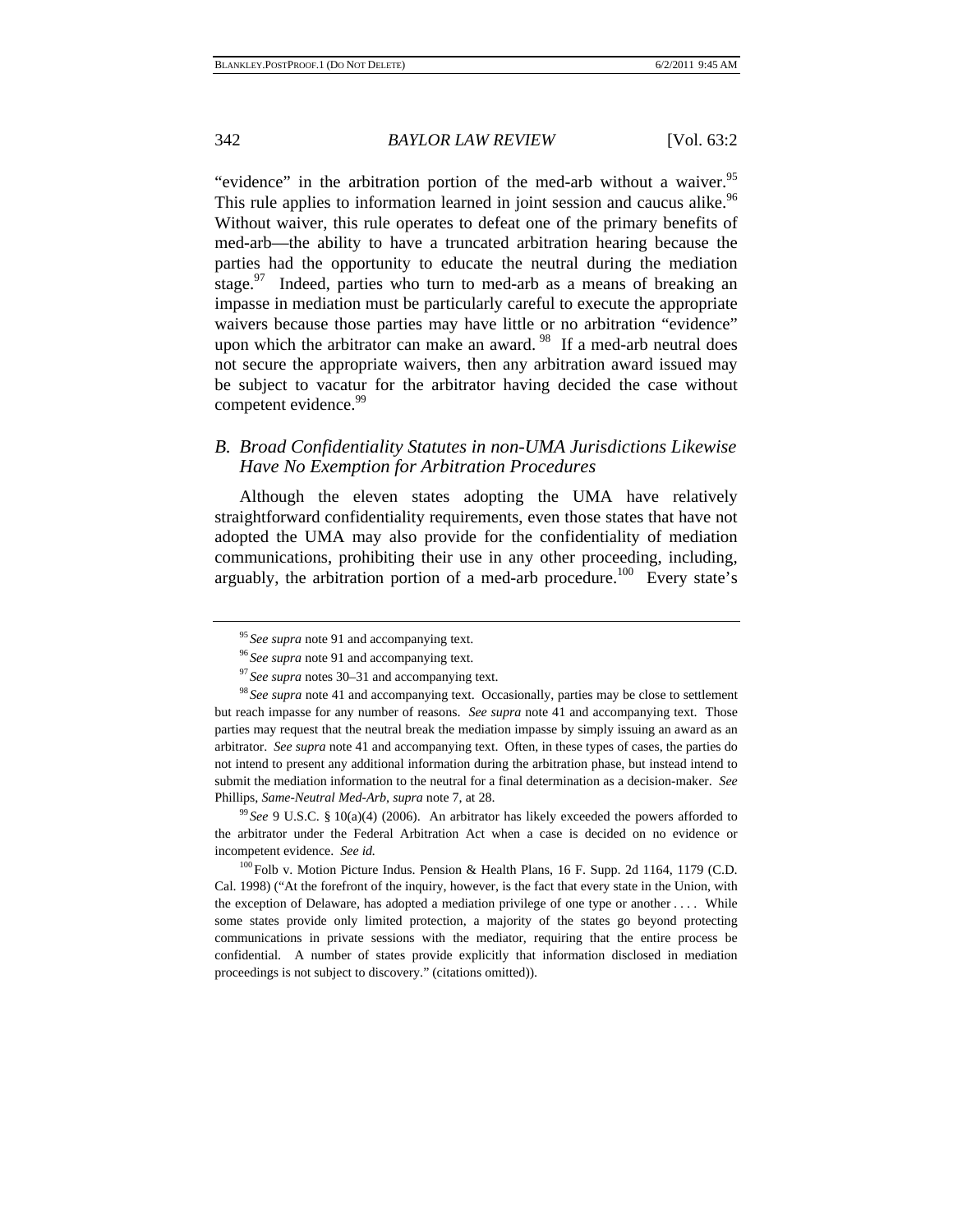confidentiality rules are different, and a practitioner would be wise to consult them before participating in a med-arb procedure—either as an attorney or as a neutral. $101$  No matter what the rules, a careful waiver executed by the parties will avoid any of these issues regarding confidentiality.102

Some states have comprehensive mediation confidentiality or privileges that would appear to apply to med-arb because the statutes and rules have no exceptions for med-arb procedures.<sup>103</sup> California has a mediation privilege similar to the UMA: "(a) No evidence of anything said . . . in the course of . . . a mediation . . . is admissible or subject to discovery, and disclosure of the evidence shall not be compelled, in any arbitration, administrative adjudication, civil action, or other noncriminal proceeding  $\ldots$ ."<sup>104</sup> Florida has a similarly broad statute: "(2) A mediation party has a privilege to refuse to testify and to prevent any other person from testifying in a subsequent proceeding regarding mediation communications."<sup>105</sup> Alabama has a mediation rule requiring that all Alabama has a mediation rule requiring that all mediation communications be confidential: "All information disclosed in the course of a mediation, including oral, documentary, or electronic information, shall be deemed confidential and shall not be divulged by anyone in attendance at the mediation except as permitted under this Rule or by statute."106 The rule permits disclosure when "the mediator and the parties to the mediation all agree to the disclosure."<sup>107</sup> Otherwise, the

<sup>104</sup>CAL. EVID. CODE § 1119(a) (West Supp. 2011).<br><sup>105</sup>FLA. STAT. ANN. § 44.405(2) (West Supp. 2011). Under the definitions section, a "subsequent proceeding" means "an adjudicative process that follows a mediation, including related discovery." *Id.* § 44.403(5).<br><sup>106</sup>ALA. R. CIV. CT. MED. 11(a).<br><sup>107</sup>*Id.* R. 11(b)(1). This confidentiality is arguably broader than the privilege afforded by the

UMA. *Compare id.*, *with* UNIF. MEDIATION ACT. § 4, 7A U.L.A. 117 (Supp. 2010). The UMA allows disclosure if the privilege-holders waive the privilege. UNIF. MEDIATION ACT § 5. Under this Alabama rule, all of the mediation participants must waive the confidentiality no matter who made the applicable statement. *See* ALA. R. CIV. CT. MED. 11(b)(1). The exceptions to the rule

<sup>101</sup> *See* COLE ET AL., *supra* note 86, § 9.10 (discussing how mediation privileges in different jurisdictions "vary considerably").<br><sup>102</sup> *See supra* Part IV.A. <sup>103</sup> Unlike the UMA, often these statutes or rules do not mention arbitration specifically. *See*,

*e.g.*, ALA. R. CIV. CT. MED. 11(a) (LexisNexis 2009). However, a generally applicable statute with no relevant exceptions arguably applies to the arbitration portion of a med-arb situation. In any event, a "best practice" would be to secure a waiver. *See* Phillips, *Same-Neutral Med-Arb*, *supra* note 7, at 31.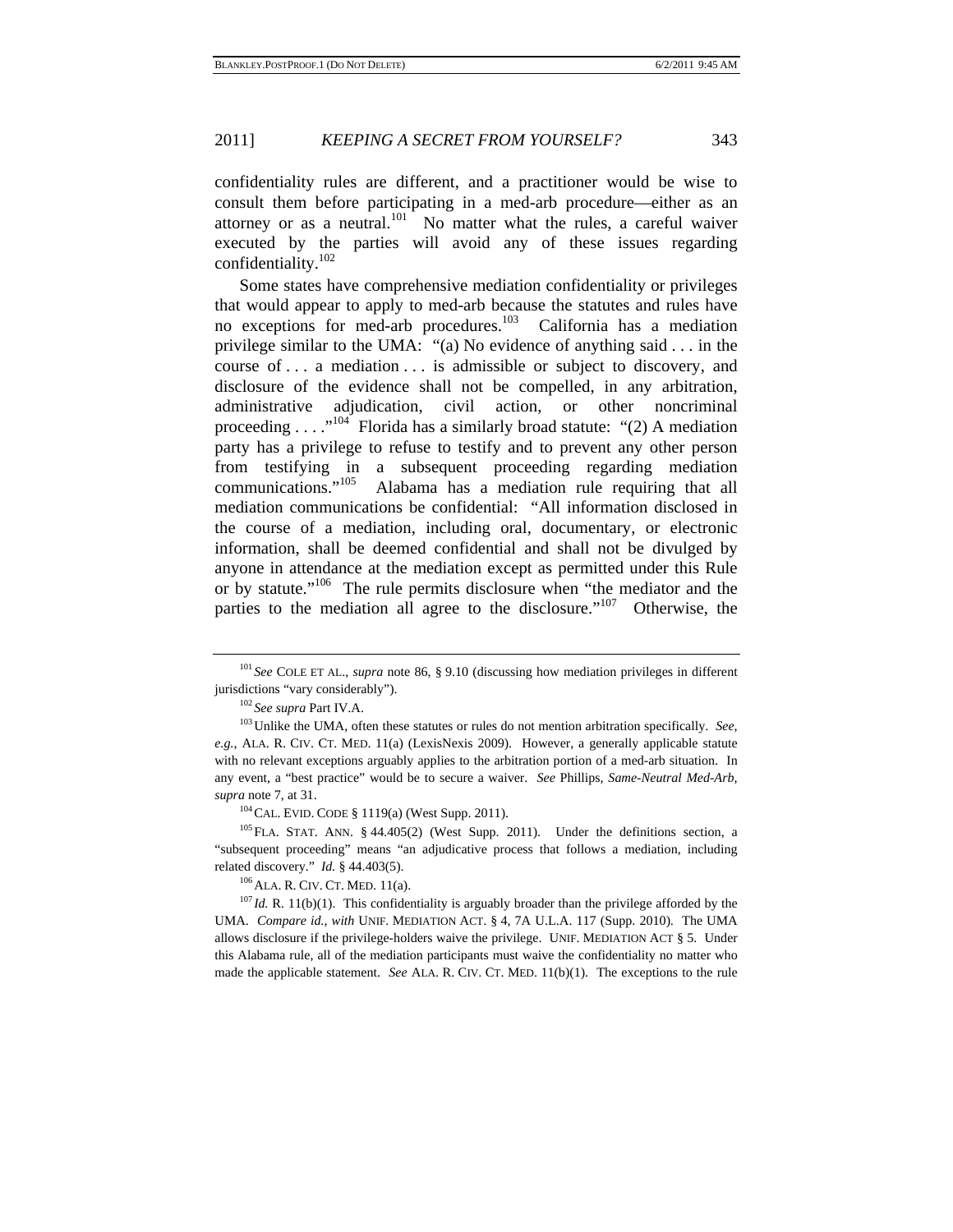information remains confidential.<sup>108</sup> Connecticut has a mediation confidentiality statute explicitly for non-court-connected mediation that similarly requires a waiver of the confidentiality before those mediation statements can be used in other contexts.<sup>109</sup> Louisiana and Oklahoma have similarly broad confidentiality statutes that apply to all "proceedings," but they are unclear as to whether "proceedings" would include arbitration proceedings.<sup>110</sup> In states with such broad confidentiality rules, the parties

(a) As used in this section, "mediation" means a process, or any part of a process, which is not court-ordered . . . .

(b) Except as provided in this section, by agreement of the parties or in furtherance of settlement discussions, a person not affiliated with either party to a lawsuit, an attorney for one of the parties or any other participant in a mediation shall not voluntarily disclose or, through discovery or compulsory process, be required to disclose any oral or written communication received or obtained during the course of a mediation, unless (1) *each of the parties agrees in writing to such disclosure*, (2) the disclosure is necessary to enforce a written agreement that came out of the mediation, (3) the disclosure is required by statute or regulation, or by any court, after notice to all parties to the mediation, or (4) the disclosure is required as a result of circumstances in which a court finds that the interest of justice outweighs the need for confidentiality, consistent with the principles of law.

CONN. GEN. STAT. ANN. § 52-235d(a) & (b) (West Supp. 2010) (emphasis added); *see also* DEL. CODE ANN. tit. 6, § 7716 (Supp. 2008) ("All ADR proceedings shall be confidential and any memoranda submitted to the ADR Specialist, any statements made during the ADR and any notes or other materials made by the ADR Specialist or any party in connection with the ADR shall not be subject to discovery or introduced into evidence in any proceeding and shall not be construed to be a waiver of any otherwise applicable privilege."); KAN. STAT. ANN. § 60-452a(a) (Supp. 2010) ("All verbal or written information transmitted between any party to a dispute and a neutral person conducting the proceeding, or the staff of an approved program under K.S.A. 5-501 *et seq.* and amendments thereto shall be confidential communications. No admission, representation or statement made in the proceeding shall be admissible as evidence or subject to discovery."); TEX. CIV. PRAC. & REM. CODE ANN. § 154.053(b) (West Supp. 2010) ("Unless expressly authorized by the disclosing party, the impartial third party may not disclose to either party information given in confidence by the other and shall at all times maintain confidentiality with respect to communications relating to the subject matter of the dispute.").<br><sup>110</sup> *See* LA. REV. STAT. ANN. § 9:4112 (Supp. 2011). Section § 9:4112 provides:

A. Except as provided in this Section, all oral and written communications and records made during mediation, whether or not conducted under this Chapter and whether before or after the institution of formal judicial proceedings, are not subject to

are not applicable here. *See id.* R. 11(c).<br><sup>108</sup>ALA. R. CIV. CT. MED. 11(a).<br><sup>109</sup> Section 52-235d of the General Statutes of Connecticut provides, in applicable part: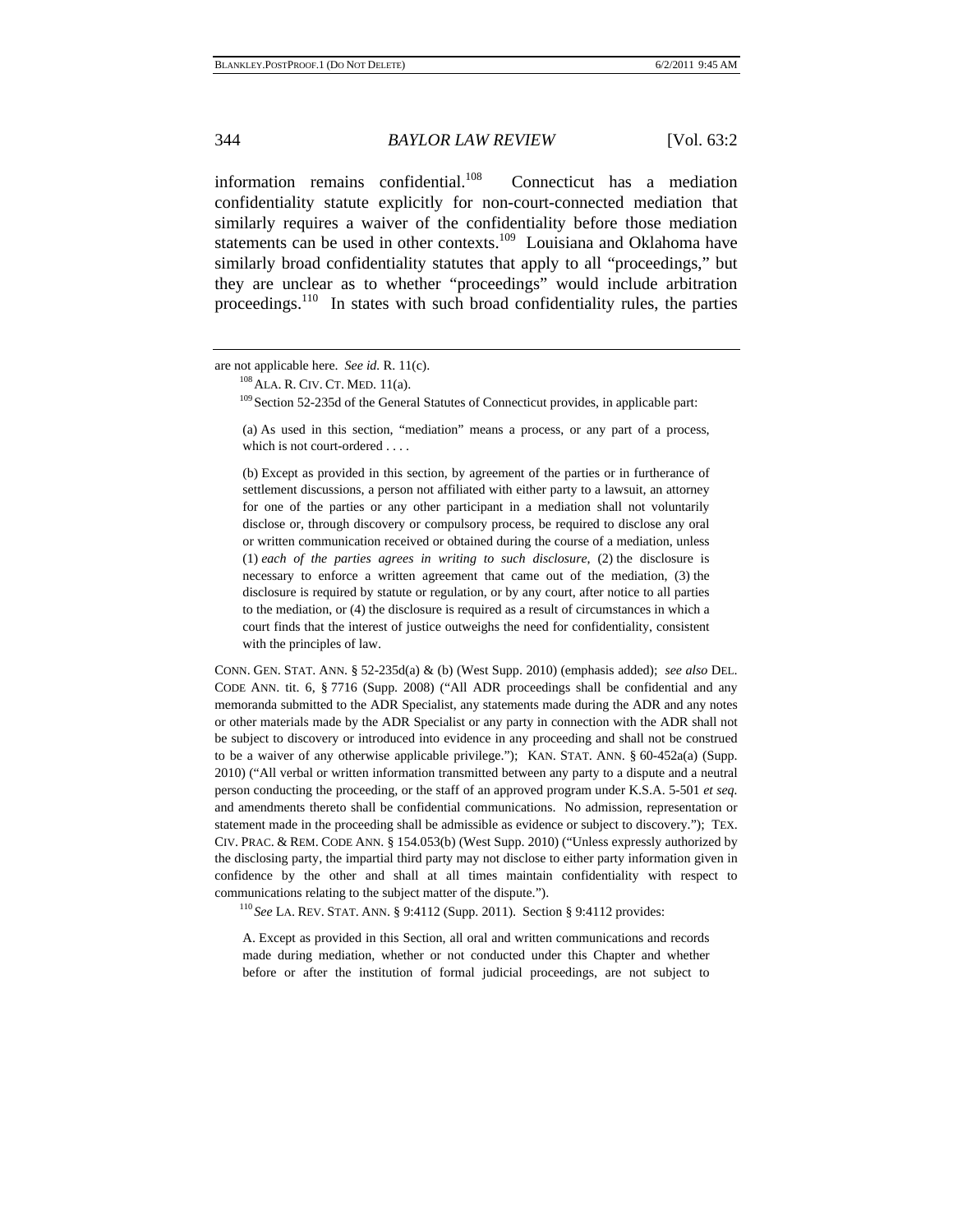and the mediator should be careful to secure written waivers to make clear how the parties want the neutral to treat the mediation communications and whether they can be considered in the arbitration portion of the hearing.<sup>111</sup>

In addition to considering whether a state has a general confidentiality statute, some states deal with mediation communications within a particular subject area. For instance, the mediation provisions within the title on labor in Massachusetts provide that a mediator who "receives information as a mediator relating to the labor dispute shall not be required to reveal such information received by him in the course of mediation in any administrative, civil or arbitration proceeding. $112$  As this statute demonstrates, examining a state's general confidentiality statutes may or may not be enough to determine whether the mediation communications are confidential, privileged, or otherwise incompetent evidence in the arbitration portion of a med-arb procedure. $^{113}$ 

As these statutes and rules demonstrate, any number of sources of law may operate to make mediation communications confidential or privileged.114 If that is the case, the communications likely cannot constitute competent evidence upon which an arbitrator can render an award

. . . .

E. Confidentiality, in whole or in part, may be waived when all parties and the mediator specifically agree in writing.

*Id.* The Oklahoma statute provides:

A. Any information received by a mediator or a person employed to assist a mediator, through files, reports, interviews, memoranda, case summaries, or notes and work products of the mediator, is privileged and confidential.

. . . .

C. No mediator, initiating party, or responding party in a mediation proceeding shall be subject to administrative or judicial process requiring disclosure of any matters discussed or shall disclose any information obtained during any part of the mediation proceedings.

OKLA. STAT. ANN. tit. 12, § 1805 (West 2010). 111 *See* Phillips, *Same-Neutral Med-Arb*, *supra* note 7, at 31. 112MASS. ANN. LAWS ch. 150, § 10A (LexisNexis 1999). 113 *See id.*

<sup>114</sup> *See supra* notes 104–12.

disclosure, and may not be used as evidence in any judicial or administrative proceeding.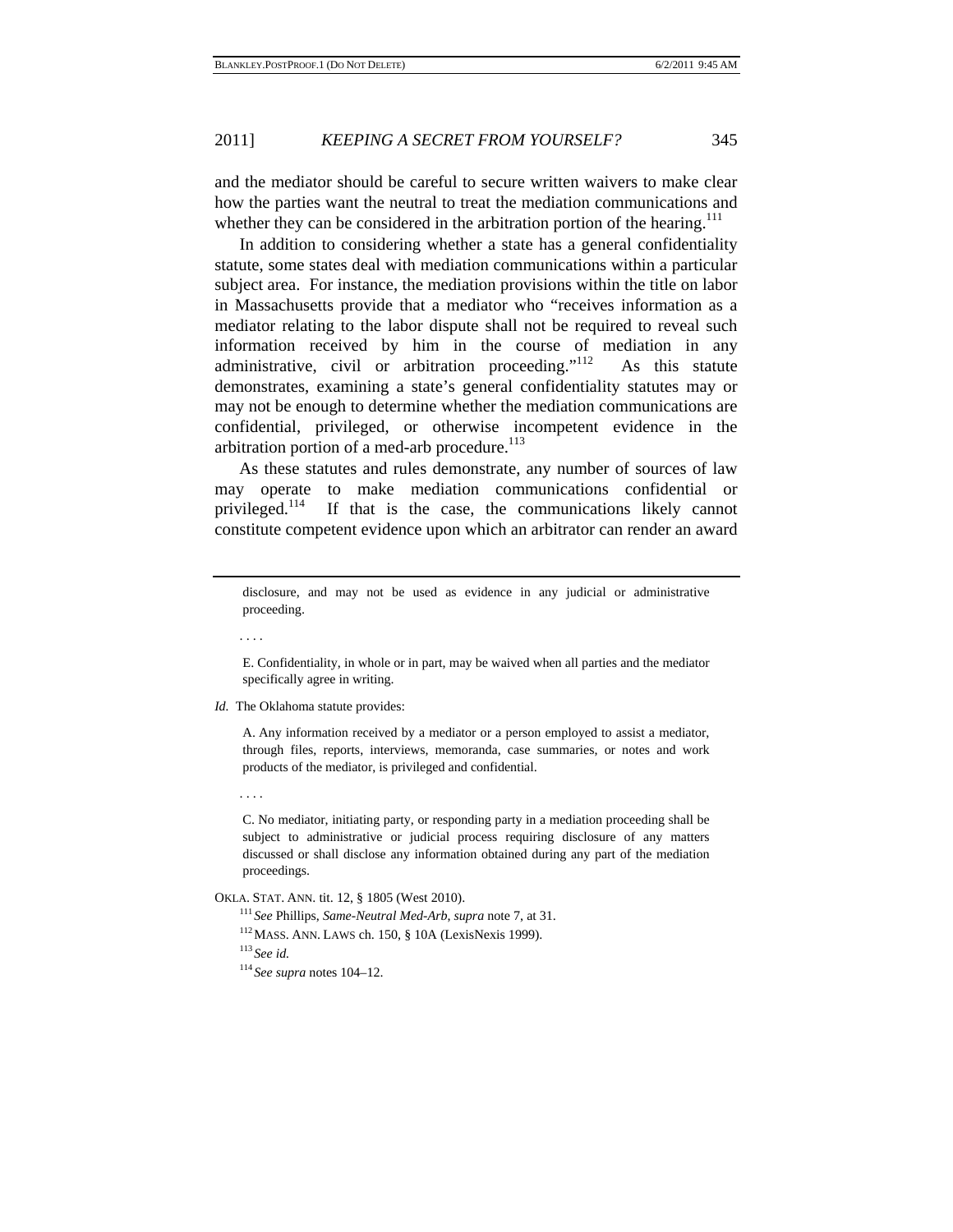absent a waiver. $115$  For these reasons, the parties to the procedure should carefully consider which communications they would like to constitute a basis upon which the neutral can render an award. $116$ 

#### V. COURTS ARE HESITANT TO UPHOLD ARBITRATION AGREEMENTS IN MED-ARB WHEN THE PARTIES HAVE NOT EXPRESSLY CONSENTED TO THE USE OF MEDIATION COMMUNICATIONS IN THE ARBITRATION

Although a relatively small number of courts have addressed issues relating to med-arb and the treatment of confidential information within the process, the cases that have are instructive as to the treatment of mediation communications in the arbitration portion without proper consent by the parties.<sup>117</sup> As the discussion below demonstrates, the courts look to whether the parties consented to the med-arb process and whether the parties expressly waived any or all of the mediation communications for use in the arbitration process. This section details the most significant cases dealing with these issues.

#### *A.* Bowden v. Weickert*—Vacating an Award in Med-Arb Explicitly Based on Mediation Communications*

One of the cases dealing most comprehensively with the confidentiality issues in med-arb is *Bowden v. Weickert*, from the Ohio Court of Appeals.<sup>118</sup> The case deals with a contract dispute involving the sale of an

<sup>&</sup>lt;sup>115</sup> See supra notes 105, 107–08.<br><sup>116</sup>Note that most of these confidentiality statutes do not clothe the underlying *facts* as privileged. In other words, just because a document is discussed during mediation does not mean that the document is privileged because it was discussed during mediation. The document itself is not privileged. Because of these exceptions within the statutes, parties to a med-arb could argue that any type of documentary evidence and/or underlying facts disclosed during the med-arb are not privileged or confidential and therefore constitute competent evidence upon which an arbitrator may render an award. Although this argument has some attractiveness, the argument is not foolproof, and the easier way to deal with confidentiality is for the parties and the neutral to contract for the treatment of mediation communications and make clear how those statements should be treated by the neutral.

<sup>117</sup> *See* Town of Clinton v. Geological Servs. Corp., No. 04-0462A, 2006 WL 3246464 (Mass. Super. Nov. 8, 2006) (unreported mem. op.); Twp. of Aberdeen v. Patrolmen's Benevolent Ass'n, Local 163*,* 669 A.2d 291 (N.J. Super. Ct. App. Div. 1996); *see* Bowden v. Weickert, No. S-02- 017, 2003 WL 21419175 (Ohio Ct. App. June 20, 2003); *In re* Cartwright, 104 S.W.3d 706 (Tex. App.—Houston [1st Dist.] 2003, no pet.).<br><sup>118</sup> 2003 WL 21419175.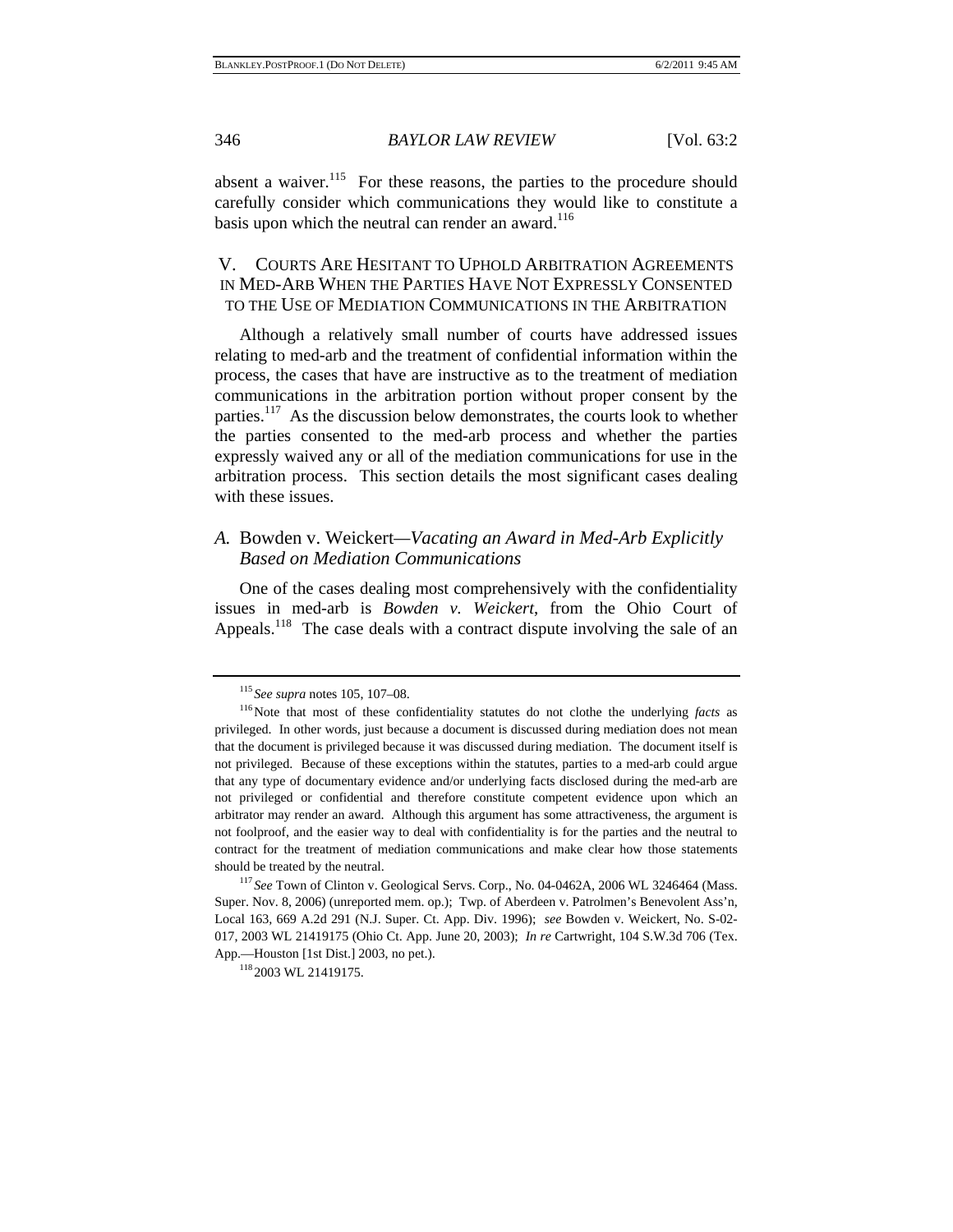insurance business.<sup>119</sup> The contract at issue required arbitration, but the neutral suggested—and the parties agreed—that it might be wise for the neutral to first attempt to mediate the case.<sup>120</sup> After two days of mediation, the parties signed a handwritten document purporting to sell the business for a certain price.<sup>121</sup> The agreement, however, was preliminary, and both parties expected to "flesh out" the details of the settlement in another document.<sup>122</sup> However, the parties were ultimately unable to finalize the contract, and the dispute proceeded to arbitration before the same neutral.<sup>123</sup>

After a hearing, the arbitrator issued an award containing some of the terms of the handwritten mediated settlement, including the price.<sup>124</sup> The award contained some new terms that were considered when the parties drafted the handwritten agreement.<sup>125</sup> The award also addressed issues not part of the proposed mediated agreement, which were apparently decided based on industry norms.<sup>126</sup> The award also included provisions that seemed completely unrelated to the original purchase contract and the mediation settlement.<sup>127</sup>

The buyers moved to vacate the arbitration award under Ohio law on the ground the arbitrator exceeded his authority "by attempting to modify the [handwritten mediation] agreement entered into by the parties ...."<sup>128</sup> After acknowledging the high standard required to vacate an arbitration award, the court considered how the hybrid mediation-arbitration procedure employed in the case affected the outcome.<sup>129</sup> The court noted that arbitration procedures are those involving the "hearing and determining of a

<sup>126</sup> *See id.*

 $^{128}$ *Id.* at \*4.<br> $^{129}$ *Id.* at \*4–6.

<sup>&</sup>lt;sup>119</sup> *Id.* at \*1.<br><sup>120</sup> *Id.* The situation in which an arbitrator suggests mediation has the potential to put the parties in a precarious situation. The parties, even if they actually do not want to mediate, might feel compelled to participate in mediation or else express a lack of confidence in the neutral who may later issue a ruling in the case. 121 *Id.*

 $^{122}$ *Id.* at \*2.<br><sup>123</sup>*Id.* 

<sup>&</sup>lt;sup>124</sup> *Id.* at \*2–3.<br><sup>125</sup> *Id.* at \*3. For instance, the arbitration award contained a provision regarding interest due on installment payments—an option discussed in a proposed draft of the mediated settlement agreement. *Id.* 

 $127$  *Id.* For instance, the award included information regarding the handling of certain documents. *Id.*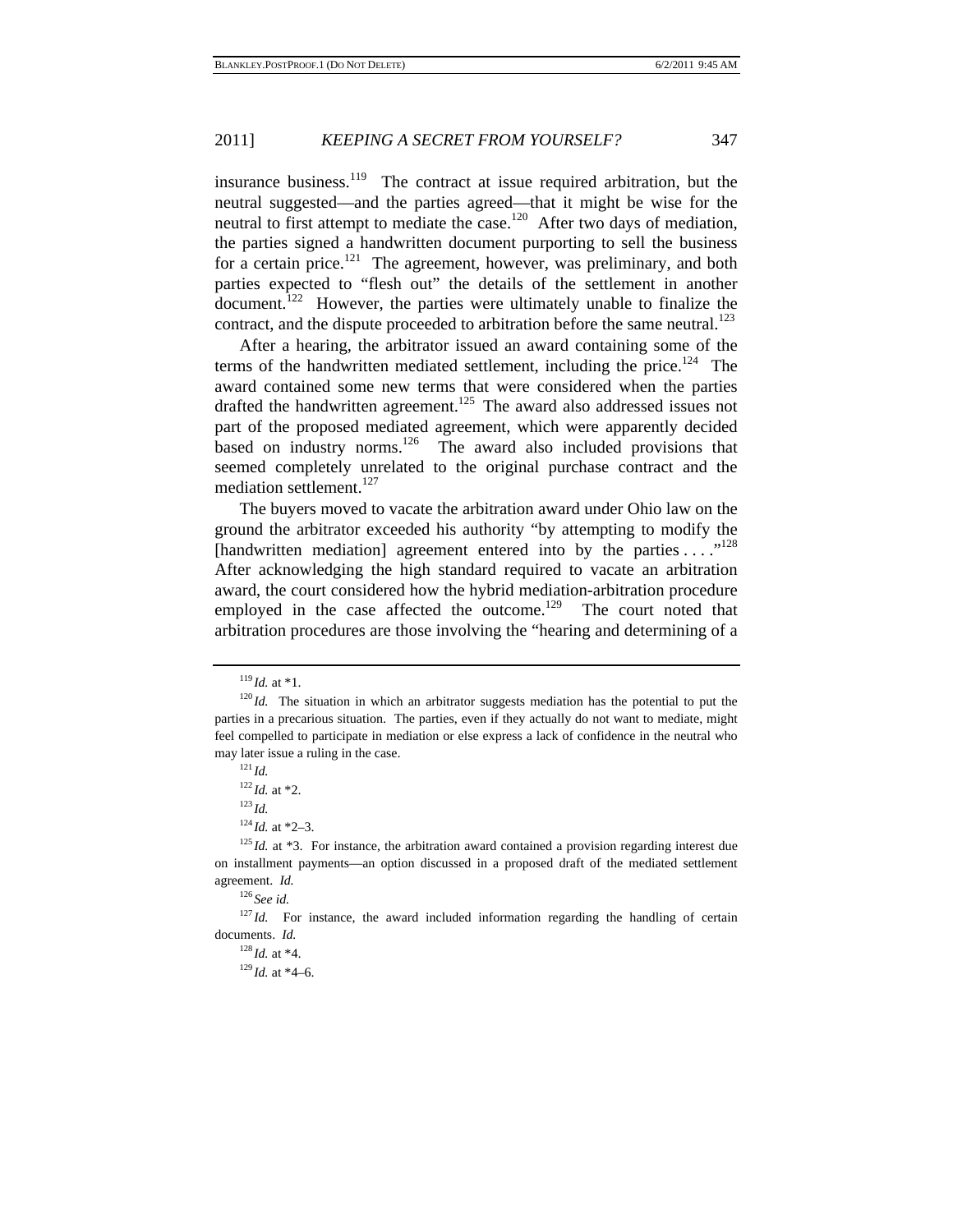case between parties in controversy by a person or persons chosen by the parties ... instead of by a judicial tribunal" while a mediation is "a procedure by which the parties negotiate a resolution to their dispute with the assistance of a third party mediator."130 Because the buyer and seller engaged in mediation, Ohio law required the mediation communications to remain confidential.<sup>131</sup> Further, "[M]ediation communications shall not be disclosed in any other proceeding unless all parties and the mediator consent to the disclosure."<sup>132</sup>

The court ultimately vacated the arbitral award because the arbitrator clearly used mediation communications to fashion the award, as evidenced by the price term.<sup>133</sup> The court reasoned that although the mediation failed and the parties utilized arbitration, "the arbitrator had a duty to remain impartial[] and to protect the confidentiality of all mediation communications."134 Thus, in deciding the case, the arbitrator could rely only upon the original contract and evidence presented at the arbitration hearing without exceeding his powers.<sup>135</sup> The court also noted that the use of med-arb in this instance resulted in the use of multiple proceedings, prolonging resolution of the sale dispute "for over three years, resulting in expenditures of time, effort, and money by all concerned, with no final resolution yet in sight."136 However, the overriding concerns for mediation confidentiality dictated the result in the case.<sup>137</sup>

*Bowden v. Weickert* clearly demonstrates the problems discussed above regarding the intersection of a broad confidentiality for mediation communications and a med-arb procedure.<sup>138</sup> Under *Bowden*, if a party can

<sup>&</sup>lt;sup>130</sup> *Id.* at \*5 (citing Ohio Council 8 v. Ohio Dep't of Mental Retardation & Developmental Disabilities, 459 N.E.2d 220, 222 (Ohio 1984); Oliver Design Grp. v. Westside Deutscher Frauen-Verein, No. 81120, 2002 WL 31839158, at \*2 (Ohio Ct. App. Dec. 19, 2002)).<br><sup>131</sup>*Id.* at \*6 (citing OHIO REV. CODE ANN. § 2317.023(B) (LexisNexis 2010) (repealed)).<br><sup>132</sup>*Id.* (citing OHIO REV. CODE ANN. § 2317.023

in part, on the terms of the parties' failed attempt at a mediated settlement, as set forth in the handwritten mediation document").<br><sup>136</sup>*Id.* at \*7.<br><sup>137</sup> *See id.* 

<sup>&</sup>lt;sup>138</sup> See supra Part IV. Many states have confidentiality laws prohibiting the use of mediation communications in subsequent litigation. *See* Marchal v. Craig, 681 N.E.2d 1160, 1163 (Ind. Ct. App. 1997) (noting Indiana law prohibits use of mediation communications in subsequent proceedings); *see, e.g.*, MASS. ANN. LAWS ch. 150, § 10A (LexisNexis 1999); OKLA. STAT.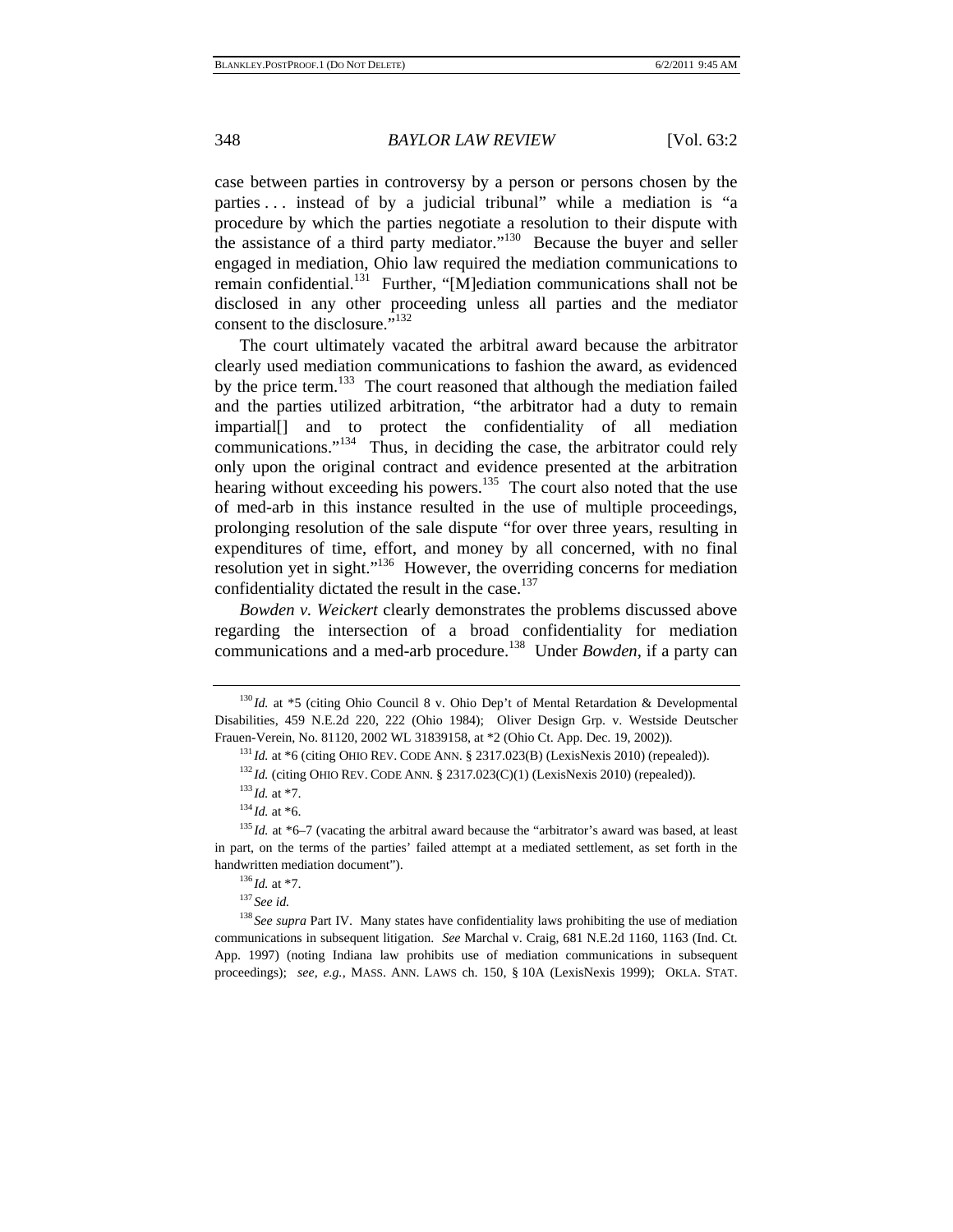prove that—in the absence of a waiver—the arbitrator considered mediation communications in fashioning an award, the award may be subject to vacatur.139 In *Bowden*, the use of mediation communications was clearly expressed in the award.<sup>140</sup> Despite vacating the award, the Ohio court acknowledged that parties have the right to engage in a procedure such as med-arb, provided they willingly agree to the procedure.<sup>141</sup> The court stated: "Such proceedings, when properly executed, are innovative and creative ways to further the purpose of alternative dispute resolution."<sup>142</sup> However, because of the potential for the disclosure of confidential communication, the court warned "certain ground rules" must be evident "at the outset," making clear the parties' intent to participate in med-arb.<sup>143</sup> The court stated, "At a minimum, the record must include clear evidence that the parties have agreed to engage in a med-arb process ...."<sup>144</sup> Additionally, the court noted the record must contain: (1) "evidence that the parties are aware that the mediator will function as an arbitrator if the mediation attempt fails"; (2) evidence of a "written stipulation as to the agreed method of submitting their disputed factual issues to an arbitrator if the mediation fails"; and (3) "evidence of whether the parties agree to waive

confidentiality. *See* Firestone v. Berger, No. A05-267, 2006 WL 224158, \*2–3 (Minn. Ct. App. Jan. 31, 2006) (noting statements made in child-custody med-arb are not confidential under Minnesota law). In those situations, mediation communications could be later used in a med-arb arbitration. *See id.* 141*Bowden*, 2003 WL 21419175, at \*6. 142 *Id.* The court continued by noting that despite the benefits of med-arb, because of the

"confidential nature of mediation," the parties need to enter the process willingly. *Id.* One of the court's reasons for informed consent is based on the "high probability that both proceedings [mediation and arbitration] are likely to be employed before [the] disputes are resolved . . . ." *Id.* The opinion is unclear as to why the court believes parties who participate in med-arb are likely to use both procedures. In fact, at least one practitioner has reported that the "dispute usually is settled in the ensuing mediation." Phillips, *Trans-Arb*, *supra* note 16, at 152. In a different article, Phillips also stated a benefit of same-neutral med-arb is the "parties' business relationship is more likely to continue after same-neutral med-arb since the dispute is likely to be settled in whole or in part in mediation." Phillips, *Same-Neutral Med-Arb*, *supra* note 7, at 28. <sup>143</sup>*Bowden*, 2003 WL 21419175, at \*6. <sup>144</sup> *Id* 

ANN. tit. 12, § 1805 (West 2010). However, it is unclear if these laws will be interpreted as simply evidentiary rules governing court proceedings or if they could be utilized to prohibit a mediator-arbitrator from using mediation communications in a subsequent arbitration.<br><sup>139</sup>*Bowden*, 2003 WL 21419175, at \*7.<br><sup>140</sup>*Id.* In some circumstances, ADR proceedings are not afforded the benefit of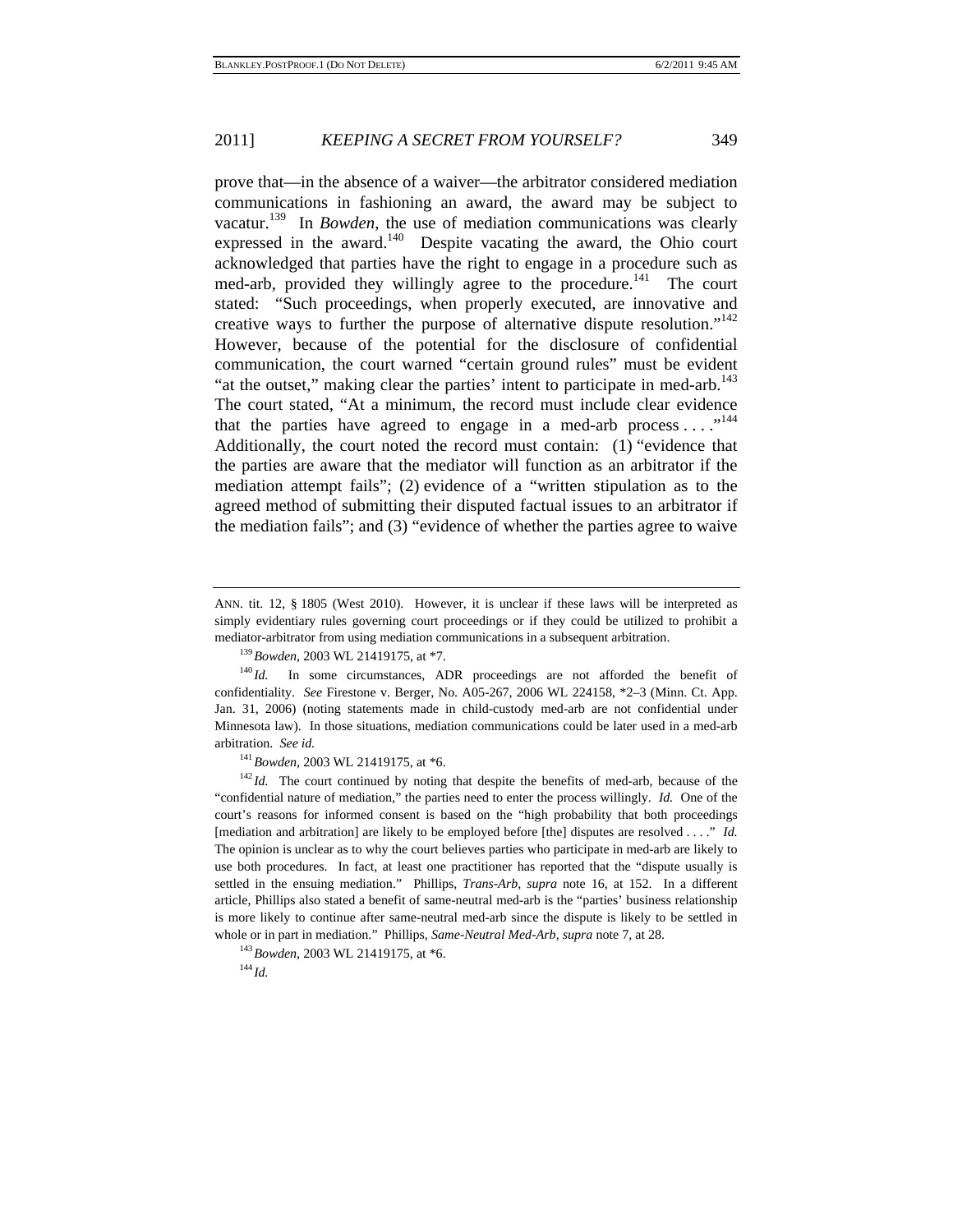the confidentiality requirements" imposed by Ohio law.<sup>145</sup> The court indicated that it would only uphold an award in med-arb if all of the elements of the above test are met.<sup>146</sup>

#### *B.* Town of Clinton v. Geological Services Corp.*—Ruling That the Use of Med-Arb Does Not Constitute an Implicit Waiver of Mediation Confidentiality*

A Massachusetts superior court addressed the confidentiality issues involved in the med-arb process in the context of a post med-arb motion to compel discovery made by a third party who did not participate in the medarb.147 Defendant Garrett Engineering (Garrett) sought documents associated with a med-arb procedure between the plaintiff Town of Clinton (Clinton) and third party Methuen Construction Co. (Methuen).<sup>148</sup> In the med-arb, the arbitrator awarded Methuen \$1.2 million, and Clinton brought suit against Garrett, seeking reimbursement or indemnity of the money paid to Methuen.<sup>149</sup> Unsurprisingly, Garrett sought information relating to the med-arb procedures from Clinton and brought a motion to compel the

(Mass. Super. Nov. 8, 2006) (unreported mem. op.).<br><sup>148</sup> *Id.* at \*1.<br><sup>149</sup> *Id.* ("Clinton has now brought this action to recover the money awarded to Methuen at the

<sup>145</sup> *Id.*; *see Med-Arb*, DISP. RESOL. J., Aug.–Oct. 2003, at 91 (describing these four requirements). An arbitrator's opinion referenced in the California case *Levy v. Seiberlich* expressed a similar idea that the arbitrator would not consider any mediation communications in a different-neutral med-arb without any evidence that the mediation had been successful. No. A120212, 2008 WL 4726456, at \*1 (Cal. Ct. App. Oct. 29, 2008) ("Levy raised the question of whether there had been a binding settlement reached during an earlier mediation. I did listen to Levy's basis for believing that mediation was admissible as part of the arbitration. There is no record of a settlement agreement being either recorded or reduced to writing and signed by both parties. Pursuant to the holding in *Rojas v. Superior Court*, I denied Levy's request." (citation omitted)).<br><sup>146</sup>*Bowden* 2003 WL 21419175, at \*6–7.<br><sup>147</sup>Town of Clinton v. Geological Servs. Corp., No. 04-0462A, 2006 WL 3246464, at \*1

arbitration.").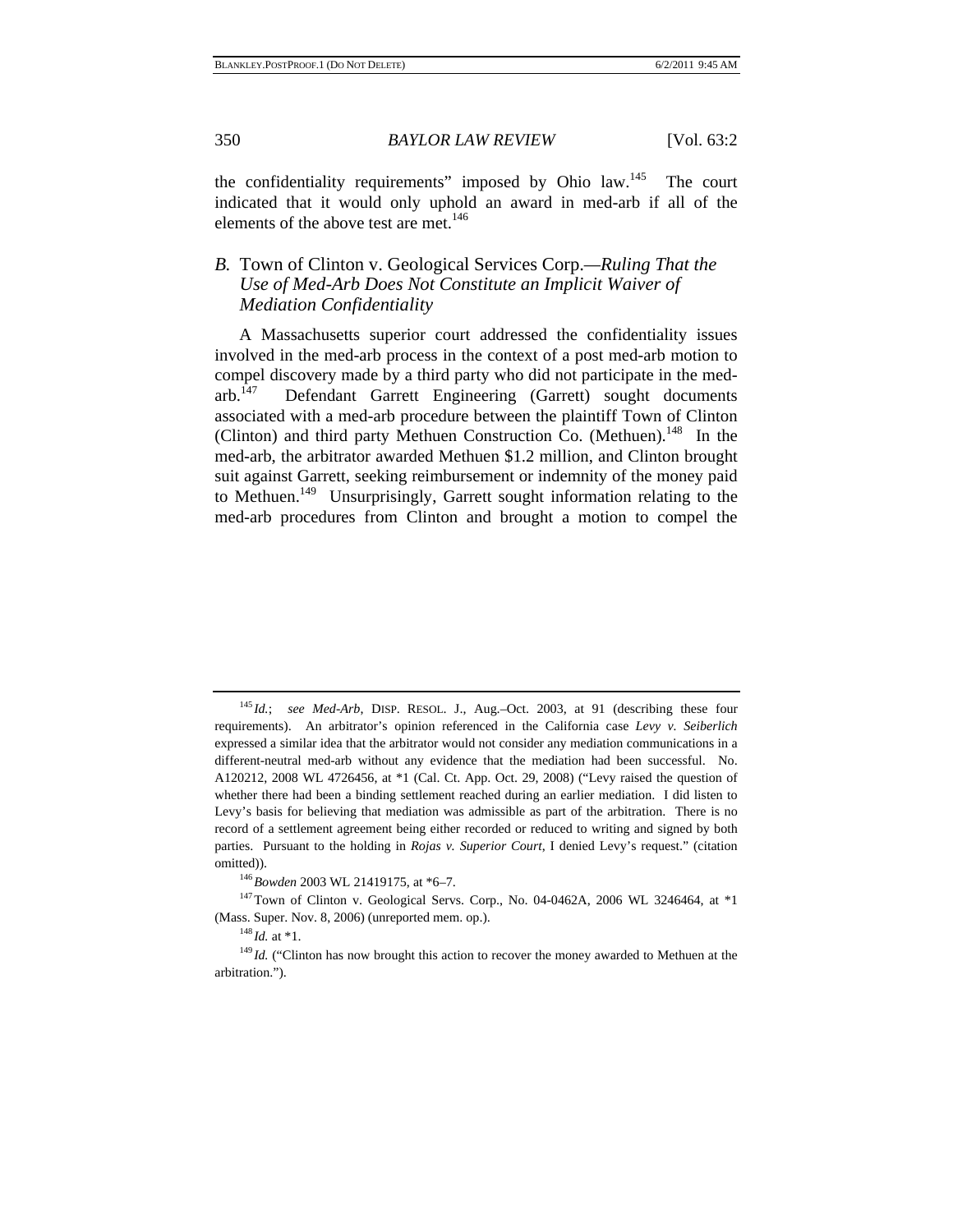documents.<sup>150</sup> Clinton successfully defended the motion on the basis of the Massachusetts mediation privilege.<sup>151</sup>

Clinton produced arbitration documents to Garrett but withheld its mediation documents on the basis of privilege.<sup>152</sup> Clinton specifically withheld eighteen mediation documents, including the dispute resolution agreement, a position statement, and other documents solicited by the neutral during the mediation phase of the case.<sup>153</sup> Garrett conceded that mediation documents are privileged under Massachusetts law<sup>154</sup> but claimed that the documents' relation to the otherwise non-privileged arbitration procedure brought them outside of the realm of the privilege.<sup>155</sup> The court rejected Garrett's arguments.156 The court, citing precedent, noted that the Massachusetts mediation privilege does not contain any exceptions and is silent as to whether it can be waived at all.<sup>157</sup> Given the policy in favor of confidentiality for mediation statements, the court held that no waiver

<sup>153</sup>*Id.* at \*1 n.2.<br><sup>154</sup>The Massachusetts statute dealing with mediation privilege is MASS. ANN. LAWS ch. 233, § 23C (LexisNexis 2009) ("All memoranda, and other work product prepared by a mediator and a mediator's case files shall be confidential and not subject to disclosure in any judicial . . . proceeding[s] involving any of the parties to any mediation to which such materials apply. Any communication made in the course of and relating to the subject matter of any mediation and which is made in the presence of such mediator by any participant, mediator or other person shall be a confidential communication and not subject to disclosure in any judicial . . .

proceeding . . . .").<br><sup>155</sup>*Town of Clinton*, 2006 WL 3246464, at \*1 ("Presumably, Garrett takes the position that because the mediation process came to an end and was followed by an arbitration process involving the same parties, all documents generated during the mediation now 'relate' to the subsequent arbitration and should be available in discovery.").<br><sup>156</sup>*Id.* at \*3. <sup>157</sup>*Id.* at \*2 (citing Leary v. Geoghan, No. 2002-J-0435, 2002 WL 32140255, at \*3 (Mass.

App. Ct. Aug. 5, 2002)).

<sup>&</sup>lt;sup>150</sup> See id. Certainly, no one could blame Garrett for seeking to discover this material. Garrett was likely interested in knowing what facts and legal arguments prevailed for Methuen and how Garrett could use that information to its advantage. *See id.* Additionally, Garrett might have been interested in learning more about the med-arb procedure to determine whether it had any collateral estoppel arguments against Clinton. *See id.* 

<sup>&</sup>lt;sup>151</sup> *Id.* at  $*3$ .<br><sup>152</sup> *See id.* at  $*1$ . The opinion does not explain why Clinton disclosed the arbitration documents without a greater fight. *See id.* Presumably, Massachusetts does not have a statutory or common-law privilege protecting arbitration confidentiality, and the opinion does not state whether Clinton had any other confidentiality obligations toward Methuen or any other party. *See id.*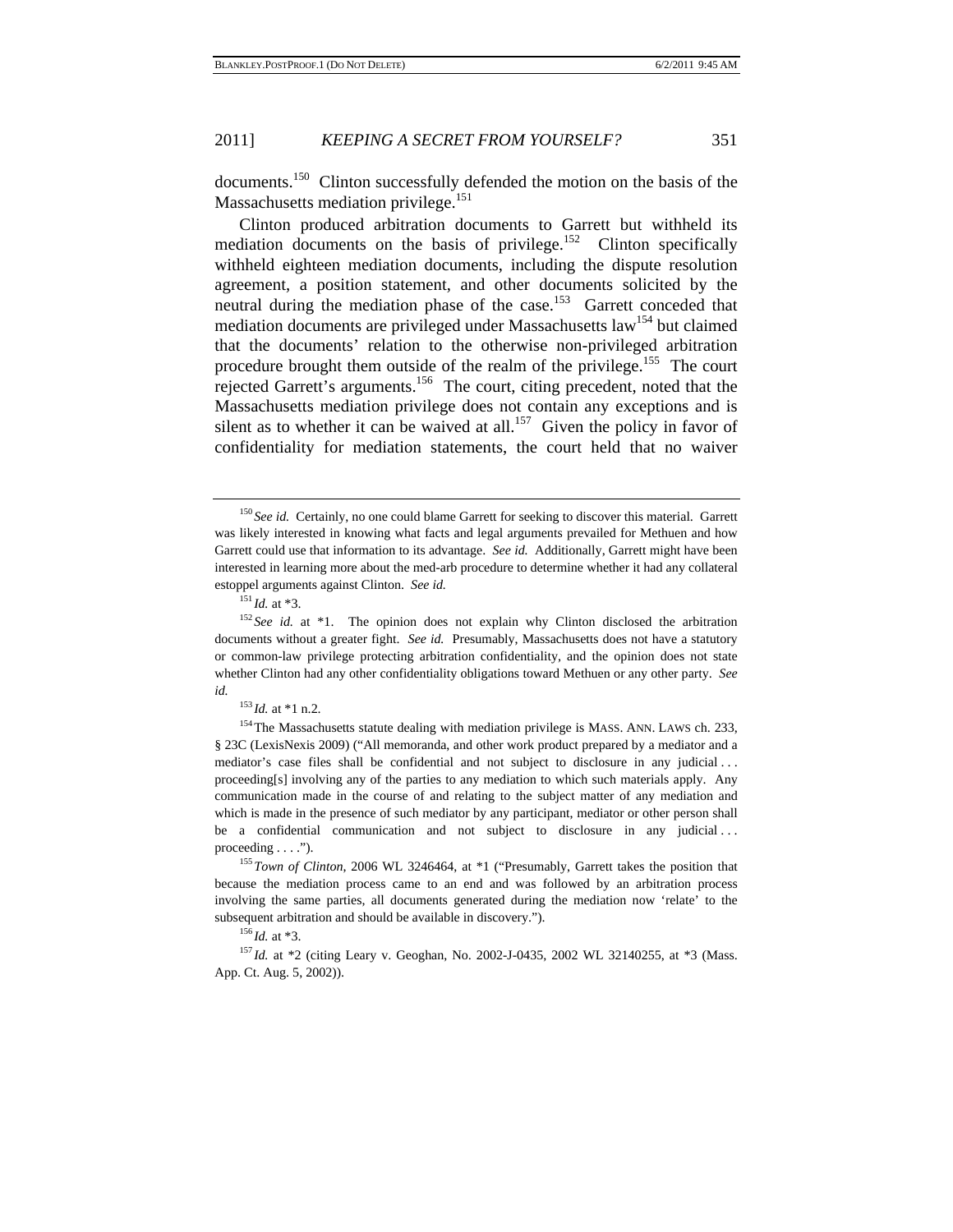exception existed under the statute.<sup>158</sup> In particular, the court expressed a concern that the parties would not participate in the mediation openly if they feared that confidential information would be used to their disadvantage during the arbitration phase of the procedure.159 The *Clinton* court, similar to the *Bowden* court, relied heavily on the fact that the parties to the related mediation did not express any intent to waive their mediation privilege:

> When the parties struck a bargain to enter into an ADR process, they agreed that if mediation failed, they would move to arbitration. However, *they made no further agreement to waive the privilege of confidentiality*. The mere fact that the mediation portion of the ADR process did not result in an agreement or resolution does not serve as an implicit waiver of the privilege. Under the circumstances of this case, there has been *no waiver of the blanket confidentiality privilege* conferred by G.L. c. 233 § 23C, and therefore, to the extent that Garrett seeks documents produced during the mediation that were never

The willingness of mediation parties to 'open up' is essential to the success of the process. The mediation process is purposefully informal to encourage a broad ranging discussion of facts, feelings, issues, underlying interests and possible solutions to the parties' conflict. Mediation's private setting invites parties to speak openly, with complete candor. In addition, mediators often hold private meetings—'caucuses' with each of the parties. More overt assurances of confidentiality are common. Mediators regularly require all present to promise to keep mediation discussions confidential, and routinely assure participants that the proceedings are confidential (whether or not legal protection is certain). Under such circumstances, mediation parties often reveal personal and business secrets, share deep-seated feelings about others, and make admissions of fact and law. Without adequate legal protection, a party's candor in mediation might well be 'rewarded' by a discovery request or the revelation of mediation information at trial. A principal purpose of the mediation privilege is to provide mediation parties protection against these downside risks of a failed mediation. Participation will diminish if perceptions of confidentiality are not matched by reality.

*Id.* at \*2 (quoting Alan Kirtley, *The Mediation Privilege's Transition from Theory to Implementation: Designing a Mediation Privilege Standard to Protect Mediation Participants, the Process and the Public Interest*, 1995 J. DISP. RESOL. 1, 8–10 (1995)).

<sup>&</sup>lt;sup>158</sup>*Id.* at \*3.<br><sup>159</sup> *See id.* at \*2–3. The court relied heavily on law review articles, including the following quotation: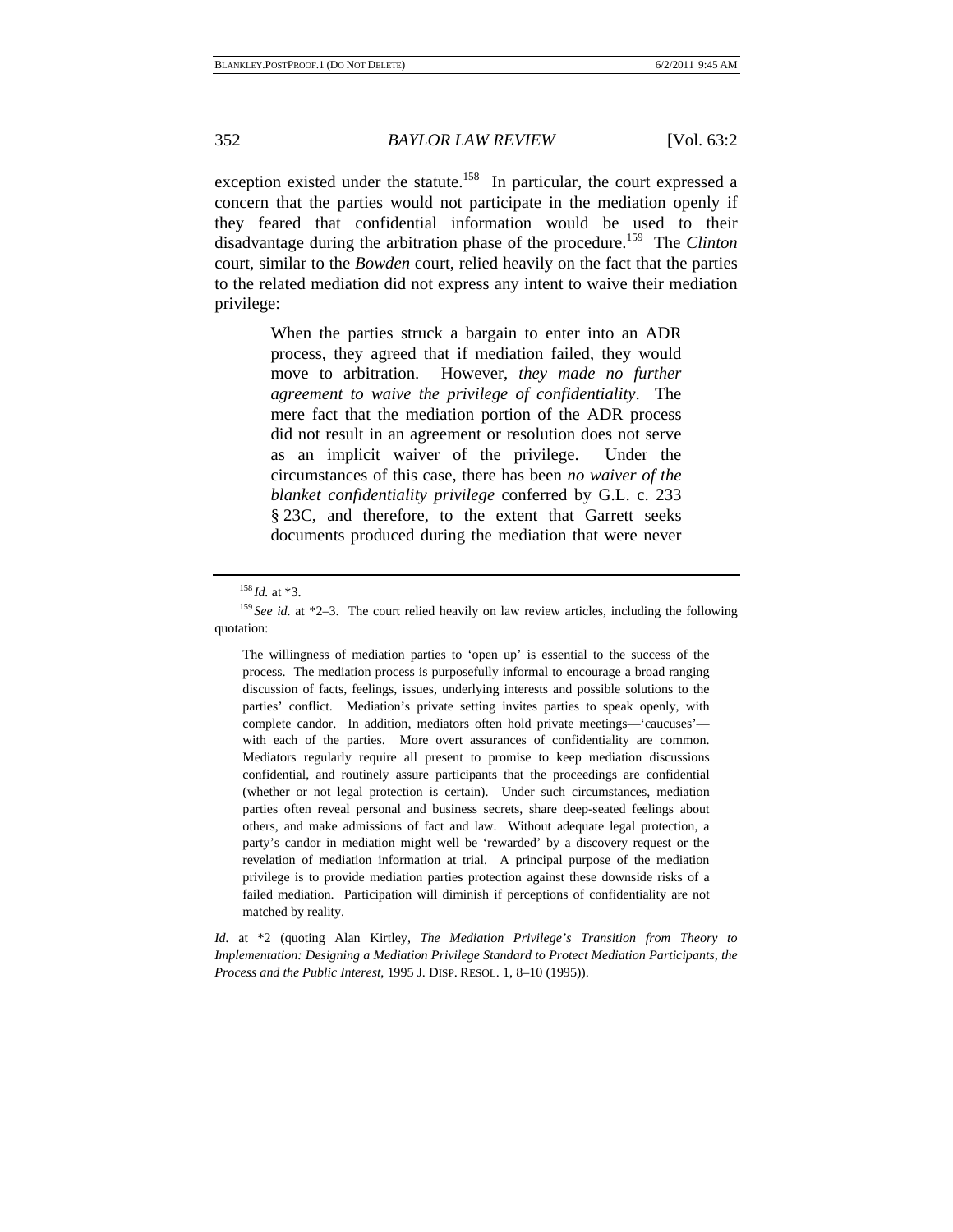resubmitted or otherwise independently utilized during the arbitration, Garrett's motion must be *DENIED*. 160

Accordingly, any waiver of the mediation privilege must be clear and explicit by the parties holding the privilege, even in the med-arb context.<sup>161</sup> This case is consistent with *Bowden* in that the mediation privilege is preserved unless and until it is waived.162 In addition, any waiver must be explicit, rather than implicit, and made by the holders of the privilege.<sup>163</sup>

#### *C.* In re Cartwright*—Providing Extraordinary Relief to Parties Urged to Use Med-Arb When One Party Does Not Consent to the Procedure*

The Texas opinion of *In re Cartwright* dealt with a confidentiality issue in a contract that specifically required the med-arb procedure, but the contract did not specify how mediation communications would be treated in the arbitration.164 The *Cartwright* case involved a multi-step dispute resolution mechanism in a divorce decree,<sup>165</sup> naming James Patrick Smith as the neutral for both mediation and arbitration in post-divorce disputes.<sup>166</sup>

<sup>160</sup> *Id.* at \*3 (emphasis added); *see also* Folb v. Motion Picture Indus. Pension & Health Plans, 16 F. Supp. 2d 1164, 1181 (C.D. Cal. 1998) (establishing a mediation privilege when a party sought discovery of mediation communications); *Confidentiality After Med-Arb*, DISP. RESOL. J., May–July 2007, at 6, 6–7. A federal court in Ohio came to a similar conclusion when considering whether a mediation document in an arb-med procedure (another hybrid procedure in which the arbitration portion occurs first) could be considered in the resolution of a motion to vacate an arbitration award. Soc'y of Lloyd's v. Moore, No. 1:06-CV-286, 2006 WL 3167735, at \*2 (S.D. Ohio Nov. 1, 2006). The Ohio federal court similarly relied on the importance of the mediation privilege and the fact that the parties never intended on waiving their mediation privilege, despite their use of the hybrid procedure. *Id.* at \*4–5 (relying on Bowden v. Weickert, No. S-02-017, 2003 WL 21419175, at \*6 (Ohio Ct. App. June 20, 2003)).<br>
<sup>161</sup> Town of Clinton, 2006 WL 3246464, at \*3; *see also Folb*, 16 F. Supp. 2d at 1180.<br>
<sup>162</sup> Town of Clinton, 2006 WL 3246464, at \*3; *Bowden*, 2003

Any claim or controversy arising out of the Final Decree of Divorce . . . or the Agreement Incident to Divorce that cannot be resolved by direct negotiation will be mediated [according to Texas law] with JAMES PATRICK SMITH. If the parties cannot resolve the matter through mediation, then JAMES PATRICK SMITH shall be the arbitrator to arbitrate all disputes.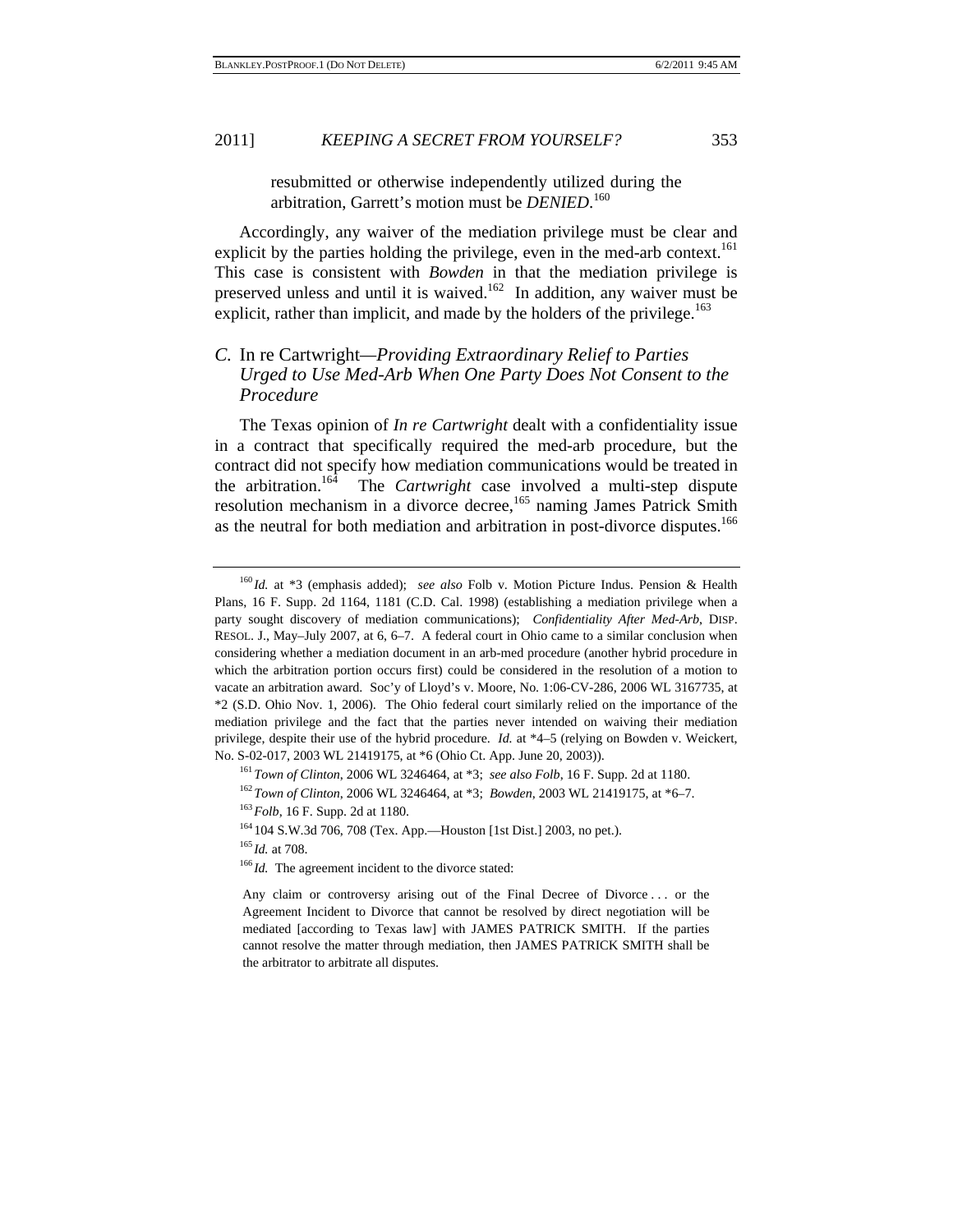The parties filed actions against each other regarding the disposition of their marital property and the child custody arrangements, and the husband successfully moved the court to compel mediation/arbitration before Smith, in accordance with their agreement.<sup>167</sup>

When the parties ran into difficulties scheduling with Smith, the court appointed the Honorable Mary Sean O'Reilly to serve as the parties' arbitrator.<sup>168</sup> The husband objected to this appointment because Judge O'Reilly previously served as a mediator when the parties agreed to their original child-custody agreement.<sup>169</sup> The court overruled the husband's objection on the basis that the arbitration dealt solely with property issues and that any confidential information learned by Judge O'Reilly in the previous mediation would be peripheral to the property issues remaining.<sup>170</sup> The husband then sought a writ of mandamus to reverse the ruling, which was granted. $171$ 

The court initially found that the parties agreed to arbitrate, and that, given the difficulties in scheduling with Smith, the district court did not abuse its discretion in appointing an arbitrator other than Smith.<sup>172</sup> The court next turned to the appropriateness of Judge O'Reilly as an arbitrator,<sup>173</sup> focusing on Texas mediation confidentiality laws.<sup>174</sup> Under

rescheduled mediation with Smith. *Id.* at 709. At one point, one of the parties tried to attend the mediation, only to discover the session had been cancelled. *Id.* Additionally, one of the two cases was dismissed for lack of prosecution. *Id.* at 709–10. The opinion is unclear whether the parties actually mediated with Smith as the mediator. *Id.* at 710. 169 *Id.*

<sup>170</sup> *Id.* ("Regarding the objection to Judge O'Reilly, the court said, 'The arbitrator mediated the child custody issues, nothing dealing with property. As far as the Court is concerned, as far as this Court knows, unless there is some proof otherwise, no property issues have been before this mediator. So this Court's order to mediate with that arbitrator on those dates will stand.'").<br><sup>171</sup> *Id.* at 710–11 (noting the court of appeals reviews this type of motion to determine if the

court below abused its discretion in making its rulings).<br><sup>172</sup> *Id.* at 712–13 ("We hold that the parties . . . agreed to binding arbitration" and " . . . that

the trial court did not abuse its discretion in appointing an arbitrator other than [Smith]."). These difficulties included the delay tactics of all parties and their counsel as well as the unavailability of arbitrator Smith. *See id.* at 712–13. 173 *Id.* at 713 (The husband sought disqualification because Judge O'Reilly may have learned

confidential information in their previous mediation years prior to the conflict at issue in the case.

*Id.* Unlike the *Bowden* case, the husband and wife in *Cartwright* not only agreed to a med-arb procedure but also agreed to the specific neutral who was to perform the procedure. *Id.* at 708, <sup>167</sup> *Id.* at 709.<br><sup>168</sup> *Id.* at 710. The procedural history of this case is a bit muddled. The parties scheduled and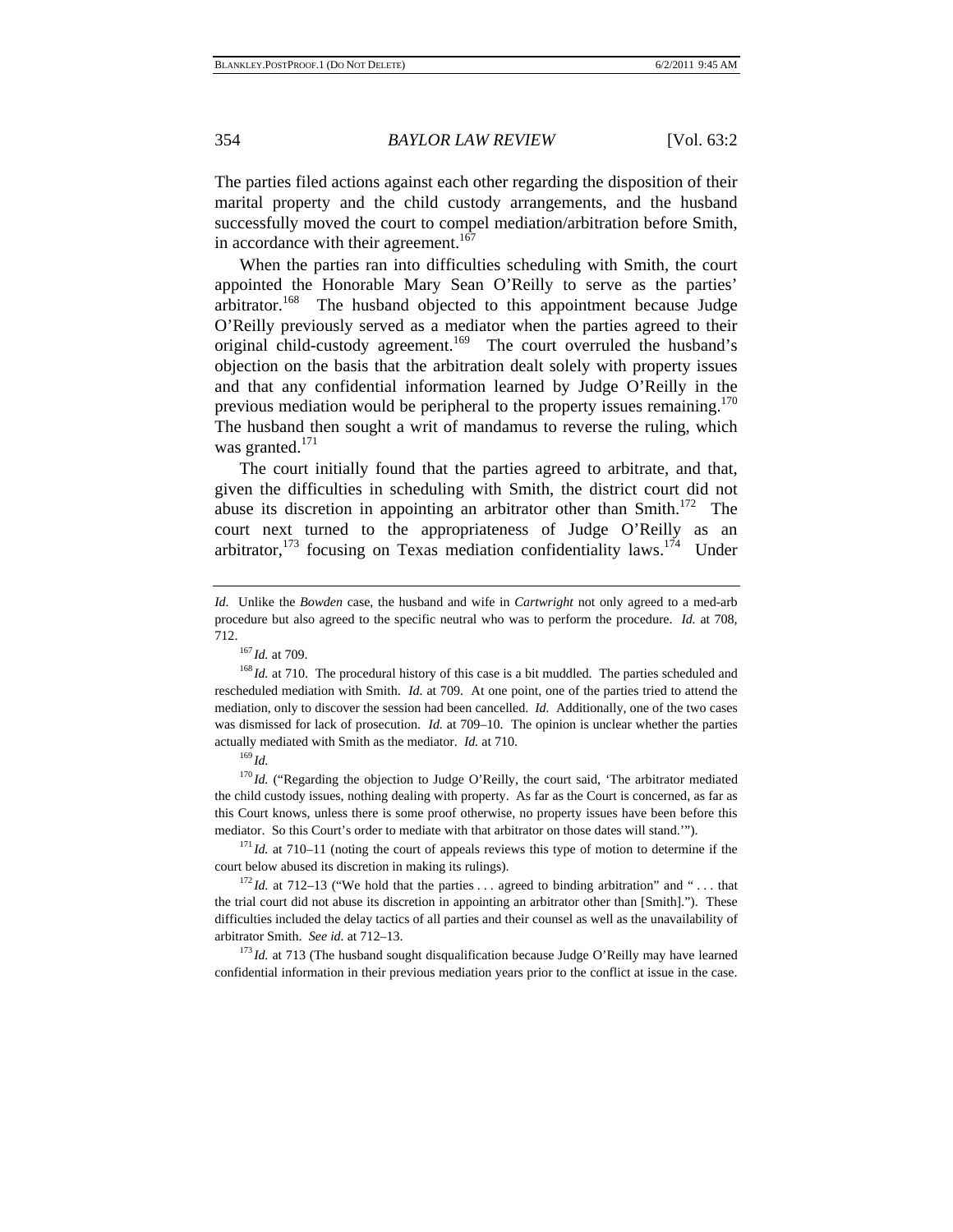Texas law, mediation communications are strictly confidential.<sup>175</sup> The court noted: "Just as it would be improper for a mediator to disclose any confidential information to another arbitrator of the parties' dispute, it is also improper for the mediator to act as the arbitrator in the same or a related dispute without the express consent of the parties."<sup>176</sup> The court of appeals held that the appointment of Judge O'Reilly was an abuse of discretion.<sup>177</sup> At the time that Judge O'Reilly mediated the case, the parties did not know that she might later serve as their arbitrator,  $178$  and the parties might have acted differently in the mediation if they knew Judge O'Reilly would wear multiple hats in the dispute-resolution procedure.<sup>179</sup> Thus, without the express consent of both parties, the district court could not appoint Judge O'Reilly to act as arbitrator.<sup>180</sup> Presumably, the court would have conducted a different analysis if the litigation had involved mediator/arbitrator Smith, whom the parties had already agreed would make a suitable neutral for both procedures.<sup>181</sup> Later Texas cases, however, following *Cartwright*, specifically approve of the use of same-neutral medarb if the parties expressly contracted for the procedure.<sup>182</sup>

statutes. *See, e.g.*, COLO. REV. STAT. ANN. § 13-22-307 (West 2005); IOWA CODE ANN. § 679C.106 (West Supp. 2010); MONT. CODE ANN. § 26-1-813 (2011); VA. CODE ANN. § 8.01- 576.10 (West 2007). 176 *In re Cartwright*,104 S.W.3d at 714. 177 *Id.*

<sup>178</sup> *Id.*

later disputes, the decision does not indicate if the divorce decree specifically addressed how mediation communications could be used in later arbitration proceedings. *See id.* at 711.<br><sup>182</sup> *See* Mann v. Mann, No. 04-07-00154-CV, 2008 WL 577266, at \*2 (Tex. App.—San

Antonio Mar. 5, 2008, no pet.) (mem. op.); Gaskin v. Gaskin, No. 2-06-039-CV, 2006 WL 2507319, at \*3 (Tex. App.—Fort Worth Aug. 31, 2006, no pet.) (mem. op.).

The wife, however, was unopposed to the appointment because, *inter alia*, as a former judge, O'Reilly should be able to disregard confidential information, and she would be working in the exact same capacity as arbitrator Smith had he been available.).<br> $^{174}$ Id. (citing TEX. CIV. PRAC. & REM. CODE ANN. § 154.073 (West 2011)).<br> $^{175}$ TEX. CIV. PRAC. & REM. CODE ANN. § 154.073(c) (West 2011). Other states h

<sup>179</sup> *Id.*; *see also In re* E.B.L.G., No. 14-06-01095-CV, 2009 WL 3126406, at \*4 (Tex. App.— Houston [14th Dist.] Sept. 29, 2009, no pet.) (mem. op.) (distinguishing the case from *In re Cartwright* because the court did not order the same neutral to serve as both mediator and arbitrator).<br><sup>180</sup> *In re Cartwright*, 104 S.W.3d at 714.<br><sup>181</sup> *Id.* Although the parties specifically agreed to the neutral that they wanted to proceed over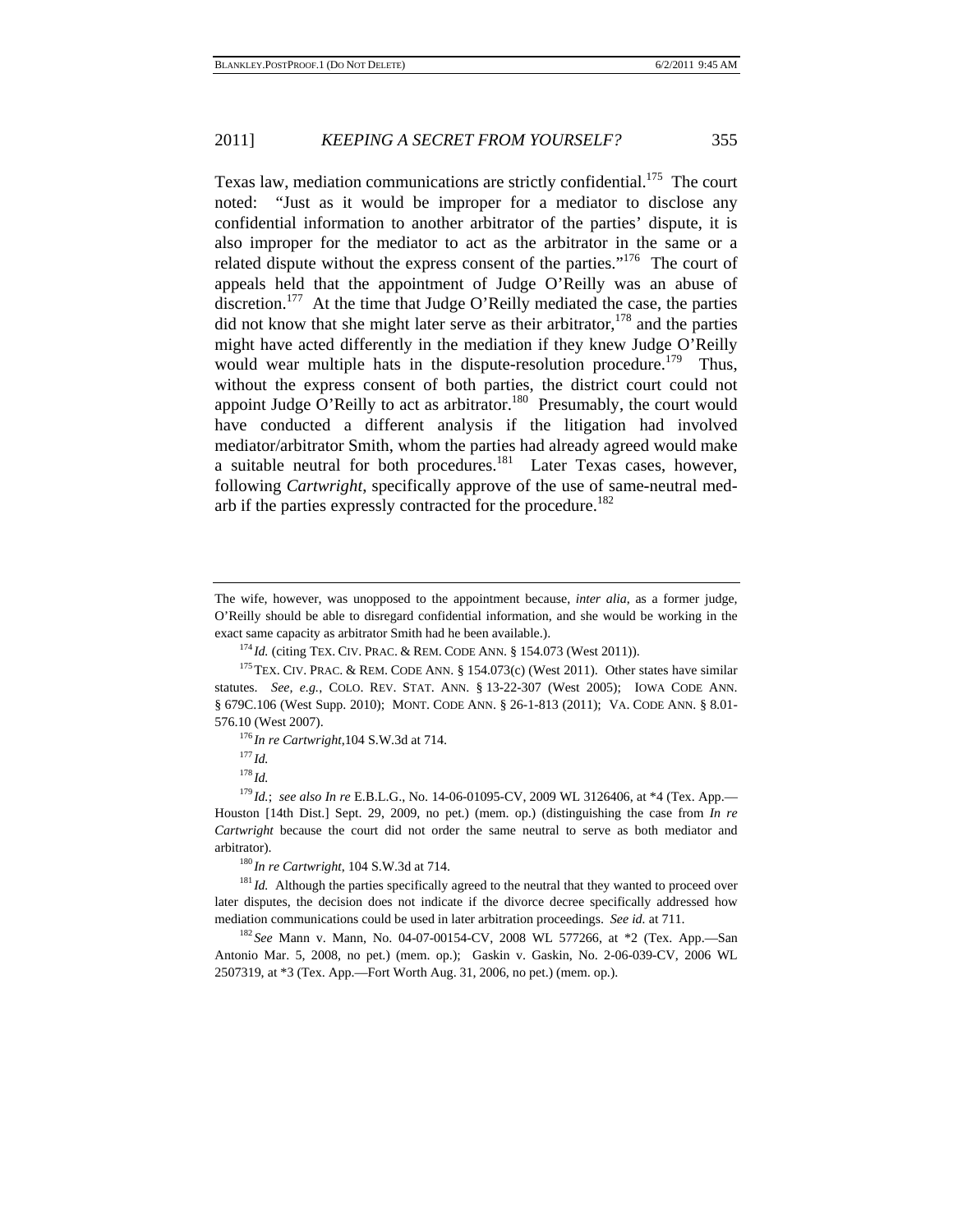#### *D.* Township of Aberdeen v. Patrolmen's Benevolent Association, Local 163*—Disapproving of Mediator Reliance on Arbitration Awards*

Similar to the other cases outlined above (and *Bowden* in particular), the Superior Court of New Jersey held that mediation communications cannot form the basis for an arbitration award.<sup>183</sup> The case involved a dispute between the Township of Aberdeen and the union representing police officers over a contract extension when the current collective bargaining agreement was set to expire.<sup>184</sup> The parties were set to begin arbitration, but the arbitrator suggested mediation first, to which the parties agreed.<sup>185</sup> The dispute largely centered on pay for existing officers and the number of hours per week each officer could work.<sup>186</sup> After the mediation reached an impasse, the parties engaged in a substantial and protracted arbitration hearing.<sup>187</sup>

The arbitrator's decision made clear that the neutral had considered mediation statements not also presented during the arbitration.<sup>188</sup> In the award, the arbitrator "made repeated references to information received and statements made during the mediation process. None of these references was grounded in the evidence presented at the arbitration hearings. The arbitrator also described in great detail the Township's shifting positions during the mediation process."<sup>189</sup> The court found that the arbitrator erred in giving weight to mediation evidence that was not part of the arbitration

 $188$  *Id.* 

<sup>189</sup> *Id.*

<sup>183</sup>Twp. of Aberdeen v. Patrolmen's Benevolent Ass'n, Local 163*,* 669 A.2d 291, 294 (N.J. Super. Ct. App. Div. 1996).

<sup>&</sup>lt;sup>184</sup> *Id.* at 291. As noted above, med-arb has traditionally been utilized in collective bargaining situations for emergency workers to avoid the possibility of impasse and a work stoppage in such an important area of public safety. *See supra* note 45 and accompanying text. 185*Twp. of Aberdeen*, 669 A.2d at 291–92. This is another parallel to the *Bowden* case, in

which the arbitrator first suggests that the parties engage in mediation prior to conducting an arbitration. *Compare id.*, *with* Bowden v. Weickert, No. S-02-017, 2003 WL 21419175, at \*1 (Ohio Ct. App. June 20, 2003). As noted above, parties put in this situation might agree to the procedure primarily out of coercion (such as not wanting to disagree with the potential arbitrator's suggestion) than out of true, informed consent. *See supra* note 117.<br><sup>186</sup> *See Twp. of Aberdeen*, 669 A.2d at 292.<br><sup>187</sup> *Id*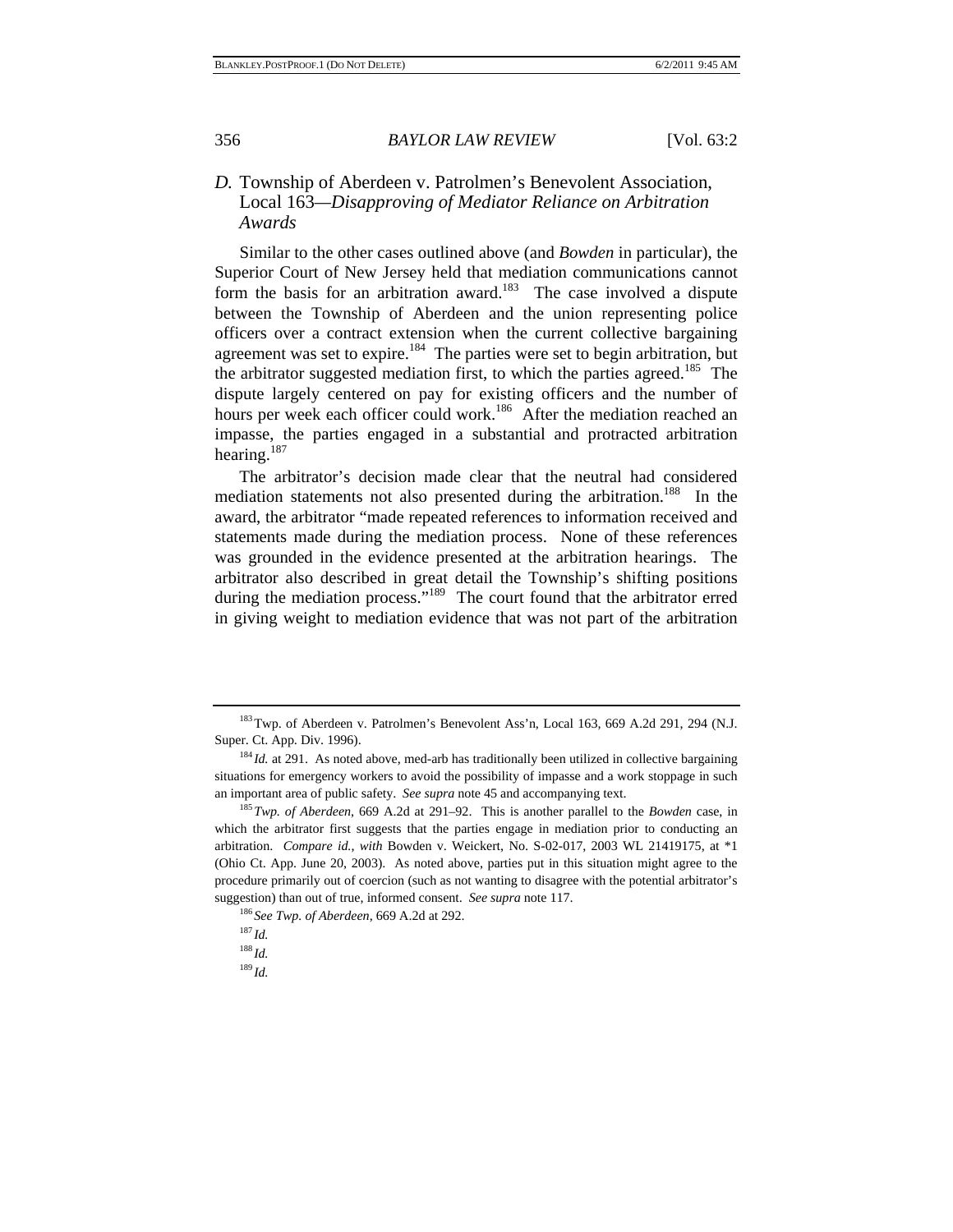record, thus allowing himself to be biased against the Township based on tactics employed by the Township during the mediation.<sup>190</sup>

As with the cases discussed above, the court primarily relied on the mediation privilege and the public policy favoring the confidentiality of mediation communications.<sup>191</sup> The court held:

> Mediation would be a hollow practice if the parties' negotiating tactics could be used against them by the arbitrator in rendering the final decision. The parties should feel free to *negotiate without fear that what they say and do will later be used against them*. While perhaps the analogy is imperfect, it would be unthinkable for a trial court to base its decision on information disclosed in pretrial settlement negotiations. Indeed, evidence of settlement negotiations, including offers of compromise, is generally inadmissible to prove a party's liability for a claim. Such evidence is excluded because it is not relevant to the question of liability and because its admissibility would discourage parties from attempting to settle claims out of court. *Negotiations during the mediation process should be subject to similar protection*. To protect the integrity of mediation, *N.J.A.C.* 19:16–3.4 provides that "[i]nformation disclosed by a party to a mediator . . . shall not be divulged by the mediator voluntarily or by compulsion." In a similar vein, *N.J.A.C.* 19:16–5.7(c) states that "[i]nformation disclosed by a party to an arbitrator while functioning in a mediatory capacity shall not be divulged by the arbitrator voluntarily or by compulsion." While these regulations are not directly on point, they are further evidence *of the strong public interest in protecting the confidentiality of negotiations during mediation so as to ensure the parties to the dispute will feel free to adopt and modify their positions as necessary to reach an agreeable settlement*.Permitting arbitrators to use such changes in position in the course of rendering a

<sup>190</sup> *Id.* at 293–94. 191 *Id.* at 294.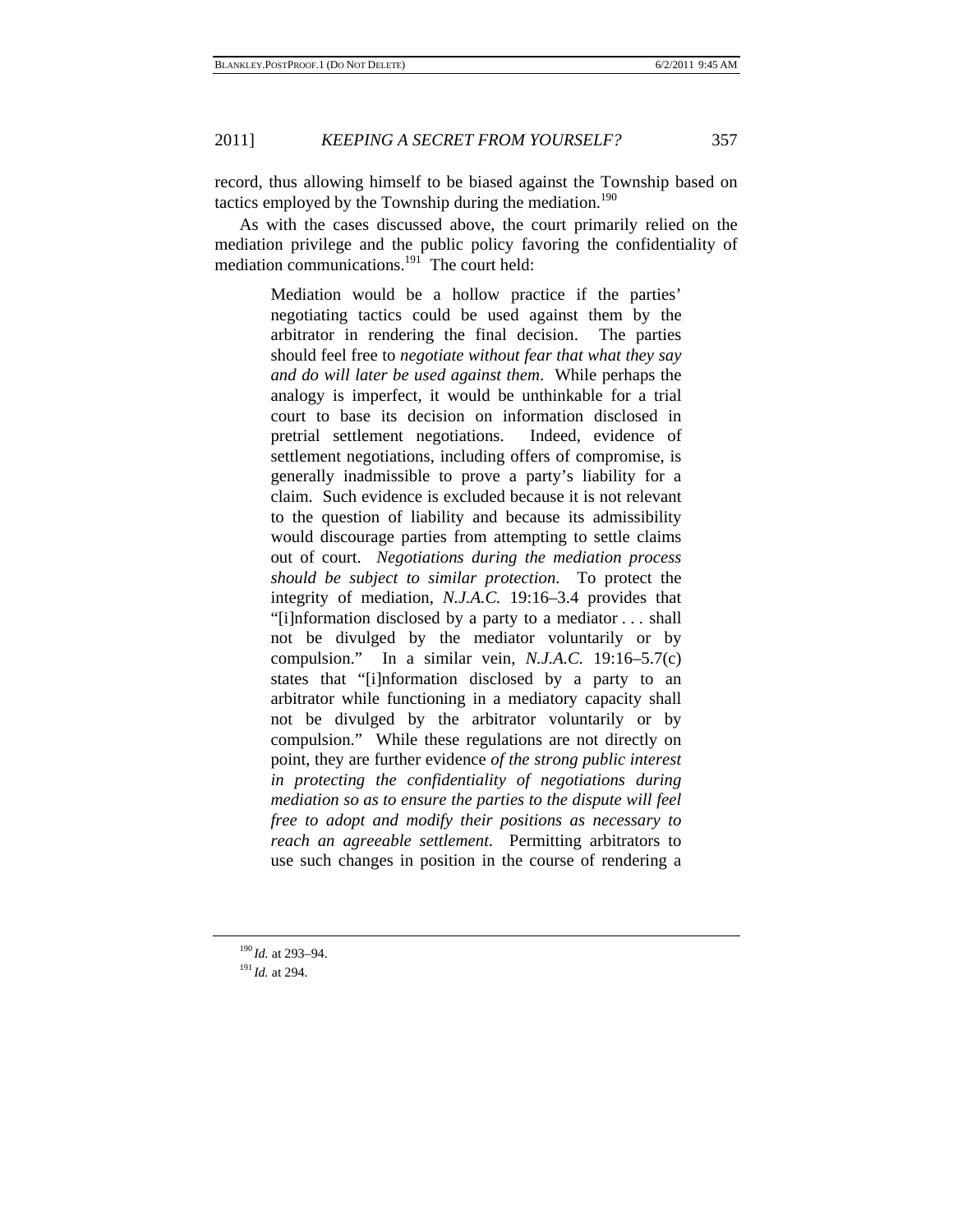final arbitration award undermines this sense of freedom that the regulations were designed to encourage.<sup>192</sup>

As with the other cases discussed above, policy dictates that mediation communications not be used in the arbitration setting, presumably, unless the parties agree that they may do so. $193$ 

#### *E. These Cases Demonstrate How Mediation Confidentiality Applies to Med-Arb Procedures*

These cases show that issues relating to confidentiality in med-arb usually arise in the context of med-arb procedures that do not adequately provide in advance for confidentiality and informed consent.<sup>194</sup> Both *Bowden* and *Cartwright* contain procedural irregularities making these cases a bit extraordinary.<sup>195</sup> In *Bowden*, the parties originally agreed to arbitrate, but the arbitrator convinced the parties to try mediating the case with him, instead.<sup>196</sup> They did not explicitly contract for med-arb services, and the only written agreement between the parties contained an arbitration clause.197 In *Cartwright*, the parties did agree in writing to the med-arb procedure, but the neutral they selected later became unavailable.<sup>198</sup> The court of appeals in the latter case was willing to enforce the parties' agreement to use med-arb, but the problem concerned the selection of the neutral, not the selection of the process.<sup>199</sup> Thus, these cases may not

mediation, rather than arbitration. It does note, "The arbitrator, however, instead of proceeding to arbitration, attempted to mediate the dispute." *Id.*

<sup>&</sup>lt;sup>192</sup> *Id.* (citations omitted) (emphasis added).<br><sup>193</sup> *See id.* (noting the strong public interest in protecting the confidentiality of mediation negotiations so the parties will " feel free to adopt and modify their positions as necessary to reach an agreeable settlement").<br><sup>194</sup>Bowden v. Weickert, No. S-02-017, 2003 WL 21419175 (Ohio Ct. App. June 20, 2003);

*In re* Cartwright, 104 S.W.3d 706, 714 (Tex. App.—Houston [1st Dist.] 2003, no pet.); Town of Clinton v. Geological Servs. Corp., No. 04-0462A, 2006 WL 3246464 (Mass. Super. Nov. 8, 2006); Twp. of Aberdeen v. Patrolmen's Benevolent Ass'n, Local 163*,* 669 A.2d 291 (N.J. Super. Ct. App. Div. 1996). 195 *See Bowden*, 2006 WL 21419175, at \*1; *In re Cartwright*, 104 S.W.3d at 708, 710. 196 2006 WL 21419175, at \*1. The court does not say exactly how the parties arrived at

<sup>197</sup> *Id.*; *see also* Wright v. Brockett, 150 Misc. 2d 1031, 1036, 1040 (N.Y. Sup. Ct. 1991) (finding no proof of consent that the parties agreed to an arbitration portion of med-arb and therefore refusing to enforce a settlement as an arbitration award).<br><sup>198</sup> 104 S.W.3d at 708, 710.<br><sup>199</sup> *Id.* at 711, 713–14.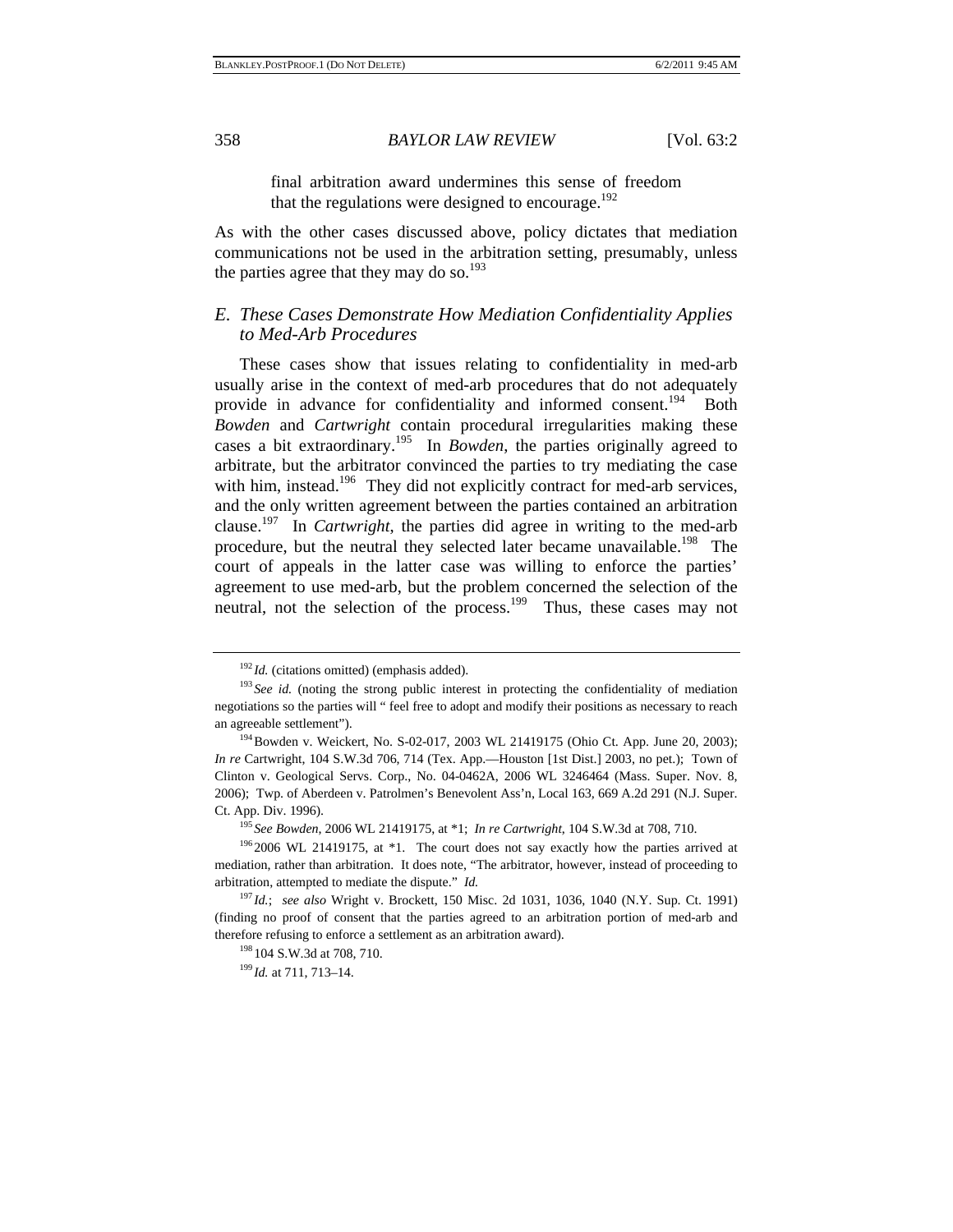dictate the outcome of future disputes arising in med-arb, especially if the cases had proceeded according to contract.200 The *Town of Clinton* case involved an agreement to engage in med-arb, but the dispute in court involved parties that were not part of the med-arb procedure.<sup>201</sup> The *Township of Aberdeen* case involved, arguably, the most "classic" med-arb situation, and the court still found that the arbitrator should not have used mediation communications in the subsequent arbitration.<sup>202</sup>

These cases teach that courts can (and do) rely on state statutes, court rules, and even public policy dealing with mediation confidentiality to protect mediation communications from being disclosed later, in the absence of any agreement allowing the use of such information. In *Bowden*, the court determined such disclosure actually occurred,<sup>203</sup> while the *Cartwright* court recognized the possibility of such disclosures and did not require the parties to proceed in med-arb with the court-selected neutral.204 The *Town of Clinton* court did not allow any discovery of another parties' mediation communications,205 and the *Township of Aberdeen* court relied on statutes and public policy in its decision.<sup>206</sup>

Although some states have blanket prohibitions against disclosure of statements in mediation,<sup>207</sup> not all states do.<sup>208</sup> Other courts might not have been as willing to look to broader policies, especially if the parties agree to use a med-arb procedure in the first place. Therefore, any of these cases may have turned out differently had the parties lived in a state lacking these protections.

<sup>200</sup> *See* Ziarno v. Gardner Carton & Douglas, L.L.P., No. Civ.A.03-3880, 2004 WL 838131, at \*3 (E.D. Pa. Apr. 8, 2004) (mem. op.) (dismissing case for lack of jurisdiction because the parties did not "submit [the matter] to private mediation/arbitration prior to bringing suit").<br><sup>201</sup> *See* Town of Clinton v. Geological Servs. Corp., No. 04-0462A, 2006 WL 3246464, at \*1

<sup>(</sup>Mass. Super. Nov. 8, 2006). 202Twp. of Aberdeen v. Patrolmen's Benevolent Ass'n, Local <sup>163</sup>*,* 669 A.2d 291, 294 (N.J.

Super. Ct. App. Div. 1996) (stating that "[m]ediation would be a hollow practice if the parties' negotiating tactics could be used against them by the arbitrator in rendering the final decision").<br>
<sup>203</sup> No. S-02-017, 2003 WL 21419175, at \*6–7 (Ohio Ct. App. June 20, 2003).<br>
<sup>204</sup> 104 S.W.3d at 714–15.<br>
<sup>205</sup> 2006 WL

communication can be subject to discovery or admissible as evidence if there is a waiver or if certain requirements are met).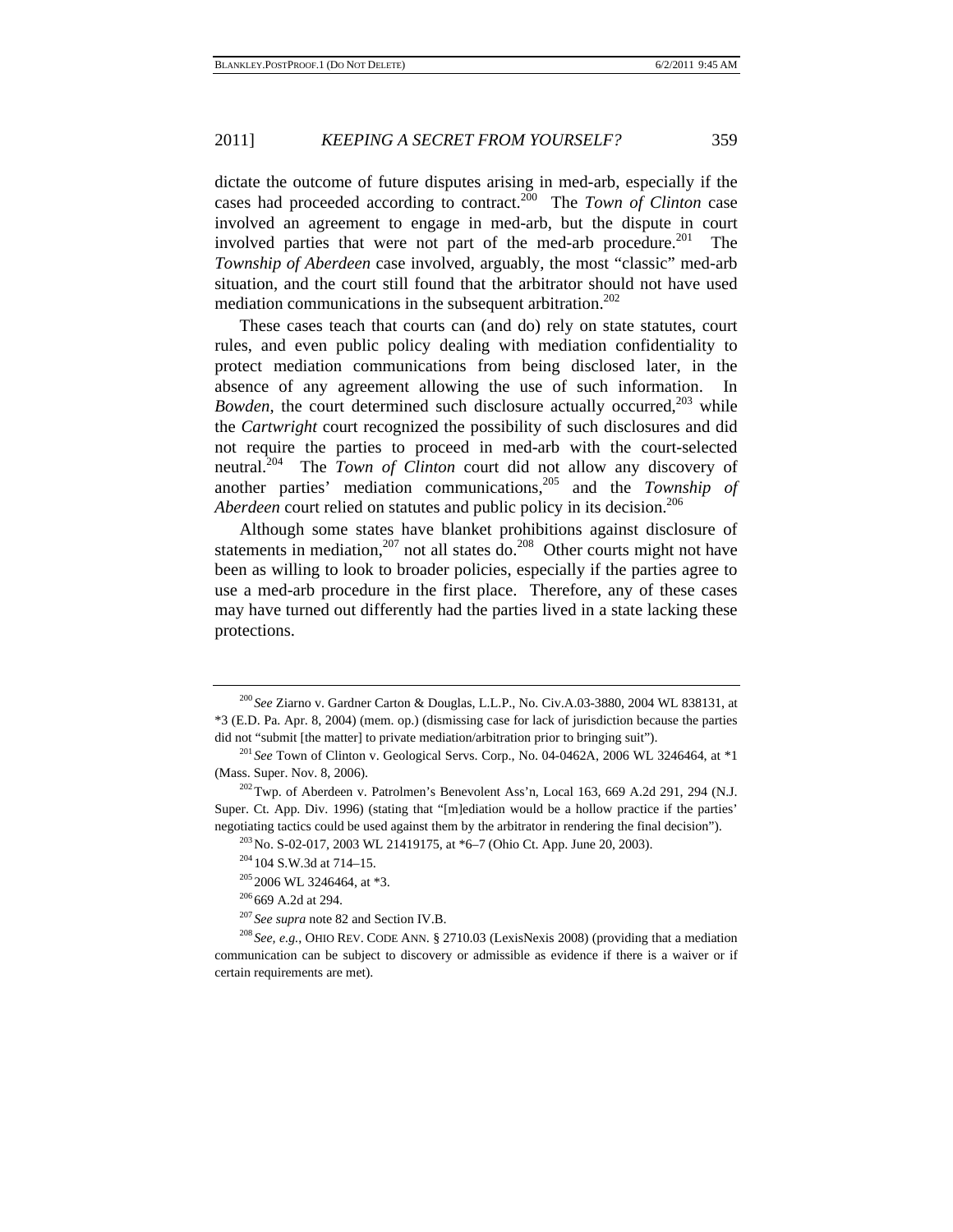Even if the parties are in a state with a general protection of mediation communications, the mediation protection may still be waived.<sup>209</sup> Indeed, if such confidentiality or privilege were absolute and unable to be waived, the parties would not be able to freely engage in the med-arb process.  $210$  In stressing the need for informed consent, the courts in the decisions cited above recognized the limits of confidentiality and the contracting parties' freedom to choose an appropriate method of dispute resolution to meet the needs of the parties.211 For instance, the *Bowden* court established a threepart test to determine whether proper informed consent was given.<sup>212</sup> No matter the applicable law in the relevant jurisdiction, if parties are intent on using same-neutral med-arb, they should clearly contract for the procedure, and the contract should explicitly waive confidentiality.<sup>213</sup> Without such careful planning and drafting, the parties may participate in a procedure only to have resulting arbitration agreements vacated under the Federal Arbitration Act.<sup>214</sup>

<sup>209</sup> *See Town of Clinton*, 2006 WL 3246464, at \*2–3.<br><sup>210</sup> *See id.* at \*2 (citing Kirtley, *supra* note 159 at 8).<br><sup>211</sup> Bowden v. Weickert, No. S-02-017, 2003 WL 21419175, at \*6 (Ohio Ct. App. June 20, 2003) ("[G]iven the confidential nature of mediation, the high degree of deference enjoyed by an arbitrator, and the high probability that both proceedings are likely to be employed before their disputes are resolved, it is essential that the parties agree to certain ground rules at the outset. At a minimum, the record must include clear evidence that the parties have agreed to engage in a medarb process, by allowing a court-appointed arbitrator to function as the mediator of their dispute."); *In re* Cartwright, 104 S.W.3d 706, 714 (Tex. App.—Houston [1st Dist.] 2003, no pet.) (partially granting the writ because the parties, when they first mediated a case before Judge O'Reilly, did not "make informed decisions" about their disclosures in that mediation such to assume they would consent to her using such knowledge in a subsequent med-arb proceeding).<br><sup>212</sup> See supra note 145 and accompanying text.<br><sup>213</sup> See Phillips, Same Neutral Med-Arb, supra note 7, at 30–31. Gerald Phillips r

the neutral explain the benefits and drawbacks of the med-arb process to the parties, including the difficulties of confidentiality and other ethical problems that may arise. *Id.* After these issues are explained, Phillips recommends the parties give informed consent in writing. *Id.* As a sample waiver, Phillips suggests using language such as that found in the California ADR Practice Guide: "The parties understand that this process will likely cause the arbitrator to receive information that might not otherwise have been received as evidence in the arbitration and to receive information confidentially from each of the parties that may not be disclosed to the other side." *Id.* at 31. Additionally, the waiver should have the "parties acknowledge that the arbitrator might be influenced by confidential information learned in the mediation and sign a waiver giving up the right to disqualify the arbitrator and vacate the award on account of this." *Id.*

<sup>214</sup> *See In re* Johnson, 864 N.Y.S.2d 873, 885–88, 901 (N.Y. Sup. Ct. 2008).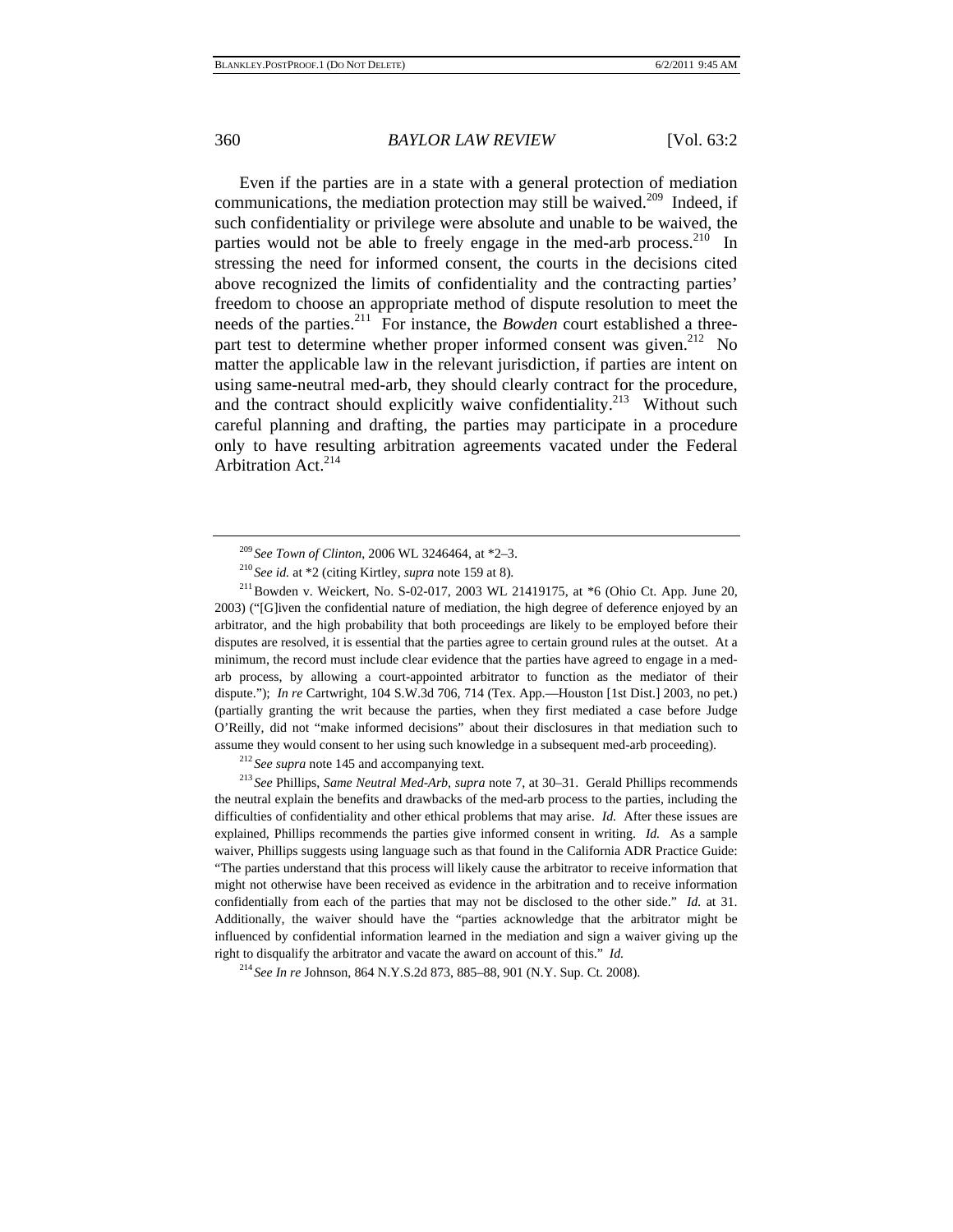#### 2011] *KEEPING A SECRET FROM YOURSELF?* 361

#### VI. IN LIGHT OF COMPREHENSIVE CONFIDENTIALITY LAWS, PARTIES' INFORMED CONSENT TO PARTICIPATE IN MED-ARB MUST BE REFLECTED IN WRITING

As shown above, med-arb offers participants benefits that are simply unavailable with many other dispute-resolution options.<sup>215</sup> Parties who want to take advantage of these benefits should be able to do so. Although the med-arb procedure has not been specifically endorsed in any one court opinion, the courts appear to be hospitable to the parties' choice of using this procedure, provided that the parties consent not only to the procedure but also to the use of the mediation communications in the later arbitration.<sup>216</sup>

First and foremost, the intent should be the intent of the parties, as opposed to the intent of the neutral or any third-party.<sup>217</sup> The parties' intent

<sup>215</sup> See supra Part III.<br><sup>216</sup> See generally Bowden v. Weickert, No. S-02-017, 2003 WL 21419175, at \*6 (Ohio Ct. App. June 20, 2003).<br><sup>217</sup>The Institute of Christian Conciliation has a med-arb rule that specifically allows the use of

D. When a transition pursuant to this Rule occurs, an entirely new panel of arbitrators shall be appointed pursuant to Rule 10, unless the parties agree otherwise. By unanimous written agreement, either before or after the mediation stage, the parties may agree to use the same conciliators in both mediation and arbitration. By such unanimous agreement, the parties agree that the arbitrators may consider any information they received during mediation as though it were received during arbitration, in full compliance with the Arbitration Rules.

E. Whenever mediators are authorized to act as arbitrators pursuant to this Rule, the parties, after signing the appropriate documents, may either: (1) summarize the information that was received during mediation, make closing statements, and then rest their cases; or (2) proceed to offer new information pursuant to the Arbitration Rules.

F. Whenever new arbitrators are appointed pursuant to this Rule, the arbitrators may not call the previous mediators as witnesses without the unanimous agreement of the parties and the mediators.

Peacemaker Ministries, *Rules of Procedure for Christian Conciliation*, Rule 24, (2004) http://www.peacemaker.net/site/c.nuIWL7MOJtE/b.5378801/k.D71A/Rules\_of\_Procedure.htm; Phillips, *Survey Says*, *supra* note 62, at 101 ("The risk-benefit analysis should be made by the parties and their counsel, not by the neutral. The arbitrators answering this question were not in a position to weigh the parties' determination to resolve the dispute in mediation in order to preserve their business relationship."); Gerald F. Phillips, *A Case Study Demonstrates How the Entertainment Business—And Everyone Else—Can Benefit by Using Hybrid Med-Arb Processes*, ALTERNATIVES TO THE HIGH COST OF LITIGATION, April 2007, at 67, 67 [hereinafter Phillips, *A* 

the same neutral, provided that both parties agree: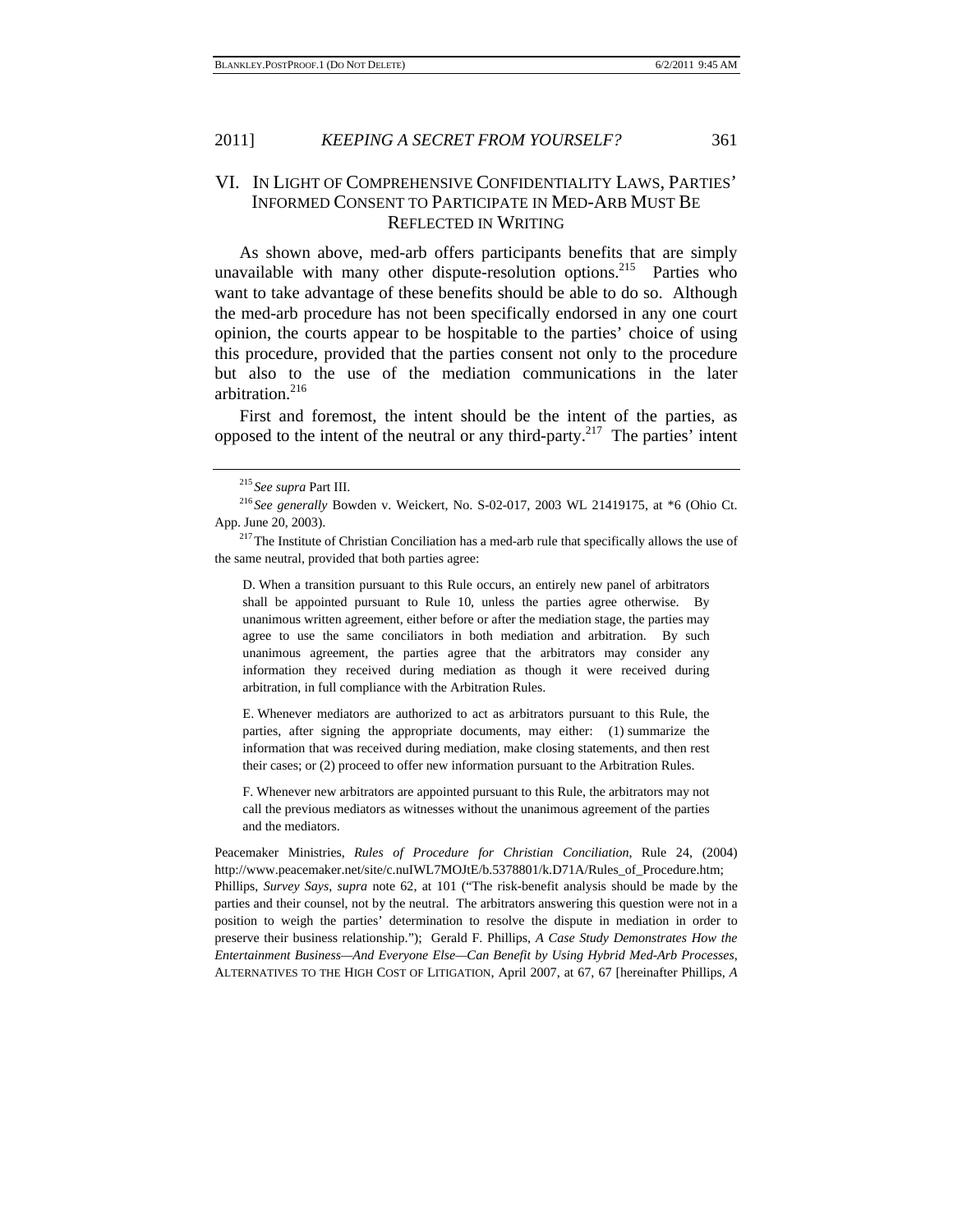should encompass at least two things. First, the parties should express their intent, in writing, to participate in the med-arb procedure with the same neutral serving in both capacities.<sup>218</sup> In addition, the parties should also

*Case Study*] ("The parties urged the neutral to be the mediator and arbitrator. They offered to execute the necessary stipulation to permit the neutral to be both. The dispute was resolved in the mediation part of the med-arb."); Bartel, *supra* note 2, at 689 ("Ensuring that med-arb as a distinct dispute resolution process is voluntarily chosen and agreed to by the parties minimizes its disadvantages."). In Bartel's article, he concluded:

Recognizing the power of the med-arbitrator and the potential for abuse of that power, the parties should consider carefully whether med-arb is the appropriate choice to resolve their dispute. When the parties are able to choose a med-arbitrator whose style and skill they know and respect, or when the parties are willing to take their chances on a particular dispute with someone they are not as familiar with, med-arb can be the best choice. Without this understanding and voluntary choice, the process may do more harm than good.

#### *Id.* at 691.

<sup>218</sup> *See* Phillips, *Same-Neutral Med-Arb*, *supra* note 7, at 30–31. Of course, if the parties choose to use different neutrals in the med-arb procedure, they can elect to do so. *See* Zach, *supra*  note 63, at 36. For parties who believe same-neutral med-arb would inevitably result in a breach of confidential information, they may wish to employ med-arb but use different neutrals for the mediation and arbitration proceedings. *Id.* This could also be a viable alternative for parties who would feel too uncomfortable to speak in the mediation because they fear the mediator-turnedarbitrator would later use those statements to that party's disadvantage when crafting an award. *See id.* ("[W]hen the arbitrator and the mediator are the same person, there is a fear that this individual will be unable to erase from memory matters disclosed in confidence . . . ."). Differentneutral med-arb would maintain the benefit of finality without potentially sacrificing the confidentiality of mediation. The biggest drawback to this procedure is the need to initiate an entirely new arbitration proceeding following a failed mediation. *See id.* at 37–38. The parties, then, would have to educate the arbitrator as to the merits of the dispute. *Id.* at 36. Because the arbitrator is not familiar with the case, the parties would be required to spend time and money bringing the new neutral up to speed, essentially arguing their case a second time. *Id.* at 37. Individual parties considering med-arb should balance the possibility of breached confidentiality with the speed and efficiency associated with same-neutral med-arb before deciding how to proceed. *See id.* at 38 ("Arb-med may take more time than the other options. But compared to . . . the present system, the time consumed by putting mediation after . . . arbitration may be a wash."). Additionally, different-neutral med-arb does not have the same flexibility as same-neutral medarb. *See id.* As noted above, a neutral engaged in same-neutral med-arb can switch back and forth between mediation and arbitration depending on the circumstances of the dispute and the needs of the parties. *See supra* notes 38–41 and accompanying text. However, if the arbitrator is a person other than the mediator, such transitions are less likely, if not impossible. *See* Bartel, *supra* note 2, at 666; *see also* Blankenship, *supra* note 63, at 31 ("Med-arb-diff, however, is more costly and time consuming and it forecloses further attempts to mediate once the process reaches arbitration."). Because the arbitrator would be unfamiliar with the parties' attempts and progress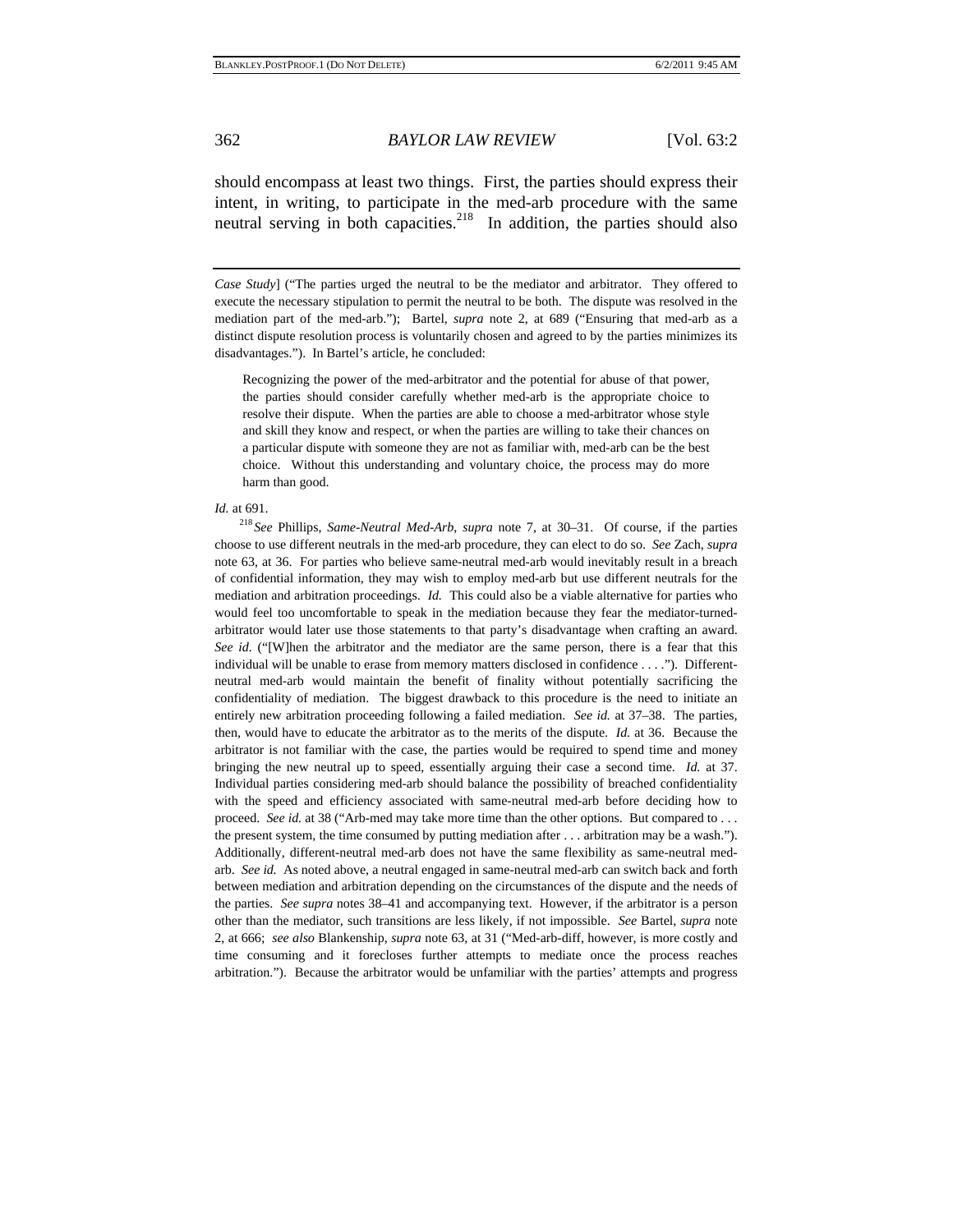specify in their contract how they want mediation communications to be treated if the neutral must render an arbitration award.<sup>219</sup>

Entertainment neutral and med-arb specialist Gerald Phillips recounts a recent contract for med-arb crafted between himself and the parties.<sup>220</sup> The parties originally approached Phillips with a stipulation encompassing that the parties would engage in a med-arb procedure conducted by Phillips.<sup>221</sup> Essentially, the original situation only encompassed the parties' intent to conduct a med-arb process.<sup>222</sup> Having received the parties' stipulation, Phillips suggested his own stipulation, including the following language:

> 8. The Parties acknowledge that [Phillips] has advised them that during the mediation process they and their counsel may and most likely will disclose to him, while acting as the Mediator, their respective settlement positions, their theories of the case, the alleged strengths and weaknesses of their respective positions and matters which may not be admissible during the arbitration; and if he is to perform both functions he will, if the case is not settled, hear testimony, and will ultimately rule in the case.

 Still other variations on the med-arb process could be used by the parties. For instance, one variation involves the outgoing mediator making a recommendation to the incoming arbitrator as to how the mediator would have resolved the dispute. *See* Blankenship, *supra* note 63, at 31 ("This process is identical to med-arb-diff except that should the participants fail to reach a voluntary agreement during the mediation phase, the mediator submits a recommendation to the arbitrator. It is suggested that the arbitrator usually follows the recommendation."). Another option is known as "co-med-arb" in which the mediator and arbitrator are separate neutrals who jointly oversee a factual presentation by the parties. *Id.* Following the factual presentation, the parties engage in mediation with the mediator and then arbitration, if necessary, with the arbitrator. *Id.* This process has the benefit of no potential disclosure of confidential information as well as any potential bias on the part of the neutral; though, it does have the added expense of an additional neutral and the perhaps needless presentation of a formal fact-gather session if the

dispute resolves during the mediation phase. *See id.* <sup>219</sup> Phillips, *A Case Study, supra* note 217, at 69–70. <sup>220</sup> *Id.*<br><sup>221</sup> *Id.*<sup>222</sup> *See id.* at 68–69.

during mediation, it is unlikely the neutral would be comfortable switching to mediation once the dispute has reached the arbitration stage. Additionally, the arbitrator may not be as skilled as a mediator and may not be able to offer those services even if the parties would like to revert back to the mediation process.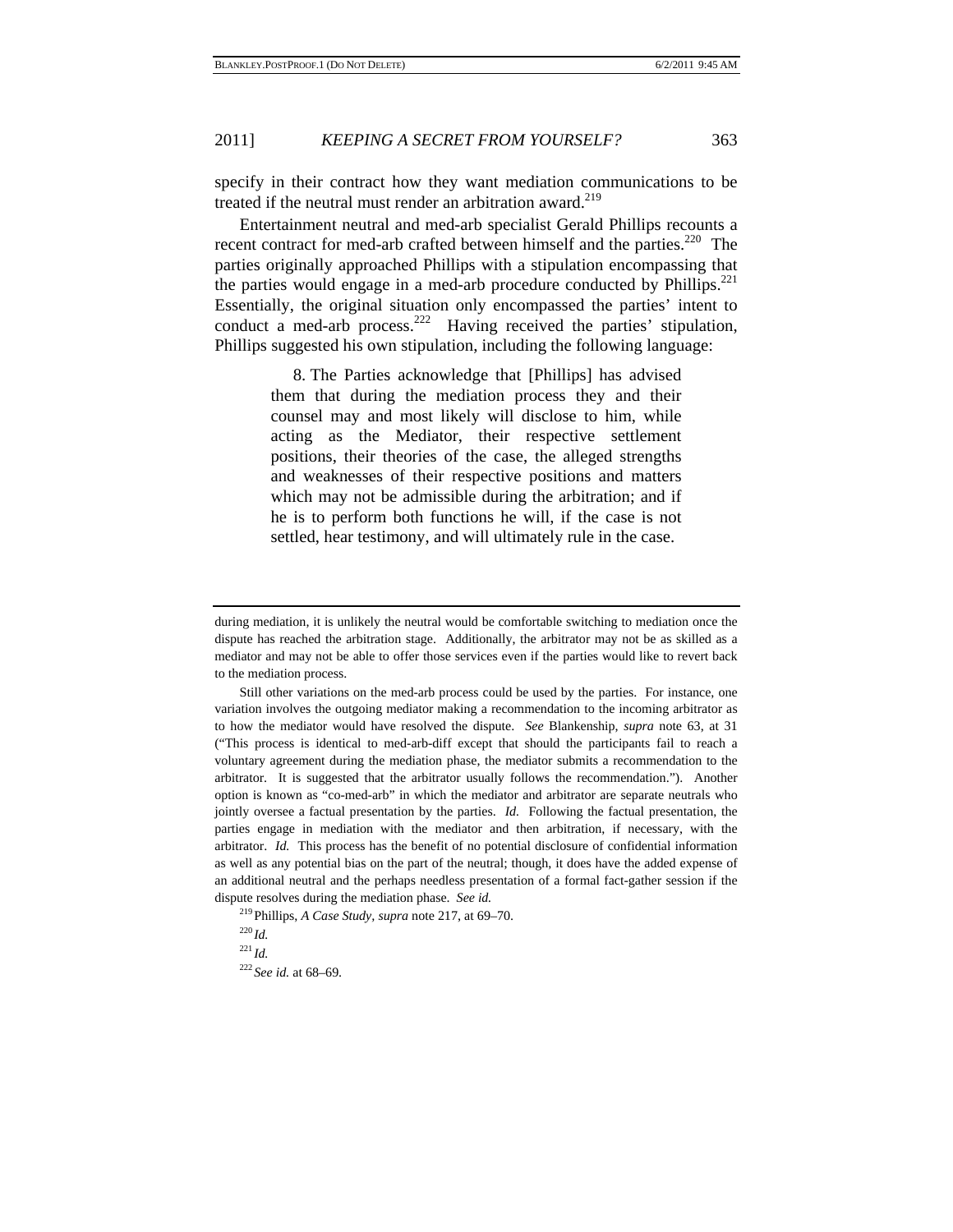9. The Parties agree that [Phillips] may undertake the role both of Mediator and Arbitrator, and the Parties, by and through their attorneys forever, waive and relinquish any claim or objection to his service in both capacities. The Parties waive any claim they may have of prejudice resulting from Arbitrator undertaking to act in both capacities as a Mediator and as the Arbitrator, and waive any conflict or impropriety in this regard.

10. The Parties agree that they will not challenge the determination, outcome and decision of the Arbitrator on the basis that they have requested the Arbitrator to act as both the Mediator and Arbitrator in this matter.<sup>223</sup>

Again, this stipulation evidences the parties' intent to engage in the med-arb procedure in front of Phillips, and it even acknowledges that Phillips might hear statements in the mediation that would not be considered "evidence" in the arbitration portion.<sup>224</sup> However, even this stipulation does not discuss whether those mediation communications would remain confidential or if they could be used in the arbitration phase.<sup>225</sup> Immediately prior to the mediation, Phillips asked the parties to sign a stipulation that would allow him to render an arbitration award based on mediation communications.<sup>226</sup> In his opening statement, he also advised the parties that information learned in caucus "may influence the arbitrator in the award he will

It has been agreed by the Parties that [the author] acting as a mediator will endeavor to help the Parties to resolve this dispute during the morning session on June 16. If no agreement is reached during the morning the parties agree that [the author] will then be the Arbitrator. The parties agree that if he believes he received information, during the morning mediation, sufficient for his making a binding award, the parties agree that he may make such an award. If he determines that there should be a hearing to ascertain the facts which he felt he required, a limited arbitration shall be held. The Parties agree that they will not attack any award due to the fact that the arbitration was cut short in order for the arbitrator to render an award based on the mediation and the curtailed arbitration.

<sup>223</sup> *Id.* at 69. 224 *See id.*

<sup>225</sup> *See id.*

 $226$ That stipulation provided: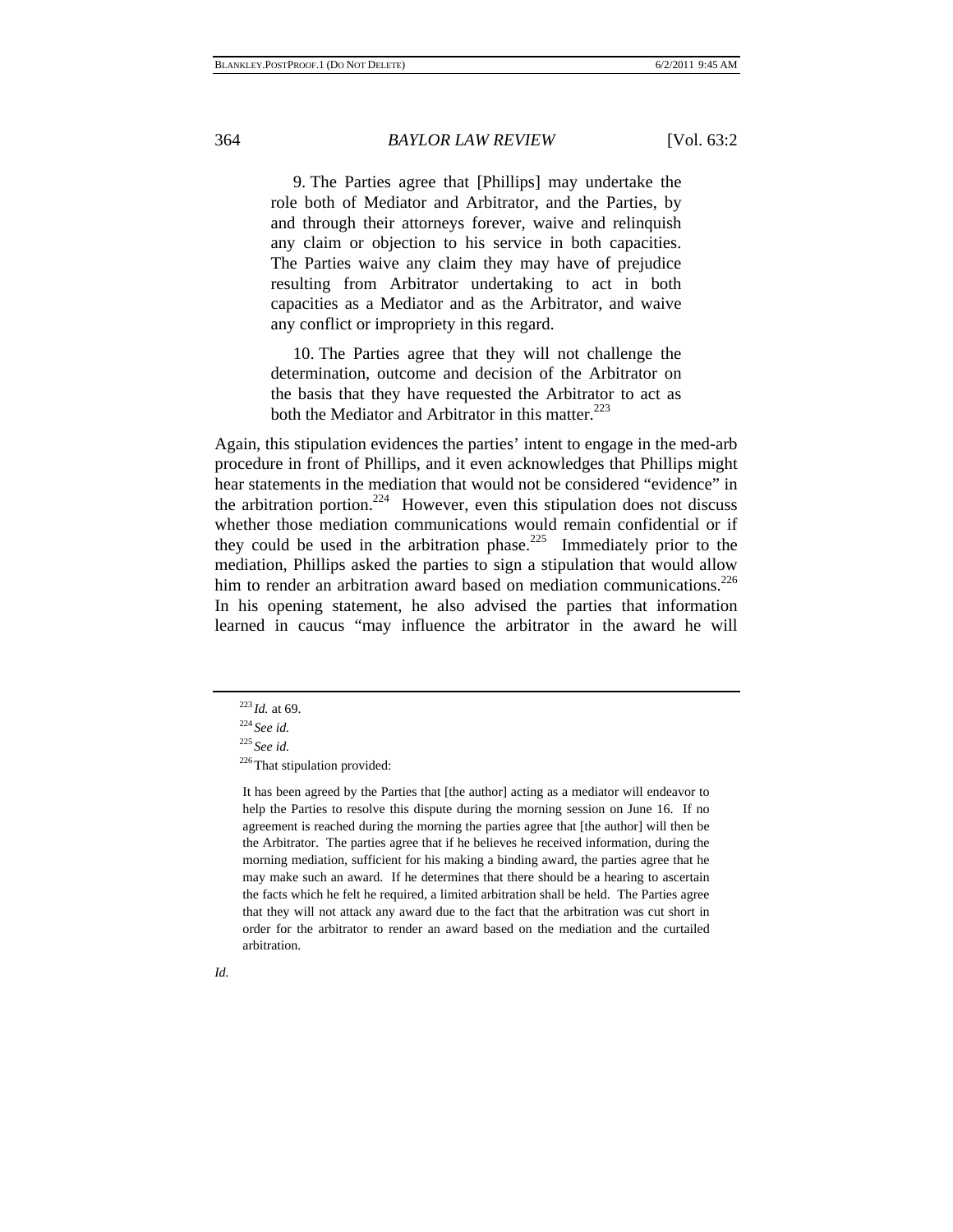render."<sup>227</sup> Although such stipulation suggests that the arbitration award would be rendered by the neutral based on mediation communications, such waiver is not explicit and might not satisfy the *Bowden* court or other courts who employ a similar test. $228$ 

A clearer stipulation would have stated whether the confidentiality of mediation communications would or would not be waived in the arbitration portion of med-arb. The stipulation could have done one of two things: (1) expressly stated that the confidentiality afforded mediation communications are waived for the purposes of the arbitration portion of the procedure or (2) expressly retained the confidentiality of mediation communications. For parties who would like the option to have the neutral base an award solely based on the mediation presentations, an express waiver of the confidentiality of the mediation communications should be executed. The best practice is for the parties to enter the waiver at the onset of the med-arb procedure. A waiver at the point at which the procedure changes from a mediation to an arbitration may also evidence the parties' intent.229 In any event, if the parties neglect to execute such a waiver at the beginning, then a belated waiver is better than no waiver at all.

If the parties choose to maintain the confidentiality of the mediation communications, they should execute a contract similarly expressing their intent to maintain the confidentiality.<sup>230</sup> Parties who wish to maintain the confidentiality of the mediation communications will have to rely on the ability of the neutral (whom they presumably chose) to be able to disregard mediation communications, particularly caucus communications, if any, that the parties divulged during the process. In this situation, the mediator

 $^{227}$ *Id.* at 69–70 ("The parties have agreed that they will in no way challenge the proceedings because the neutral may have used some confidential information in the award or that he held private caucuses where he was a party to ex-parte communications."). Ultimately, Phillips settled the entertainment dispute in the mediation portion of the med-arb. *Id.* at 71. He attributes the settlement, in part, to a position that he took that he would not give the parties an evaluation of the case, which could have been perceived by the parties as a preview of a potential arbitration award. *Id.* He noted that his restraint from giving an evaluation heightened the parties' trust in him, especially when he sought to generate options and help the parties find creative solutions to their dispute. See id. at 70–71.<br><sup>228</sup> See id. at 69–70; see also Phillips, Same-Neutral Med-Arb, supra note 7, at 31.<br><sup>229</sup> See, e.g., Town of Clinton v. Geological Servs. Corp., No. 04-0462A, 2006 WL 3246464,

at \*2 (Mass. Super. Nov. 8, 2006). If the parties do not execute the waiver until the middle of the med-arb procedure, the waiver may later be susceptible to a challenge on the basis of duress or a similar defense. 230 *See* Phillips, *Same-Neutral Med-Arb*, *supra* note 7, at 27.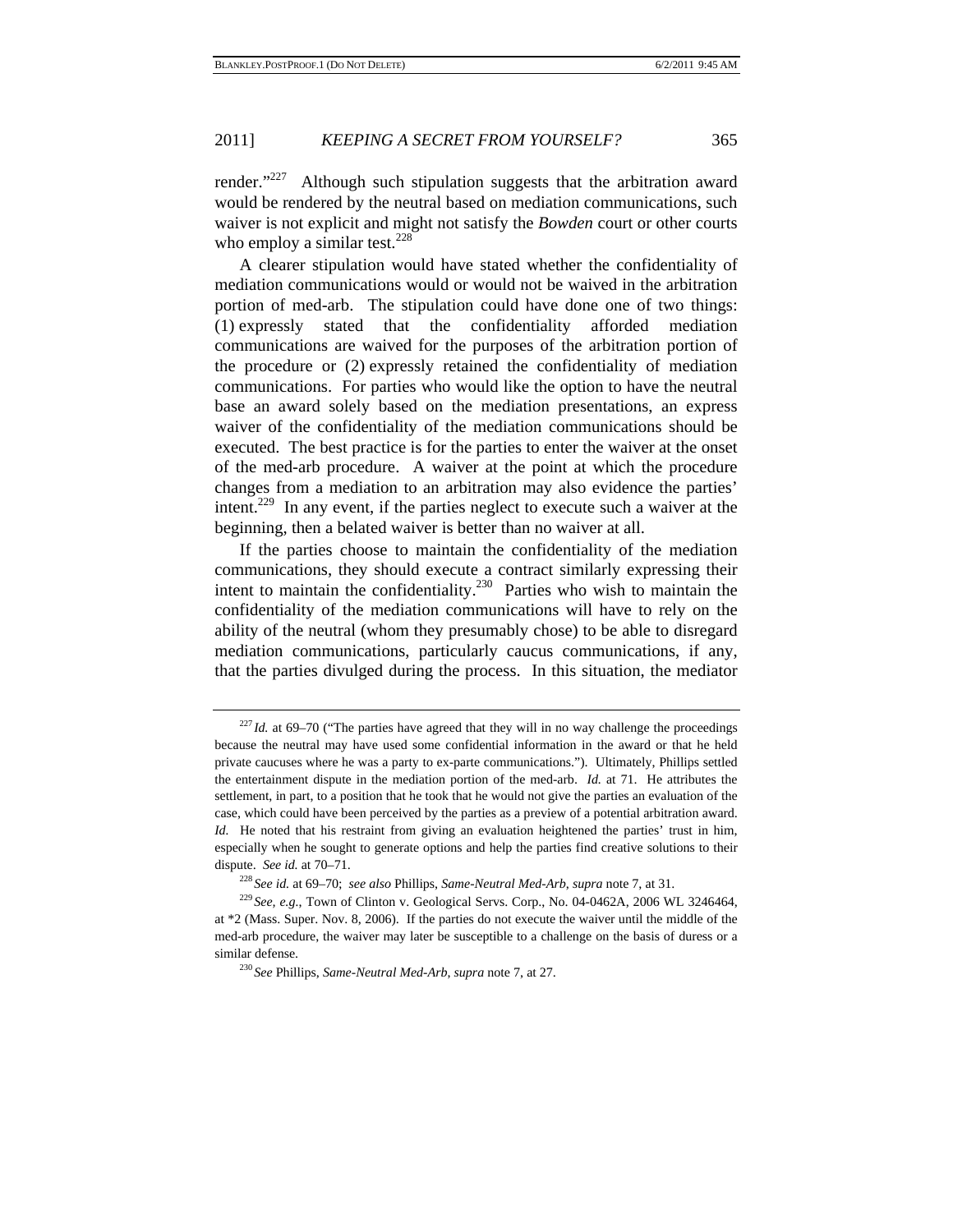would be similar to a judge or jury asked to disregard certain evidence in a trial.<sup>231</sup> Although parties may have legitimate reasons for choosing to Although parties may have legitimate reasons for choosing to maintain the confidentiality of mediation communications, those parties must be aware that the later arbitration would require a full presentation in front of the arbitrator, even if that presentation is largely duplicative of the information discussed during the mediation.<sup>232</sup> Whether the parties choose to waive or maintain the confidentiality of mediation communications is a decision for the parties; this Article suggests that no matter the intent of the parties, such intent be reduced to writing, preferably, prior to the beginning of the med-arb procedure.

#### VII. CONCLUSION

As demonstrated above, med-arb can be a useful procedure for parties who look to combine the twin benefits of flexibility and finality in an ADR procedure. Parties and neutrals who wish to engage in this procedure, however, should be careful to execute detailed contracts expressing the parties' wish to engage in med-arb and expressing what mediation communications, if any, can be considered for the purpose of the arbitration award. Without this type of explicit disclosure, any award resulting from the med-arb procedure may be subject to vacatur under the Federal Arbitration Act or comparable state statutes. Without such explicit waivers, the med-arb procedure would ironically be subject to post-arbitration litigation, threatening the finality of the process so deliberately chosen.

Although the level of confidentiality afforded to mediation statements should be the choice of the parties, a recommended approach would be for the parties to waive confidentiality with respect to anything said in the joint sessions, at a minimum. If the neutral cannot rely on any statements made in the joint sessions and the parties are required to make a complete presentation of evidence in arbitration, then many of the efficiencies of med-arb have been squandered by the parties. Whether the parties should also waive confidentiality afforded to mediation communications made in caucus is a more difficult decision. If the parties expect the mediation portion of the med-arb to be conducted primarily by caucus, they might want to waive confidentiality with respect to the entire proceeding, or else

<sup>&</sup>lt;sup>231</sup> *See supra* note 76.  $232$  Perhaps another option would be for the parties to explicitly waive the confidentiality of mediation communications made in joint session while maintaining the confidentiality of mediation communications made in caucus.